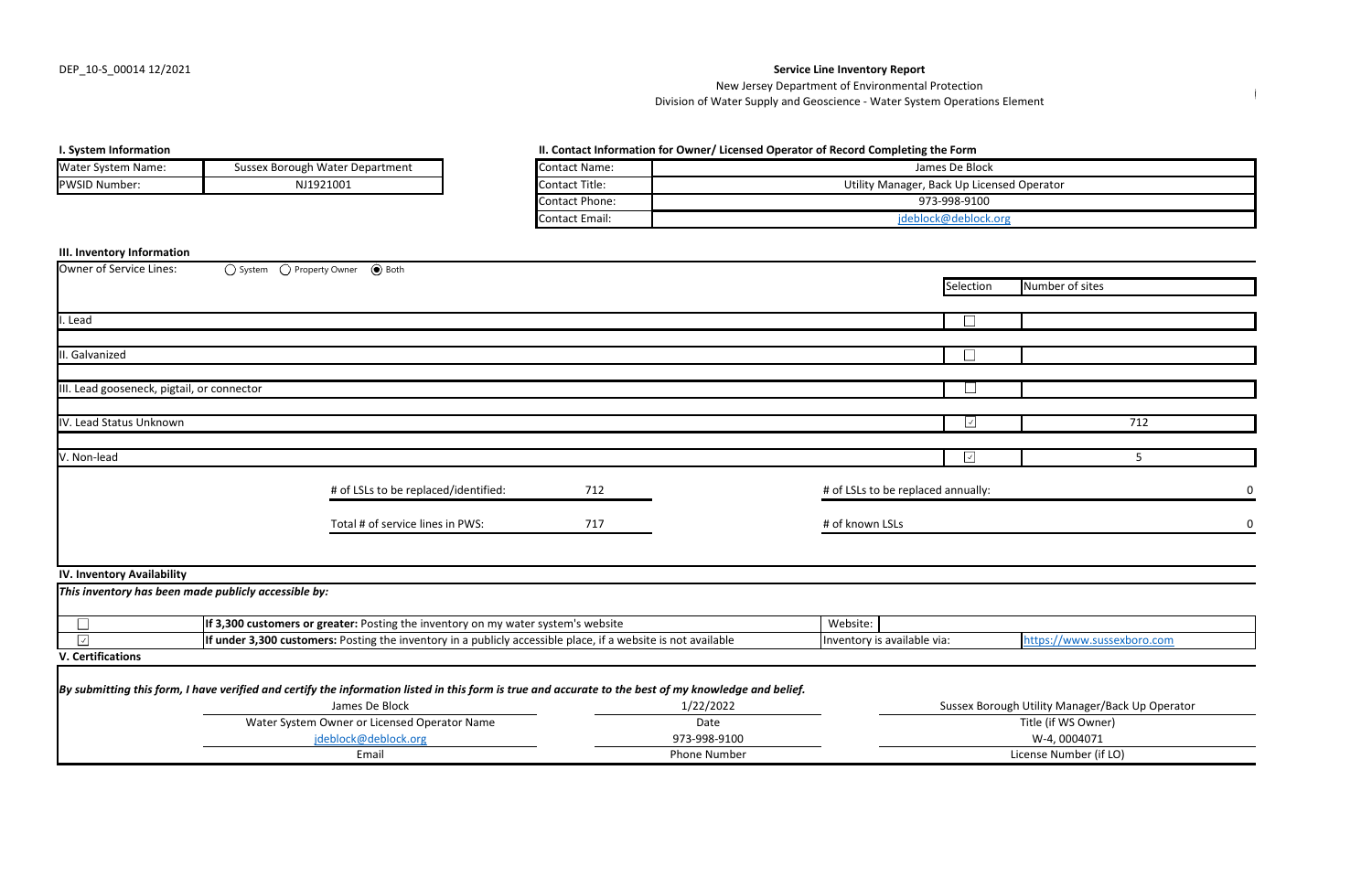

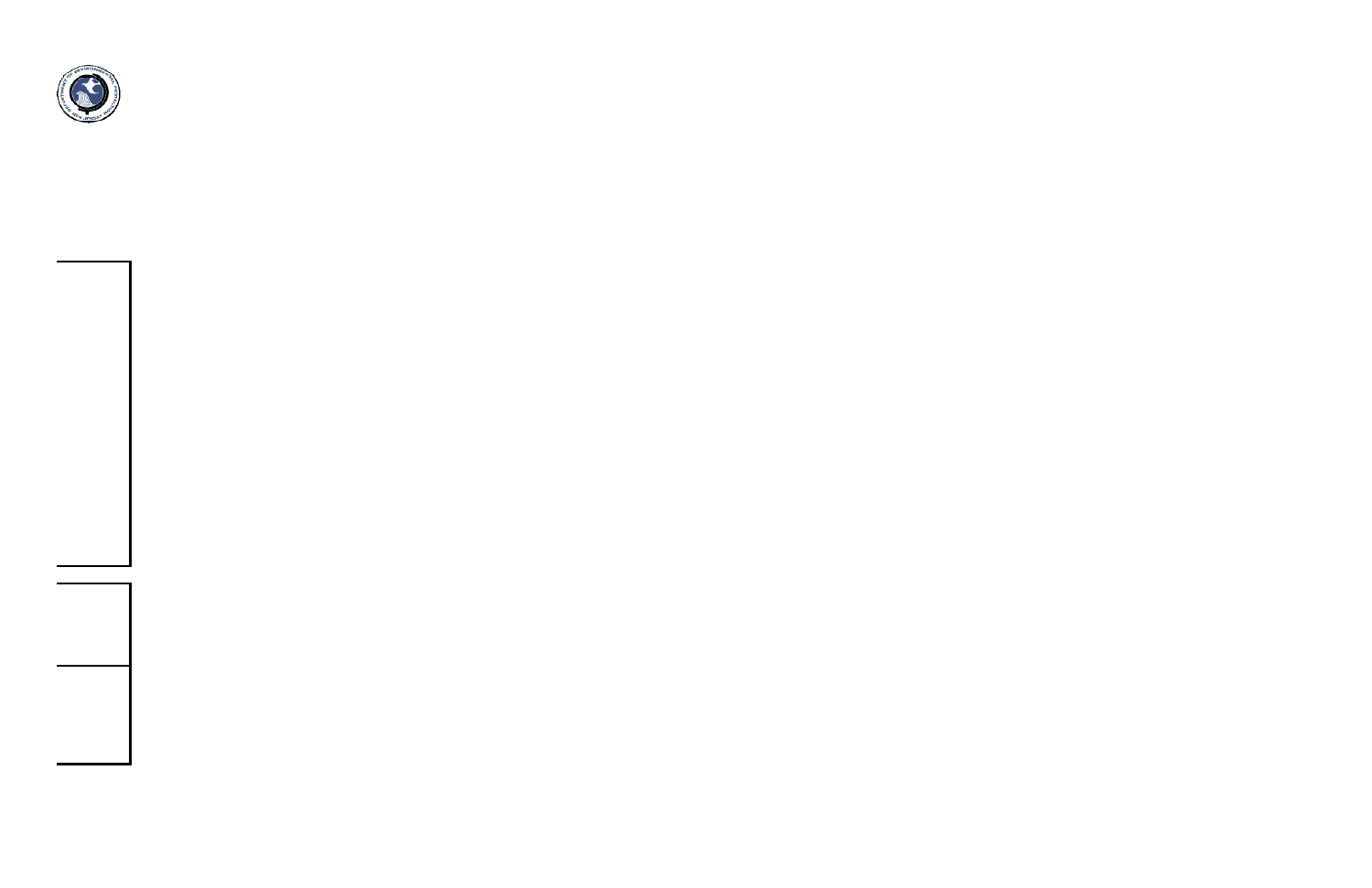| <b>PBCU Sample</b><br>Site ID (e.g.<br><b>PBCU01)</b><br>(Optional) | <b>Street Address</b>     | <b>Zip Code</b> | <b>Town</b>   | <b>Service Line</b><br><b>Category</b> | <b>Suspected to be lead?</b><br>(Y/N)<br>(Complete if answered<br>UL for column L) | <b>Public Service</b><br><b>Line Materials</b> | <b>Public Service Line -</b><br><b>Other Materials</b><br>(Provide only if Column<br>N is indicated as O) | <b>Customer</b><br><b>Service Line</b><br><b>Materials</b> | <b>Customer Service Line -</b><br><b>Other Materials (Only</b><br>provide if Column P is<br>indicated as O) | <b>PWS</b><br>Comments<br>(Optional) | <b>DEP</b><br><b>Comments</b> |
|---------------------------------------------------------------------|---------------------------|-----------------|---------------|----------------------------------------|------------------------------------------------------------------------------------|------------------------------------------------|-----------------------------------------------------------------------------------------------------------|------------------------------------------------------------|-------------------------------------------------------------------------------------------------------------|--------------------------------------|-------------------------------|
|                                                                     | 2 HARRISON ST, 2ND F      | 07461           | Sussex        | UL                                     | IN.                                                                                | <b>UX</b>                                      |                                                                                                           |                                                            |                                                                                                             |                                      |                               |
|                                                                     | 7-9 HARRISON ST.          | 07461           | Sussex        | UL                                     | N                                                                                  | UX                                             |                                                                                                           |                                                            |                                                                                                             |                                      |                               |
|                                                                     | 10 HARRISON ST.           | 07461           | <b>Sussex</b> | UL                                     | <b>N</b>                                                                           | <b>UX</b>                                      |                                                                                                           |                                                            |                                                                                                             |                                      |                               |
|                                                                     | 16 HARRISON ST.           | 07461           | Sussex        | UL                                     | N                                                                                  | UX                                             |                                                                                                           |                                                            |                                                                                                             |                                      |                               |
|                                                                     | 18-20 HARRISON ST.        | 07461           | <b>Sussex</b> | UL                                     | N                                                                                  | <b>UX</b>                                      |                                                                                                           |                                                            |                                                                                                             |                                      |                               |
|                                                                     | 19 HARRISON ST.           | 07461           | Sussex        | UL                                     | IN.                                                                                | UX                                             |                                                                                                           |                                                            |                                                                                                             |                                      |                               |
|                                                                     | 22 HARRISON ST.           | 07461           | <b>Sussex</b> | UL                                     | N                                                                                  | UX                                             |                                                                                                           |                                                            |                                                                                                             |                                      |                               |
|                                                                     | 23 HARRISON ST.           | 07461           | <b>Sussex</b> | UL                                     | N.                                                                                 | UX                                             |                                                                                                           |                                                            |                                                                                                             |                                      |                               |
|                                                                     | 25 HARRISON ST.           | 07461           | <b>Sussex</b> | UL                                     | N                                                                                  | <b>UX</b>                                      |                                                                                                           |                                                            |                                                                                                             |                                      |                               |
|                                                                     | <b>27 HARRISON STREET</b> | 07461           | Sussex        | UL                                     | N                                                                                  | UX                                             |                                                                                                           |                                                            |                                                                                                             |                                      |                               |
|                                                                     | 30 HARRISON ST.           | 07461           | Sussex        | UL                                     | I <sub>N</sub>                                                                     | <b>UX</b>                                      |                                                                                                           |                                                            |                                                                                                             |                                      |                               |
|                                                                     | <b>31 HARRISON STREET</b> | 07461           | <b>Sussex</b> | UL                                     | N                                                                                  | UX                                             |                                                                                                           |                                                            |                                                                                                             |                                      |                               |
|                                                                     | <b>34 HARRISON STREET</b> | 07461           | <b>Sussex</b> | UL                                     | IN.                                                                                | <b>UX</b>                                      |                                                                                                           |                                                            |                                                                                                             |                                      |                               |
|                                                                     | <b>35 HARRISON STREET</b> | 07461           | Sussex        | UL                                     | N                                                                                  | UX                                             |                                                                                                           |                                                            |                                                                                                             |                                      |                               |
|                                                                     | <b>37 HARRISON STREET</b> | 07461           | Sussex        | UL                                     | N                                                                                  | UX                                             |                                                                                                           |                                                            |                                                                                                             |                                      |                               |
|                                                                     | <b>39 HARRISON STREET</b> | 07461           | <b>Sussex</b> | UL                                     | N.                                                                                 | <b>ND</b>                                      |                                                                                                           |                                                            |                                                                                                             |                                      |                               |
|                                                                     | <b>40 HARRISON ST</b>     | 07461           | Sussex        | UL                                     | I <sub>N</sub>                                                                     | UX                                             |                                                                                                           |                                                            |                                                                                                             |                                      |                               |
|                                                                     | <b>43 HARRISON STREET</b> | 07461           | Sussex        | UL                                     | IN.                                                                                | UX                                             |                                                                                                           |                                                            |                                                                                                             |                                      |                               |
|                                                                     | <b>47 HARRISON STREET</b> | 07461           | Sussex        | UL                                     | I <sub>N</sub>                                                                     | UX                                             |                                                                                                           |                                                            |                                                                                                             |                                      |                               |
|                                                                     | 49 HARRISON STREET        | 07461           | Sussex        | UL                                     | IN.                                                                                | UX                                             |                                                                                                           |                                                            |                                                                                                             |                                      |                               |
| PBCU80                                                              | 2 GRANT STREET            | 07461           | <b>Sussex</b> | UL                                     | I <sub>N</sub>                                                                     | UX                                             |                                                                                                           |                                                            |                                                                                                             |                                      |                               |
|                                                                     | <b>4 GRANT STREET</b>     | 07461           | Sussex        | UL                                     | IN.                                                                                | <b>ND</b>                                      |                                                                                                           |                                                            |                                                                                                             |                                      |                               |
|                                                                     | <b>5 GRANT STREET</b>     | 07461           | <b>Sussex</b> | UL                                     | IN.                                                                                | <b>UX</b>                                      |                                                                                                           |                                                            |                                                                                                             |                                      |                               |
|                                                                     | <b>8 GRANT STREET</b>     | 07461           | Sussex        | UL                                     | N                                                                                  | UX                                             |                                                                                                           |                                                            |                                                                                                             |                                      |                               |
|                                                                     | 9-11 GRANT ST             | 07461           | <b>Sussex</b> | UL                                     | N                                                                                  | <b>UX</b>                                      |                                                                                                           |                                                            |                                                                                                             |                                      |                               |
|                                                                     | <b>12 GRANT STREET</b>    | 07461           | Sussex        | UL                                     | N                                                                                  | UX                                             |                                                                                                           |                                                            |                                                                                                             |                                      |                               |
|                                                                     | <b>16 GRANT STREET</b>    | 07461           | <b>Sussex</b> | UL                                     | N                                                                                  | <b>UX</b>                                      |                                                                                                           |                                                            |                                                                                                             |                                      |                               |
|                                                                     | <b>18 GRANT STREET</b>    | 07461           | <b>Sussex</b> | UL                                     | N                                                                                  | UX                                             |                                                                                                           |                                                            |                                                                                                             |                                      |                               |
|                                                                     | 2 HAMBURG AVENUE          | 07461           | <b>Sussex</b> | UL                                     | N                                                                                  | <b>UX</b>                                      |                                                                                                           |                                                            |                                                                                                             |                                      |                               |
|                                                                     | <b>4 HAMBURG AVENUE</b>   | 07461           | Sussex        | UL                                     | IN.                                                                                | UX                                             |                                                                                                           |                                                            |                                                                                                             |                                      |                               |
|                                                                     | <b>9 HAMBURG AVE</b>      | 07461           | <b>Sussex</b> | UL                                     | N                                                                                  | UX                                             |                                                                                                           |                                                            |                                                                                                             |                                      |                               |
|                                                                     | <b>10 HAMBURG AVENUE</b>  | 07461           | Sussex        | UL                                     | N                                                                                  | UX                                             |                                                                                                           |                                                            |                                                                                                             |                                      |                               |
|                                                                     | 12 HAMBURG AVE            | 07461           | Sussex        | UL                                     | N                                                                                  | UX                                             |                                                                                                           |                                                            |                                                                                                             |                                      |                               |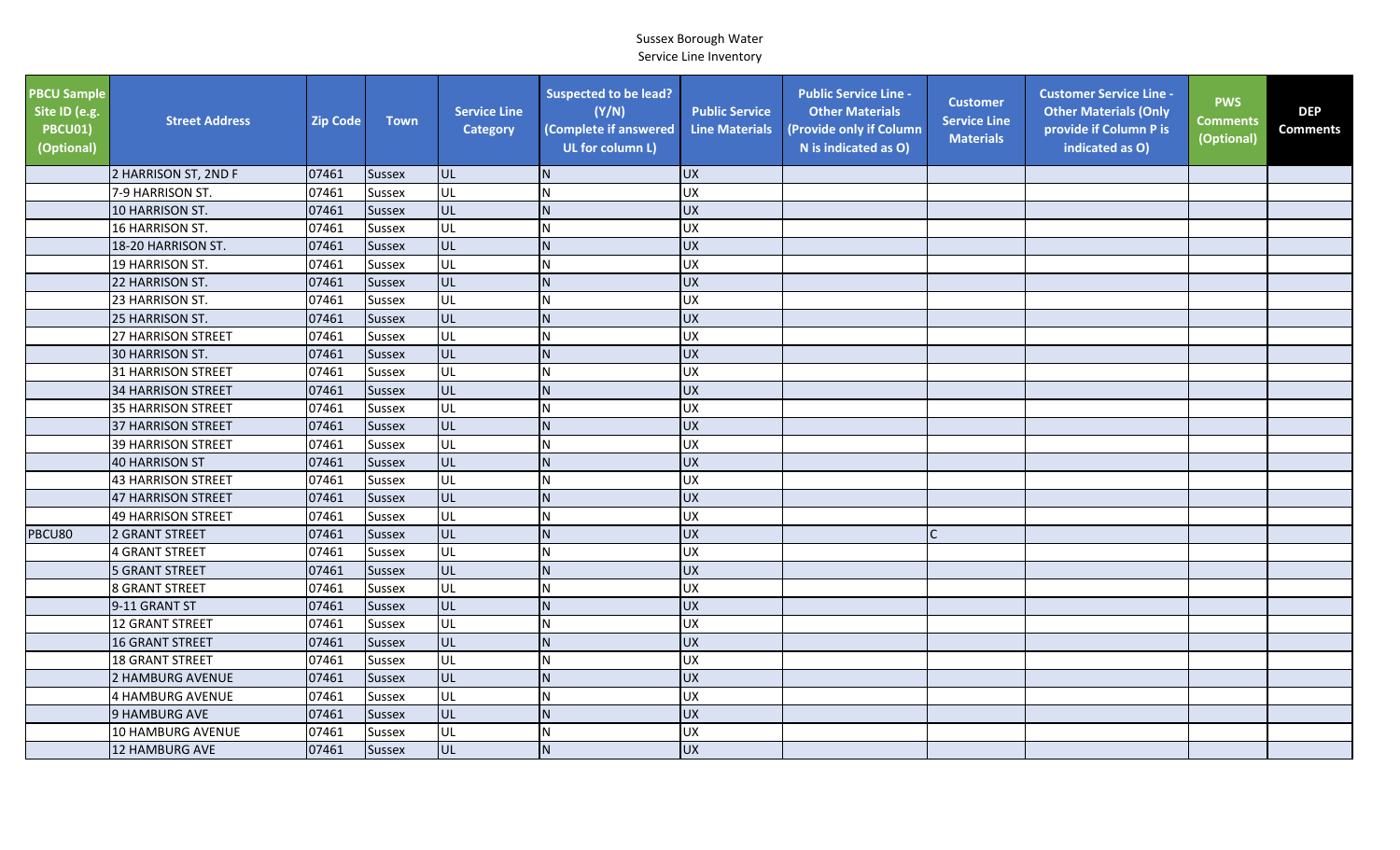| <b>PBCU Sample</b><br>Site ID (e.g.<br><b>PBCU01)</b><br>(Optional) | <b>Street Address</b>    | <b>Zip Code</b> | <b>Town</b>   | <b>Service Line</b><br><b>Category</b> | <b>Suspected to be lead?</b><br>(Y/N)<br>(Complete if answered<br>UL for column L) | <b>Public Service</b><br><b>Line Materials</b> | <b>Public Service Line -</b><br><b>Other Materials</b><br>(Provide only if Column<br>N is indicated as O) | <b>Customer</b><br><b>Service Line</b><br><b>Materials</b> | <b>Customer Service Line -</b><br><b>Other Materials (Only</b><br>provide if Column P is<br>indicated as O) | <b>PWS</b><br>Comments<br>(Optional) | <b>DEP</b><br><b>Comments</b> |
|---------------------------------------------------------------------|--------------------------|-----------------|---------------|----------------------------------------|------------------------------------------------------------------------------------|------------------------------------------------|-----------------------------------------------------------------------------------------------------------|------------------------------------------------------------|-------------------------------------------------------------------------------------------------------------|--------------------------------------|-------------------------------|
|                                                                     | <b>16 HAMBURG AVENUE</b> | 07461           | <b>Sussex</b> | UL                                     | IN.                                                                                | <b>UX</b>                                      |                                                                                                           |                                                            |                                                                                                             |                                      |                               |
|                                                                     | <b>20 HAMBURG AVENUE</b> | 07461           | Sussex        | UL                                     | N                                                                                  | UX                                             |                                                                                                           |                                                            |                                                                                                             |                                      |                               |
|                                                                     | <b>24 HAMBURG AVENUE</b> | 07461           | <b>Sussex</b> | UL                                     | N                                                                                  | UX                                             |                                                                                                           |                                                            |                                                                                                             |                                      |                               |
|                                                                     | <b>25 HAMBURG AVE</b>    | 07461           | <b>Sussex</b> | UL                                     | N                                                                                  | <b>UX</b>                                      |                                                                                                           |                                                            |                                                                                                             |                                      |                               |
|                                                                     | 26 HAMBURG AVE           | 07461           | Sussex        | UL                                     | N                                                                                  | UX                                             |                                                                                                           |                                                            |                                                                                                             |                                      |                               |
|                                                                     | <b>29 HAMBURG AVENUE</b> | 07461           | <b>Sussex</b> | UL                                     | $\overline{\mathsf{N}}$                                                            | <b>UX</b>                                      |                                                                                                           |                                                            |                                                                                                             |                                      |                               |
| PBCU92                                                              | <b>30 HAMBURG AVENUE</b> | 07461           | Sussex        | UL                                     | N                                                                                  | UX                                             |                                                                                                           |                                                            |                                                                                                             |                                      |                               |
|                                                                     | <b>32 HAMBURG AVENUE</b> | 07461           | <b>Sussex</b> | UL                                     | N                                                                                  | UX                                             |                                                                                                           |                                                            |                                                                                                             |                                      |                               |
|                                                                     | 33 HAMBURG AVENUE        | 07461           | Sussex        | UL                                     | N                                                                                  | UX                                             |                                                                                                           |                                                            |                                                                                                             |                                      |                               |
|                                                                     | <b>36 HAMBURG AVENUE</b> | 07461           | <b>Sussex</b> | UL                                     | $\mathsf{N}$                                                                       | <b>UX</b>                                      |                                                                                                           |                                                            |                                                                                                             |                                      |                               |
|                                                                     | <b>37 HAMBURG AVENUE</b> | 07461           | <b>Sussex</b> | UL                                     | $\mathsf{N}$                                                                       | UX                                             |                                                                                                           |                                                            |                                                                                                             |                                      |                               |
|                                                                     | <b>40 HAMBURG AVENUE</b> | 07461           | Sussex        | UL                                     | N                                                                                  | <b>UX</b>                                      |                                                                                                           |                                                            |                                                                                                             |                                      |                               |
|                                                                     | 41 HAMBURG AVE           | 07461           | Sussex        | UL                                     | N                                                                                  | UX                                             |                                                                                                           |                                                            |                                                                                                             |                                      |                               |
|                                                                     | 44 HAMBURG AVENUE        | 07461           | <b>Sussex</b> | UL                                     | $\mathsf{N}$                                                                       | <b>UX</b>                                      |                                                                                                           |                                                            |                                                                                                             |                                      |                               |
|                                                                     | <b>45 HAMBURG AVENUE</b> | 07461           | <b>Sussex</b> | UL                                     | N                                                                                  | UX                                             |                                                                                                           |                                                            |                                                                                                             |                                      |                               |
|                                                                     | <b>48 HAMBURG AVENUE</b> | 07461           | <b>Sussex</b> | UL                                     | N                                                                                  | <b>UX</b>                                      |                                                                                                           |                                                            |                                                                                                             |                                      |                               |
|                                                                     | <b>50 HAMBURG AVENUE</b> | 07461           | Sussex        | UL                                     | N                                                                                  | <b>UX</b>                                      |                                                                                                           |                                                            |                                                                                                             |                                      |                               |
|                                                                     | <b>52 HAMBURG AVENUE</b> | 07461           | Sussex        | UL                                     | N                                                                                  | <b>UX</b>                                      |                                                                                                           |                                                            |                                                                                                             |                                      |                               |
|                                                                     | <b>54 HAMBURG AVENUE</b> | 07461           | Sussex        | UL                                     | $\mathsf{N}$                                                                       | UX                                             |                                                                                                           |                                                            |                                                                                                             |                                      |                               |
|                                                                     | <b>56 HAMBURG AVENUE</b> | 07461           | <b>Sussex</b> | UL                                     | N                                                                                  | <b>UX</b>                                      |                                                                                                           |                                                            |                                                                                                             |                                      |                               |
|                                                                     | <b>58 HAMBURG AVENUE</b> | 07461           | Sussex        | UL                                     | N                                                                                  | UX                                             |                                                                                                           |                                                            |                                                                                                             |                                      |                               |
|                                                                     | <b>60 HAMBURG AVENUE</b> | 07461           | <b>Sussex</b> | UL                                     | IN.                                                                                | UX                                             |                                                                                                           |                                                            |                                                                                                             |                                      |                               |
|                                                                     | <b>62 HAMBURG AVENUE</b> | 07461           | <b>Sussex</b> | UL                                     | N                                                                                  | <b>UX</b>                                      |                                                                                                           |                                                            |                                                                                                             |                                      |                               |
|                                                                     | 1 WIEBEL PLAZA           | 07461           | <b>Sussex</b> | UL                                     | N                                                                                  | UX                                             |                                                                                                           |                                                            |                                                                                                             |                                      |                               |
|                                                                     | <b>63 HAMBURG AVENUE</b> | 07461           | <b>Sussex</b> | UL                                     | $\mathsf{N}$                                                                       | UX                                             |                                                                                                           |                                                            |                                                                                                             |                                      |                               |
|                                                                     | <b>64 HAMBURG AVENUE</b> | 07461           | <b>Sussex</b> | UL                                     | N                                                                                  | UX                                             |                                                                                                           |                                                            |                                                                                                             |                                      |                               |
|                                                                     | <b>65 HAMBURG AVENUE</b> | 07461           | Sussex        | UL                                     | N                                                                                  | UX                                             |                                                                                                           |                                                            |                                                                                                             |                                      |                               |
|                                                                     | <b>888 ROUTE 23</b>      | 07461           | Wantage       | UL                                     | $\overline{\mathsf{N}}$                                                            | <b>UX</b>                                      |                                                                                                           |                                                            |                                                                                                             |                                      |                               |
|                                                                     | <b>68 HAMBURG AVENUE</b> | 07461           | Sussex        | UL                                     | N                                                                                  | UX                                             |                                                                                                           |                                                            |                                                                                                             |                                      |                               |
|                                                                     | <b>73 HAMBURG AVENUE</b> | 07461           | <b>Sussex</b> | UL                                     | ΙN                                                                                 | <b>UX</b>                                      |                                                                                                           |                                                            |                                                                                                             |                                      |                               |
|                                                                     | 3 BROOKSIDE AVE.         | 07461           | Sussex        | UL                                     | N                                                                                  | UX                                             |                                                                                                           |                                                            |                                                                                                             |                                      |                               |
|                                                                     | 5 BROOKSIDE AVE.         | 07461           | <b>Sussex</b> | UL                                     | <b>N</b>                                                                           | <b>UX</b>                                      |                                                                                                           |                                                            |                                                                                                             |                                      |                               |
|                                                                     | 7 BROOKSIDE AVE.         | 07461           | Sussex        | UL                                     | N                                                                                  | <b>UX</b>                                      |                                                                                                           |                                                            |                                                                                                             |                                      |                               |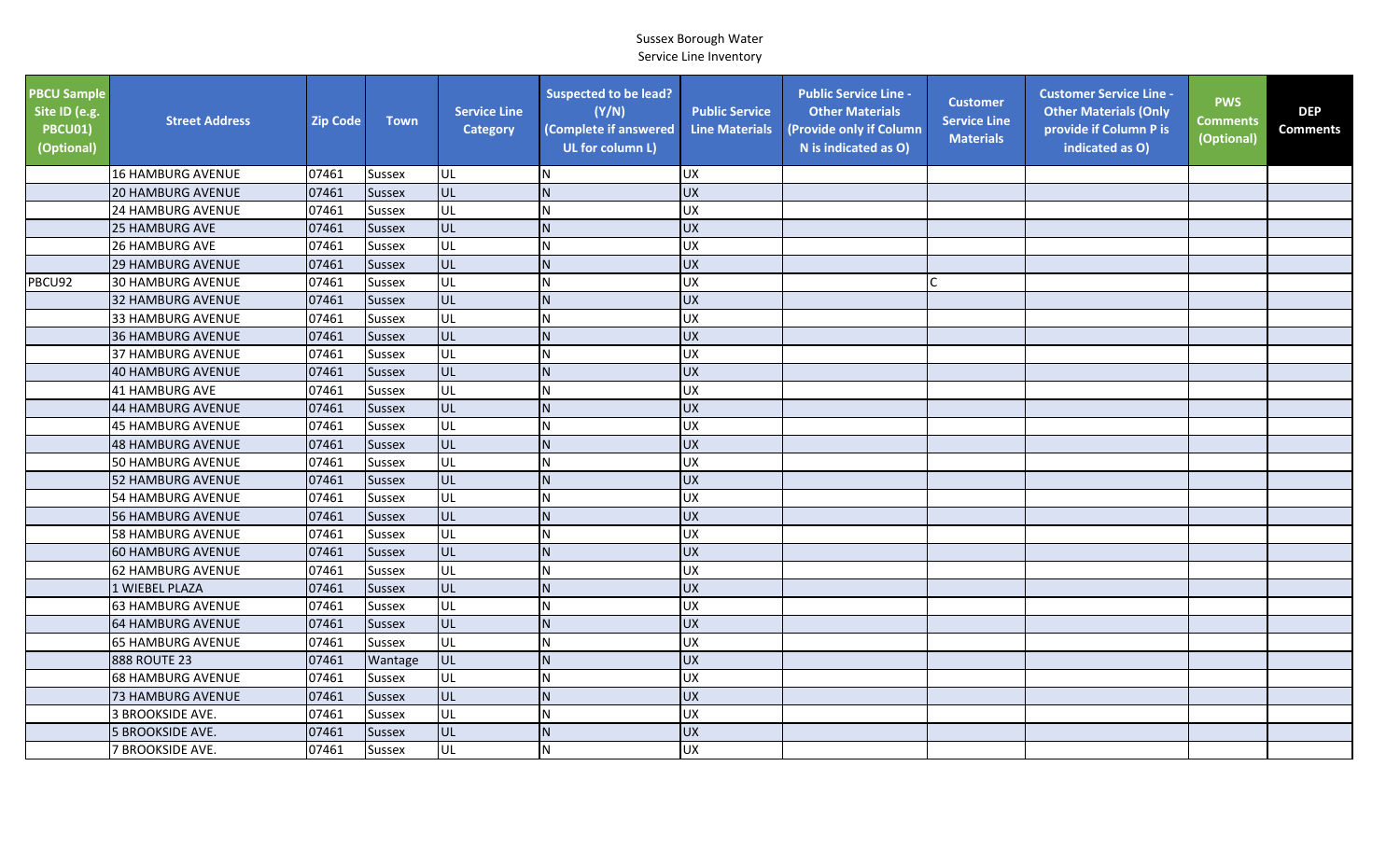| <b>PBCU Sample</b><br>Site ID (e.g.<br><b>PBCU01)</b><br>(Optional) | <b>Street Address</b>    | <b>Zip Code</b> | <b>Town</b>   | <b>Service Line</b><br><b>Category</b> | <b>Suspected to be lead?</b><br>(Y/N)<br>(Complete if answered<br>UL for column L) | <b>Public Service</b><br><b>Line Materials</b> | <b>Public Service Line -</b><br><b>Other Materials</b><br>(Provide only if Column<br>N is indicated as O) | <b>Customer</b><br><b>Service Line</b><br><b>Materials</b> | <b>Customer Service Line -</b><br><b>Other Materials (Only</b><br>provide if Column P is<br>indicated as O) | <b>PWS</b><br>Comments<br>(Optional) | <b>DEP</b><br><b>Comments</b> |
|---------------------------------------------------------------------|--------------------------|-----------------|---------------|----------------------------------------|------------------------------------------------------------------------------------|------------------------------------------------|-----------------------------------------------------------------------------------------------------------|------------------------------------------------------------|-------------------------------------------------------------------------------------------------------------|--------------------------------------|-------------------------------|
|                                                                     | 10-12 BROOKSIDE AVE      | 07461           | Sussex        | UL                                     | IN.                                                                                | <b>UX</b>                                      |                                                                                                           |                                                            |                                                                                                             |                                      |                               |
|                                                                     | 25 BROOKSIDE AVE.        | 07461           | Sussex        | UL                                     | N                                                                                  | UX                                             |                                                                                                           |                                                            |                                                                                                             |                                      |                               |
|                                                                     | 33 BROOKSIDE AVE.        | 07461           | <b>Sussex</b> | UL                                     | N                                                                                  | <b>UX</b>                                      |                                                                                                           |                                                            |                                                                                                             |                                      |                               |
|                                                                     | 33B BROOKSIDE AVE.       | 07461           | <b>Sussex</b> | UL                                     | N                                                                                  | UX                                             |                                                                                                           |                                                            |                                                                                                             |                                      |                               |
|                                                                     | 1 LINDEN STREET          | 07461           | Sussex        | UL                                     | N                                                                                  | <b>UX</b>                                      |                                                                                                           |                                                            |                                                                                                             |                                      |                               |
|                                                                     | <b>33A BROOKSIDE AVE</b> | 07461           | Sussex        | UL                                     | N                                                                                  | UX                                             |                                                                                                           |                                                            |                                                                                                             |                                      |                               |
|                                                                     | 2 WALLING AVENUE         | 07461           | <b>Sussex</b> | UL                                     | N                                                                                  | <b>UX</b>                                      |                                                                                                           |                                                            |                                                                                                             |                                      |                               |
|                                                                     | <b>5 WALLING AVENUE</b>  | 07461           | <b>Sussex</b> | UL                                     | N.                                                                                 | UX                                             |                                                                                                           |                                                            |                                                                                                             |                                      |                               |
|                                                                     | <b>6 WALLING AVENUE</b>  | 07461           | <b>Sussex</b> | UL                                     | N                                                                                  | <b>UX</b>                                      |                                                                                                           |                                                            |                                                                                                             |                                      |                               |
|                                                                     | <b>WALLING AVENUE</b>    | 07461           | <b>Sussex</b> | UL                                     | N                                                                                  | <b>UX</b>                                      |                                                                                                           |                                                            |                                                                                                             |                                      |                               |
|                                                                     | <b>WALLING AVE</b>       | 07461           | Sussex        | UL                                     | N <sub>1</sub>                                                                     | <b>UX</b>                                      |                                                                                                           |                                                            |                                                                                                             |                                      |                               |
|                                                                     | 9 WALLING AVENUE         | 07461           | <b>Sussex</b> | UL                                     | N                                                                                  | UX                                             |                                                                                                           |                                                            |                                                                                                             |                                      |                               |
|                                                                     | 11-13 WALLING AVENUE     | 07461           | <b>Sussex</b> | UL                                     | IN.                                                                                | <b>UX</b>                                      |                                                                                                           |                                                            |                                                                                                             |                                      |                               |
|                                                                     | 455 F ROUTE 23           | 07461           | Wantage       | UL                                     | N                                                                                  | <b>XD</b>                                      |                                                                                                           |                                                            |                                                                                                             |                                      |                               |
|                                                                     | 22-24 WALLING AV         | 07461           | <b>Sussex</b> | UL                                     | N <sub>1</sub>                                                                     | UX                                             |                                                                                                           |                                                            |                                                                                                             |                                      |                               |
|                                                                     | <b>15 MILL STREET</b>    | 07461           | Sussex        | UL                                     | N.                                                                                 | <b>ND</b>                                      |                                                                                                           |                                                            |                                                                                                             |                                      |                               |
|                                                                     | <b>15 MILL STREET</b>    | 07461           | Sussex        | UL                                     | I <sub>N</sub>                                                                     | UX                                             |                                                                                                           |                                                            |                                                                                                             |                                      |                               |
|                                                                     | 15 MILL ST.              | 07461           | Sussex        | UL                                     | N                                                                                  | UX                                             |                                                                                                           |                                                            |                                                                                                             |                                      |                               |
|                                                                     | 45 WALNUT STREET         | 07461           | <b>Sussex</b> | <b>UL</b>                              | N                                                                                  | UX                                             |                                                                                                           |                                                            |                                                                                                             |                                      |                               |
|                                                                     | 20A MUNSON STREET        | 07461           | Sussex        | UL                                     | N                                                                                  | <b>ND</b>                                      |                                                                                                           |                                                            |                                                                                                             |                                      |                               |
|                                                                     | 30-38 MILL STREET        | 07461           | <b>Sussex</b> | UL                                     | N                                                                                  | UX                                             |                                                                                                           |                                                            |                                                                                                             |                                      |                               |
|                                                                     | <b>74 MAIN STREET</b>    | 07461           | Sussex        | UL                                     | N                                                                                  | <b>ND</b>                                      |                                                                                                           |                                                            |                                                                                                             |                                      |                               |
|                                                                     | <b>5 LOOMIS AVENUE</b>   | 07461           | Sussex        | UL                                     | N                                                                                  | UX                                             |                                                                                                           |                                                            |                                                                                                             |                                      |                               |
|                                                                     | <b>15 LOOMIS AVENUE</b>  | 07461           | Sussex        | UL                                     | N                                                                                  | UX                                             |                                                                                                           |                                                            |                                                                                                             |                                      |                               |
|                                                                     | 17 LOOMIS AVE            | 07461           | <b>Sussex</b> | UL                                     | N <sub>1</sub>                                                                     | <b>UX</b>                                      |                                                                                                           |                                                            |                                                                                                             |                                      |                               |
|                                                                     | <b>19 LOOMIS AVENUE</b>  | 07461           | Sussex        | UL                                     | ${\sf N}$                                                                          | UX                                             |                                                                                                           |                                                            |                                                                                                             |                                      |                               |
|                                                                     | 21 LOOMIS AVENUE         | 07461           | <b>Sussex</b> | UL                                     |                                                                                    | <b>UX</b>                                      |                                                                                                           |                                                            |                                                                                                             |                                      |                               |
|                                                                     | 23 LOOMIS AVENUE         | 07461           | <b>Sussex</b> | UL                                     | N                                                                                  | UX                                             |                                                                                                           |                                                            |                                                                                                             |                                      |                               |
|                                                                     | <b>12 LOOMIS AVENUE</b>  | 07461           | <b>Sussex</b> | UL                                     | N                                                                                  | <b>UX</b>                                      |                                                                                                           |                                                            |                                                                                                             |                                      |                               |
|                                                                     | 25 LOOMIS AVENUE         | 07461           | Sussex        | UL                                     | IN.                                                                                | UX                                             |                                                                                                           |                                                            |                                                                                                             |                                      |                               |
|                                                                     | <b>16 LOOMIS AVENUE</b>  | 07461           | <b>Sussex</b> | UL                                     | N                                                                                  | UX                                             |                                                                                                           |                                                            |                                                                                                             |                                      |                               |
|                                                                     | 18 LOOMIS AVE            | 07461           | Sussex        | UL                                     | N                                                                                  | UX                                             |                                                                                                           |                                                            |                                                                                                             |                                      |                               |
|                                                                     | <b>20 LOOMIS AVENUE</b>  | 07461           | Sussex        | UL                                     | N <sub>1</sub>                                                                     | UX                                             |                                                                                                           |                                                            |                                                                                                             |                                      |                               |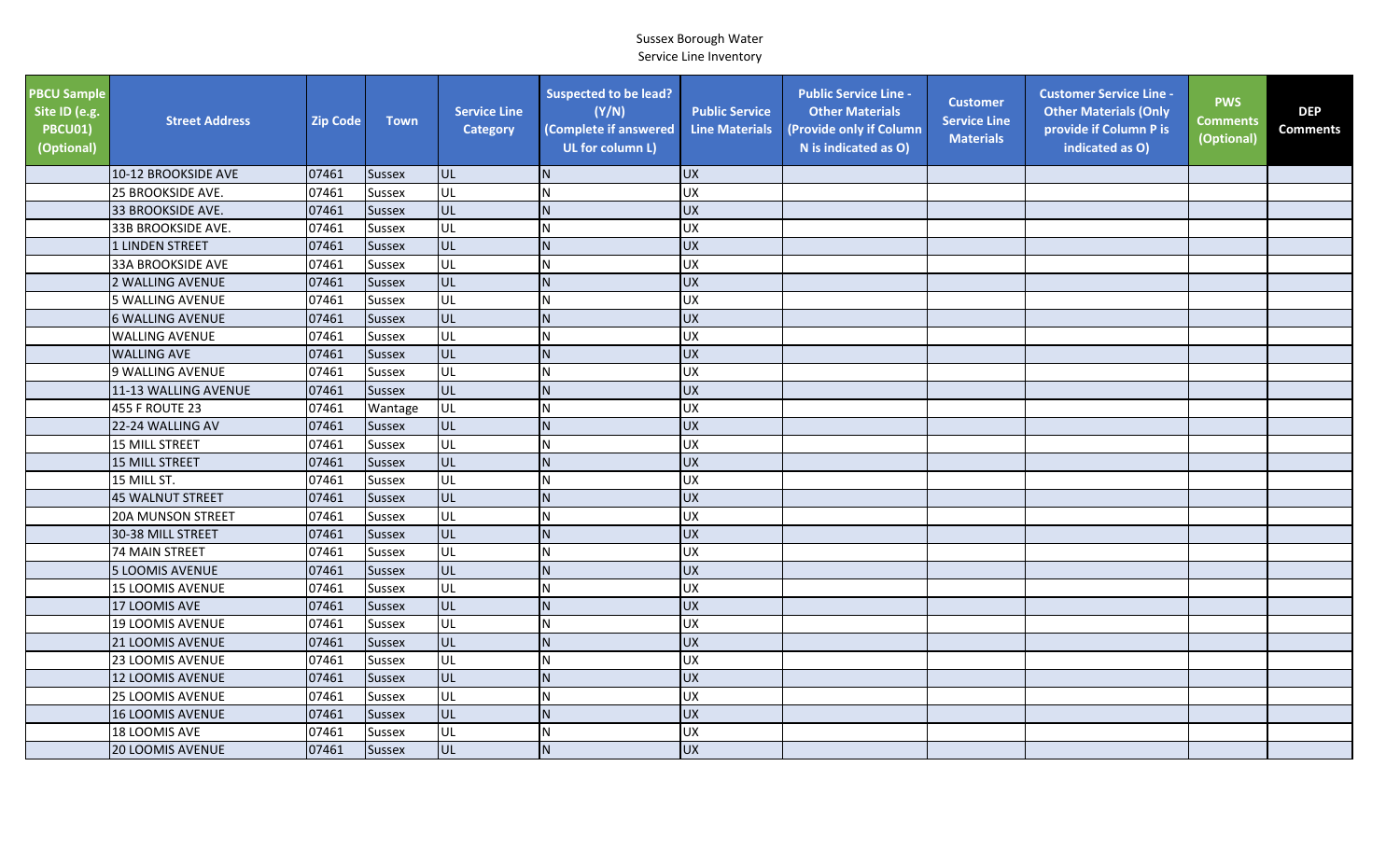| <b>PBCU Sample</b><br>Site ID (e.g.<br><b>PBCU01)</b><br>(Optional) | <b>Street Address</b>     | <b>Zip Code</b> | <b>Town</b>   | <b>Service Line</b><br><b>Category</b> | <b>Suspected to be lead?</b><br>(Y/N)<br>(Complete if answered<br>UL for column L) | <b>Public Service</b><br><b>Line Materials</b> | <b>Public Service Line -</b><br><b>Other Materials</b><br>(Provide only if Column<br>N is indicated as O) | <b>Customer</b><br><b>Service Line</b><br><b>Materials</b> | <b>Customer Service Line -</b><br><b>Other Materials (Only</b><br>provide if Column P is<br>indicated as O) | <b>PWS</b><br>Comments<br>(Optional) | <b>DEP</b><br><b>Comments</b> |
|---------------------------------------------------------------------|---------------------------|-----------------|---------------|----------------------------------------|------------------------------------------------------------------------------------|------------------------------------------------|-----------------------------------------------------------------------------------------------------------|------------------------------------------------------------|-------------------------------------------------------------------------------------------------------------|--------------------------------------|-------------------------------|
|                                                                     | 27 LOOMIS                 | 07461           | <b>Sussex</b> | UL                                     | IN.                                                                                | <b>UX</b>                                      |                                                                                                           |                                                            |                                                                                                             |                                      |                               |
|                                                                     | 29 LOOMIS AVE             | 07461           | <b>Sussex</b> | UL                                     | N <sub>1</sub>                                                                     | <b>UX</b>                                      |                                                                                                           |                                                            |                                                                                                             |                                      |                               |
|                                                                     | <b>30 LOOMIS AVENUE</b>   | 07461           | <b>Sussex</b> | UL                                     | N                                                                                  | UX                                             |                                                                                                           |                                                            |                                                                                                             |                                      |                               |
|                                                                     | 31 LOOMIS AVENUE          | 07461           | <b>Sussex</b> | UL                                     | N                                                                                  | <b>UX</b>                                      |                                                                                                           |                                                            |                                                                                                             |                                      |                               |
|                                                                     | 33 LOOMIS AVENUE          | 07461           | Sussex        | UL                                     | N                                                                                  | UX                                             |                                                                                                           |                                                            |                                                                                                             |                                      |                               |
|                                                                     | <b>ATTN:GENE CRANE</b>    | 07461           | <b>Sussex</b> | UL                                     | N                                                                                  | <b>UX</b>                                      |                                                                                                           |                                                            |                                                                                                             |                                      |                               |
|                                                                     | <b>37 LOOMIS AVENUE</b>   | 07461           | <b>Sussex</b> | UL                                     | N                                                                                  | UX                                             |                                                                                                           |                                                            |                                                                                                             |                                      |                               |
|                                                                     | <b>39 LOOMIS AVENUE</b>   | 07461           | <b>Sussex</b> | UL                                     | <b>N</b>                                                                           | UX                                             |                                                                                                           |                                                            |                                                                                                             |                                      |                               |
|                                                                     | 22 LOOMIS AVENUE          | 07461           | Sussex        | UL                                     | N                                                                                  | UX                                             |                                                                                                           |                                                            |                                                                                                             |                                      |                               |
|                                                                     | <b>24 LOOMIS AVENUE</b>   | 07461           | <b>Sussex</b> | UL                                     | N <sub>1</sub>                                                                     | <b>UX</b>                                      |                                                                                                           |                                                            |                                                                                                             |                                      |                               |
|                                                                     | <b>26 LOOMIS AVENUE</b>   | 07461           | <b>Sussex</b> | UL                                     | N                                                                                  | UX                                             |                                                                                                           |                                                            |                                                                                                             |                                      |                               |
|                                                                     | 28 LOOMIS AVENUE          | 07461           | Sussex        | UL                                     | N <sub>1</sub>                                                                     | <b>UX</b>                                      |                                                                                                           |                                                            |                                                                                                             |                                      |                               |
|                                                                     | 1 MUNSON STREET           | 07461           | <b>Sussex</b> | UL                                     | N                                                                                  | UX                                             |                                                                                                           |                                                            |                                                                                                             |                                      |                               |
|                                                                     | <b>3 MUNSON STREET</b>    | 07461           | <b>Sussex</b> | UL                                     | N <sub>1</sub>                                                                     | <b>UX</b>                                      |                                                                                                           |                                                            |                                                                                                             |                                      |                               |
| PBCU78                                                              | <b>5 MUNSON STREET</b>    | 07461           | Sussex        | UL                                     | N                                                                                  | UX                                             |                                                                                                           | IC                                                         |                                                                                                             |                                      |                               |
|                                                                     | <b>8 MUNSON STREET</b>    | 07461           | <b>Sussex</b> | UL                                     | N                                                                                  | <b>UX</b>                                      |                                                                                                           |                                                            |                                                                                                             |                                      |                               |
|                                                                     | 9 MUNSON STREET           | 07461           | Sussex        | UL                                     | N                                                                                  | <b>UX</b>                                      |                                                                                                           |                                                            |                                                                                                             |                                      |                               |
|                                                                     | 11 MUNSON ST              | 07461           | <b>Sussex</b> | UL                                     | I <sub>N</sub>                                                                     | UX                                             |                                                                                                           |                                                            |                                                                                                             |                                      |                               |
|                                                                     | 14-16 MUNSON ST           | 07461           | Sussex        | UL                                     | N                                                                                  | UX                                             |                                                                                                           |                                                            |                                                                                                             |                                      |                               |
|                                                                     | <b>15 MUNSON STREET</b>   | 07461           | <b>Sussex</b> | UL                                     | N                                                                                  | UX                                             |                                                                                                           |                                                            |                                                                                                             |                                      |                               |
| PBCU43                                                              | 17 MUNSON STREET          | 07461           | Sussex        | UL                                     | N                                                                                  | <b>UX</b>                                      |                                                                                                           |                                                            |                                                                                                             |                                      |                               |
|                                                                     | 21 MUNSON STREET          | 07461           | <b>Sussex</b> | UL                                     | N                                                                                  | <b>UX</b>                                      |                                                                                                           |                                                            |                                                                                                             |                                      |                               |
|                                                                     | 27 MUNSON STREET          | 07461           | <b>Sussex</b> | UL                                     | ${\sf N}$                                                                          | <b>UX</b>                                      |                                                                                                           |                                                            |                                                                                                             |                                      |                               |
|                                                                     | 29 MUNSON STREET          | 07461           | <b>Sussex</b> | UL                                     | N                                                                                  | <b>UX</b>                                      |                                                                                                           |                                                            |                                                                                                             |                                      |                               |
|                                                                     | 11 NEW STREET             | 07461           | Sussex        | UL                                     | N                                                                                  | UX                                             |                                                                                                           |                                                            |                                                                                                             |                                      |                               |
|                                                                     | 15 NEW STREET             | 07461           | <b>Sussex</b> | UL                                     | N                                                                                  | <b>UX</b>                                      |                                                                                                           |                                                            |                                                                                                             |                                      |                               |
|                                                                     | <b>NEW STREET</b>         | 07461           | <b>Sussex</b> | UL                                     | N                                                                                  | UX                                             |                                                                                                           |                                                            |                                                                                                             |                                      |                               |
|                                                                     | <b>1 HAMBURG AVE</b>      | 07461           | <b>Sussex</b> | UL                                     | <b>N</b>                                                                           | UX                                             |                                                                                                           |                                                            |                                                                                                             |                                      |                               |
|                                                                     | <b>4 EAST MAIN ST</b>     | 07461           | Sussex        | UL                                     | N                                                                                  | UX                                             |                                                                                                           |                                                            |                                                                                                             |                                      |                               |
|                                                                     | <b>5 EAST MAIN ST</b>     | 07461           | <b>Sussex</b> | UL                                     | IN                                                                                 | UX                                             |                                                                                                           |                                                            |                                                                                                             |                                      |                               |
|                                                                     | <b>9 EAST MAIN STREET</b> | 07461           | Sussex        | UL                                     | N                                                                                  | UX                                             |                                                                                                           |                                                            |                                                                                                             |                                      |                               |
|                                                                     | 7 EAST MAIN STREET        | 07461           | <b>Sussex</b> | UL                                     | N                                                                                  | <b>UX</b>                                      |                                                                                                           |                                                            |                                                                                                             |                                      |                               |
|                                                                     | 11 EAST MAIN ST           | 07461           | Sussex        | UL                                     | $\overline{N}$                                                                     | <b>UX</b>                                      |                                                                                                           |                                                            |                                                                                                             |                                      |                               |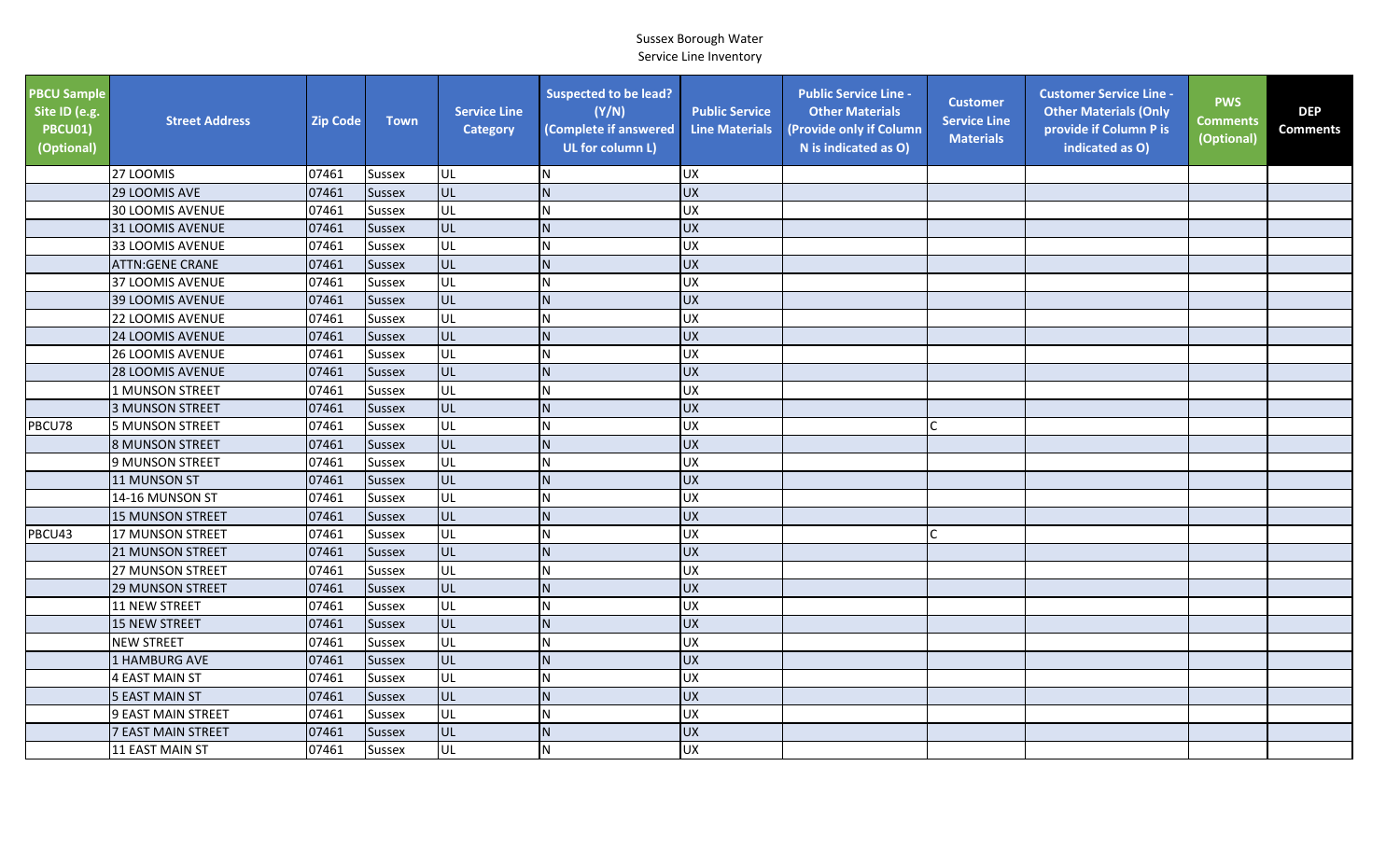| <b>PBCU Sample</b><br>Site ID (e.g.<br><b>PBCU01)</b><br>(Optional) | <b>Street Address</b>      | <b>Zip Code</b> | <b>Town</b>   | <b>Service Line</b><br><b>Category</b> | <b>Suspected to be lead?</b><br>(Y/N)<br>(Complete if answered<br>UL for column L) | <b>Public Service</b><br><b>Line Materials</b> | <b>Public Service Line -</b><br><b>Other Materials</b><br>(Provide only if Column<br>N is indicated as O) | <b>Customer</b><br><b>Service Line</b><br><b>Materials</b> | <b>Customer Service Line -</b><br><b>Other Materials (Only</b><br>provide if Column P is<br>indicated as O) | <b>PWS</b><br><b>Comments</b><br>(Optional) | <b>DEP</b><br><b>Comments</b> |
|---------------------------------------------------------------------|----------------------------|-----------------|---------------|----------------------------------------|------------------------------------------------------------------------------------|------------------------------------------------|-----------------------------------------------------------------------------------------------------------|------------------------------------------------------------|-------------------------------------------------------------------------------------------------------------|---------------------------------------------|-------------------------------|
|                                                                     | 13-15 EAST MAIN ST         | 07461           | <b>Sussex</b> | <b>UL</b>                              | İΝ                                                                                 | <b>UX</b>                                      |                                                                                                           |                                                            |                                                                                                             |                                             |                               |
|                                                                     | <b>16 EAST MAIN ST</b>     | 07461           | <b>Sussex</b> | UL                                     | IN.                                                                                | UX                                             |                                                                                                           |                                                            |                                                                                                             |                                             |                               |
|                                                                     | 17-19 EAST MAIN ST         | 07461           | <b>Sussex</b> | UL                                     | N                                                                                  | <b>UX</b>                                      |                                                                                                           |                                                            |                                                                                                             |                                             |                               |
|                                                                     | <b>4 LIBERTY ST</b>        | 07461           | <b>Sussex</b> | UL                                     | N                                                                                  | UX                                             |                                                                                                           |                                                            |                                                                                                             |                                             |                               |
|                                                                     | <b>20B MUNSON STREET</b>   | 07461           | <b>Sussex</b> | UL                                     | I <sub>N</sub>                                                                     | <b>UX</b>                                      |                                                                                                           |                                                            |                                                                                                             |                                             |                               |
|                                                                     | 21 EAST MAIN ST            | 07461           | <b>Sussex</b> | UL                                     | N                                                                                  | UX                                             |                                                                                                           |                                                            |                                                                                                             |                                             |                               |
|                                                                     | 22 EAST MAIN ST            | 07461           | <b>Sussex</b> | UL                                     | N                                                                                  | UX                                             |                                                                                                           |                                                            |                                                                                                             |                                             |                               |
|                                                                     | 23 EAST MAIN               | 07461           | <b>Sussex</b> | UL                                     | <b>N</b>                                                                           | UX                                             |                                                                                                           |                                                            |                                                                                                             |                                             |                               |
| PBCU36                                                              | 25 EAST MAIN ST            | 07461           | <b>Sussex</b> | UL                                     | I <sub>N</sub>                                                                     | UX                                             |                                                                                                           | $\overline{C}$                                             |                                                                                                             |                                             |                               |
|                                                                     | 27 EAST MAIN STREET        | 07461           | <b>Sussex</b> | UL                                     | İΝ                                                                                 | UX                                             |                                                                                                           |                                                            |                                                                                                             |                                             |                               |
|                                                                     | 29 EAST MAIN ST            | 07461           | Sussex        | UL                                     | N                                                                                  | <b>UX</b>                                      |                                                                                                           |                                                            |                                                                                                             |                                             |                               |
|                                                                     | 31-33 EAST MAIN ST         | 07461           | <b>Sussex</b> | UL                                     | IN.                                                                                | UX                                             |                                                                                                           |                                                            |                                                                                                             |                                             |                               |
|                                                                     | 36 EAST MAIN ST.           | 07461           | <b>Sussex</b> | UL                                     | N                                                                                  | UX                                             |                                                                                                           |                                                            |                                                                                                             |                                             |                               |
| PBCU40                                                              | 37 EAST MAIN ST            | 07461           | <b>Sussex</b> | UL                                     | N                                                                                  | UX                                             |                                                                                                           |                                                            |                                                                                                             |                                             |                               |
|                                                                     | <b>BROOKSIDE AVE</b>       | 07461           | <b>Sussex</b> | UL                                     | <b>N</b>                                                                           | <b>UX</b>                                      |                                                                                                           |                                                            |                                                                                                             |                                             |                               |
|                                                                     | <b>38 EAST MAIN ST</b>     | 07461           | <b>Sussex</b> | UL                                     | N                                                                                  | UX                                             |                                                                                                           |                                                            |                                                                                                             |                                             |                               |
|                                                                     | 40 EAST MAIN ST.           | 07461           | <b>Sussex</b> | UL                                     | IN.                                                                                | <b>UX</b>                                      |                                                                                                           |                                                            |                                                                                                             |                                             |                               |
|                                                                     | <b>41 EAST MAIN ST</b>     | 07461           | <b>Sussex</b> | UL                                     | İΝ                                                                                 | UX                                             |                                                                                                           |                                                            |                                                                                                             |                                             |                               |
|                                                                     | 42 EAST MAIN ST            | 07461           | <b>Sussex</b> | UL                                     | <b>N</b>                                                                           | <b>UX</b>                                      |                                                                                                           |                                                            |                                                                                                             |                                             |                               |
|                                                                     | 43 EAST MAIN ST.           | 07461           | Sussex        | UL                                     | IN.                                                                                | UX                                             |                                                                                                           |                                                            |                                                                                                             |                                             |                               |
|                                                                     | 44 EAST MAIN ST            | 07461           | <b>Sussex</b> | UL                                     | IN.                                                                                | <b>UX</b>                                      |                                                                                                           |                                                            |                                                                                                             |                                             |                               |
|                                                                     | 45 EAST MAIN ST            | 07461           | <b>Sussex</b> | UL                                     | IN.                                                                                | UX                                             |                                                                                                           |                                                            |                                                                                                             |                                             |                               |
|                                                                     | 50 EAST MAIN ST.           | 07461           | <b>Sussex</b> | UL                                     | İΝ                                                                                 | <b>UX</b>                                      |                                                                                                           |                                                            |                                                                                                             |                                             |                               |
|                                                                     | 46 EAST MAIN ST.           | 07461           | <b>Sussex</b> | UL                                     | N                                                                                  | UX                                             |                                                                                                           |                                                            |                                                                                                             |                                             |                               |
|                                                                     | <b>47 EAST MAIN ST</b>     | 07461           | <b>Sussex</b> | UL                                     | <b>N</b>                                                                           | <b>UX</b>                                      |                                                                                                           |                                                            |                                                                                                             |                                             |                               |
|                                                                     | 59 EAST MAIN ST            | 07461           | <b>Sussex</b> | UL                                     | N                                                                                  | UX                                             |                                                                                                           |                                                            |                                                                                                             |                                             |                               |
|                                                                     | 56 EAST MAIN ST            | 07461           | <b>Sussex</b> | UL                                     | N                                                                                  | <b>UX</b>                                      |                                                                                                           |                                                            |                                                                                                             |                                             |                               |
|                                                                     | <b>22A MUNSON STREET</b>   | 07461           | <b>Sussex</b> | UL                                     | N                                                                                  | UX                                             |                                                                                                           |                                                            |                                                                                                             |                                             |                               |
| PBCU47                                                              | <b>65 EAST MAIN STREET</b> | 07461           | <b>Sussex</b> | UL                                     | ΙN                                                                                 | UX                                             |                                                                                                           |                                                            |                                                                                                             |                                             |                               |
|                                                                     | 72 EAST MAIN ST            | 07461           | <b>Sussex</b> | UL                                     | IN.                                                                                | <b>UX</b>                                      |                                                                                                           |                                                            |                                                                                                             |                                             |                               |
| PBCU46                                                              | 79 EAST MAIN ST.           | 07461           | <b>Sussex</b> | UL                                     | <b>N</b>                                                                           | <b>UX</b>                                      |                                                                                                           |                                                            |                                                                                                             |                                             |                               |
|                                                                     | 84 EAST MAIN ST.           | 07461           | <b>Sussex</b> | UL                                     | N                                                                                  | UX                                             |                                                                                                           |                                                            |                                                                                                             |                                             |                               |
|                                                                     | <b>8 CENTER ST</b>         | 07461           | <b>Sussex</b> | UL                                     | IN.                                                                                | <b>UX</b>                                      |                                                                                                           |                                                            |                                                                                                             |                                             |                               |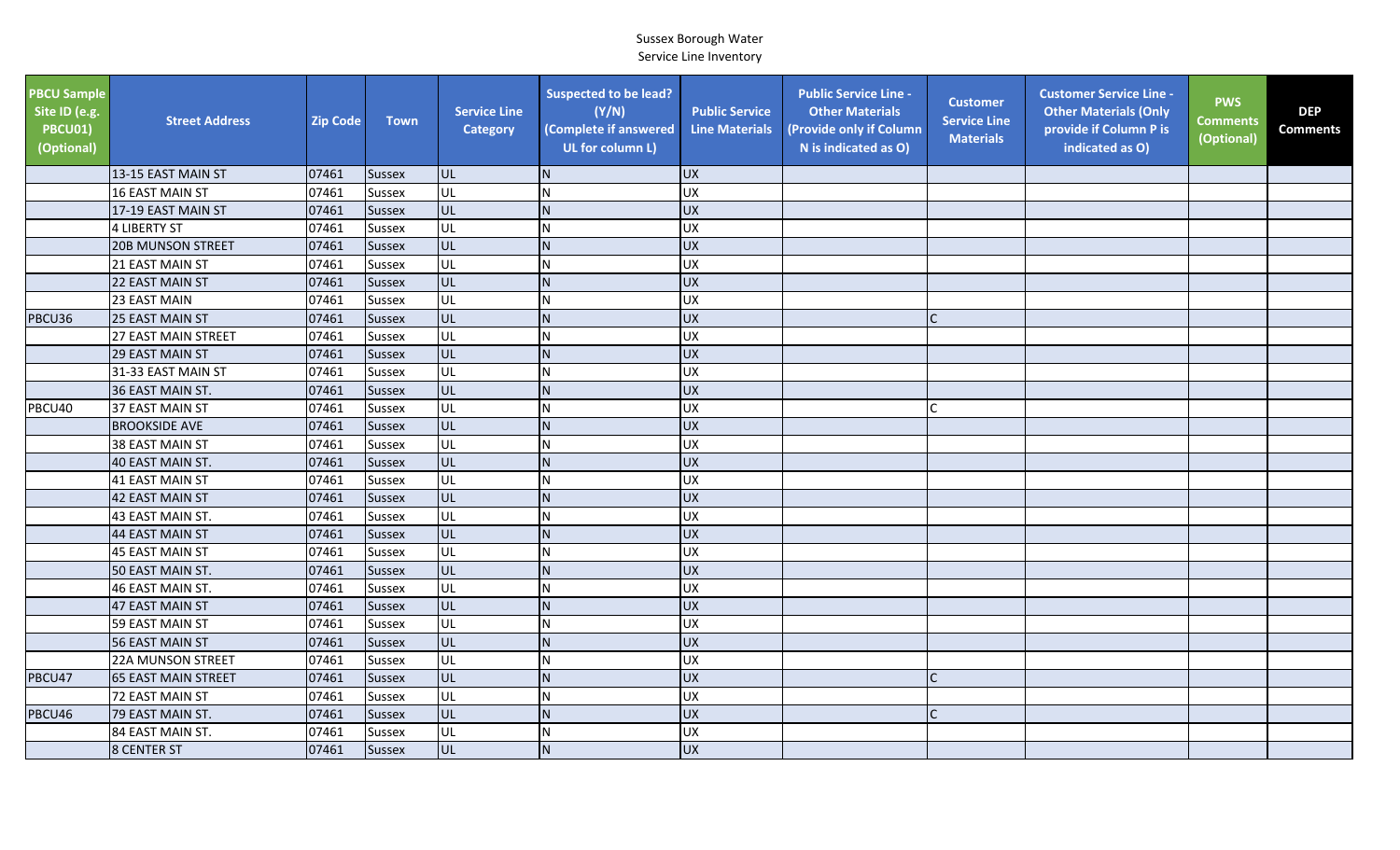| <b>PBCU Sample</b><br>Site ID (e.g.<br><b>PBCU01)</b><br>(Optional) | <b>Street Address</b>      | <b>Zip Code</b> | <b>Town</b>   | <b>Service Line</b><br><b>Category</b> | <b>Suspected to be lead?</b><br>(Y/N)<br>(Complete if answered<br>UL for column L) | <b>Public Service</b><br><b>Line Materials</b> | <b>Public Service Line -</b><br><b>Other Materials</b><br>(Provide only if Column<br>N is indicated as O) | <b>Customer</b><br><b>Service Line</b><br><b>Materials</b> | <b>Customer Service Line -</b><br><b>Other Materials (Only</b><br>provide if Column P is<br>indicated as O) | <b>PWS</b><br>Comments<br>(Optional) | <b>DEP</b><br><b>Comments</b> |
|---------------------------------------------------------------------|----------------------------|-----------------|---------------|----------------------------------------|------------------------------------------------------------------------------------|------------------------------------------------|-----------------------------------------------------------------------------------------------------------|------------------------------------------------------------|-------------------------------------------------------------------------------------------------------------|--------------------------------------|-------------------------------|
|                                                                     | <b>10 CENTER ST</b>        | 07461           | <b>Sussex</b> | UL                                     | IN.                                                                                | <b>UX</b>                                      |                                                                                                           |                                                            |                                                                                                             |                                      |                               |
|                                                                     | <b>12 CENTER STREET</b>    | 07461           | <b>Sussex</b> | UL                                     | N <sub>1</sub>                                                                     | <b>UX</b>                                      |                                                                                                           |                                                            |                                                                                                             |                                      |                               |
|                                                                     | <b>16 CENTER STREET</b>    | 07461           | Sussex        | UL                                     | N                                                                                  | UX                                             |                                                                                                           |                                                            |                                                                                                             |                                      |                               |
|                                                                     | <b>5 DIVISION STREET</b>   | 07461           | <b>Sussex</b> | UL                                     | N                                                                                  | <b>UX</b>                                      |                                                                                                           |                                                            |                                                                                                             |                                      |                               |
|                                                                     | <b>24 MUNSON STREET</b>    | 07461           | Sussex        | UL                                     | N                                                                                  | UX                                             |                                                                                                           |                                                            |                                                                                                             |                                      |                               |
|                                                                     | 4 CENTER ST.               | 07461           | <b>Sussex</b> | <b>NL</b>                              |                                                                                    | $\overline{O}$                                 | Cast Iron                                                                                                 | lo.                                                        | Cast Iron                                                                                                   |                                      |                               |
|                                                                     | <b>20A CHESTNUT STREET</b> | 07461           | <b>Sussex</b> | UL                                     | N                                                                                  | UX                                             |                                                                                                           |                                                            |                                                                                                             |                                      |                               |
|                                                                     | <b>20B CHESTNUT STREET</b> | 07461           | <b>Sussex</b> | UL                                     | <b>N</b>                                                                           | <b>UX</b>                                      |                                                                                                           |                                                            |                                                                                                             |                                      |                               |
|                                                                     | <b>DOLLAR STORE</b>        | 07461           | Wantage       | UL                                     | $\mathsf{N}$                                                                       | UX                                             |                                                                                                           |                                                            |                                                                                                             |                                      |                               |
|                                                                     | <b>BROOKSIDE AVE</b>       | 07461           | <b>Sussex</b> | UL                                     | N <sub>1</sub>                                                                     | <b>UX</b>                                      |                                                                                                           |                                                            |                                                                                                             |                                      |                               |
|                                                                     | <b>BROOKSIDE AVE</b>       | 07461           | <b>Sussex</b> | UL                                     | N.                                                                                 | UX                                             |                                                                                                           |                                                            |                                                                                                             |                                      |                               |
|                                                                     | <b>15 UNIONVILLE AVE.</b>  | 07461           | Sussex        | UL                                     | N <sub>1</sub>                                                                     | <b>UX</b>                                      |                                                                                                           |                                                            |                                                                                                             |                                      |                               |
|                                                                     | 19 UNIONVILLE AVE          | 07461           | Sussex        | UL                                     | N                                                                                  | UX                                             |                                                                                                           |                                                            |                                                                                                             |                                      |                               |
|                                                                     | 1 SCHOOL HILL RD.          | 07461           | <b>Sussex</b> | UL                                     | N <sub>1</sub>                                                                     | <b>UX</b>                                      |                                                                                                           |                                                            |                                                                                                             |                                      |                               |
| PBCU79                                                              | 20 UNIONVILLE AVE          | 07461           | Sussex        | UL                                     | N                                                                                  | UX                                             |                                                                                                           | IC                                                         |                                                                                                             |                                      |                               |
|                                                                     | <b>22 UNIONVILLE AVE</b>   | 07461           | <b>Sussex</b> | UL                                     | N                                                                                  | <b>UX</b>                                      |                                                                                                           |                                                            |                                                                                                             |                                      |                               |
|                                                                     | 21 UNIONVILLE              | 07461           | Sussex        | UL                                     | N                                                                                  | <b>UX</b>                                      |                                                                                                           |                                                            |                                                                                                             |                                      |                               |
|                                                                     | 23 UNIONVILLE AVE.         | 07461           | <b>Sussex</b> | UL                                     | I <sub>N</sub>                                                                     | UX                                             |                                                                                                           |                                                            |                                                                                                             |                                      |                               |
|                                                                     | 33 UNIONVILLE AVE.         | 07461           | Sussex        | UL                                     | N                                                                                  | UX                                             |                                                                                                           |                                                            |                                                                                                             |                                      |                               |
|                                                                     | <b>34 UNIONVILLE AVE</b>   | 07461           | <b>Sussex</b> | UL                                     | I <sub>N</sub>                                                                     | <b>UX</b>                                      |                                                                                                           |                                                            |                                                                                                             |                                      |                               |
| PBCU75                                                              | <b>36 UNIONVILLE AVE</b>   | 07461           | Sussex        | UL                                     | N                                                                                  | <b>UX</b>                                      |                                                                                                           |                                                            |                                                                                                             |                                      |                               |
|                                                                     | <b>38 UNIONVILLE AVE</b>   | 07461           | <b>Sussex</b> | UL                                     | N <sub>1</sub>                                                                     | <b>UX</b>                                      |                                                                                                           |                                                            |                                                                                                             |                                      |                               |
|                                                                     | 39 UNIONVILLE AVE          | 07461           | Sussex        | UL                                     | ${\sf N}$                                                                          | <b>UX</b>                                      |                                                                                                           |                                                            |                                                                                                             |                                      |                               |
|                                                                     | 43 UNIONVILLE AVE.         | 07461           | <b>Sussex</b> | UL                                     | N                                                                                  | <b>UX</b>                                      |                                                                                                           |                                                            |                                                                                                             |                                      |                               |
|                                                                     | <b>44 UNIONVILLE AVE</b>   | 07461           | Sussex        | UL                                     | N                                                                                  | UX                                             |                                                                                                           |                                                            |                                                                                                             |                                      |                               |
|                                                                     | <b>48 UNIONVILLE AVE</b>   | 07461           | <b>Sussex</b> | UL                                     | N                                                                                  | <b>UX</b>                                      |                                                                                                           |                                                            |                                                                                                             |                                      |                               |
|                                                                     | 52 UNIONVILLE AVE.         | 07461           | <b>Sussex</b> | UL                                     | N                                                                                  | UX                                             |                                                                                                           |                                                            |                                                                                                             |                                      |                               |
|                                                                     | 45 UNIONVILLE AVE.         | 07461           | <b>Sussex</b> | UL                                     | <b>N</b>                                                                           | UX                                             |                                                                                                           |                                                            |                                                                                                             |                                      |                               |
|                                                                     | 49 UNIONVILLE AVE.         | 07461           | Sussex        | UL                                     | N                                                                                  | UX                                             |                                                                                                           |                                                            |                                                                                                             |                                      |                               |
|                                                                     | <b>51 UNIONVILLE AVE</b>   | 07461           | <b>Sussex</b> | UL                                     | IN                                                                                 | UX                                             |                                                                                                           |                                                            |                                                                                                             |                                      |                               |
|                                                                     | 53 UNIONVILLE AVE.         | 07461           | Sussex        | UL                                     | N                                                                                  | UX                                             |                                                                                                           |                                                            |                                                                                                             |                                      |                               |
| PBCU73                                                              | <b>56 UNIONVILLE AVE</b>   | 07461           | <b>Sussex</b> | UL                                     | N                                                                                  | <b>UX</b>                                      |                                                                                                           |                                                            |                                                                                                             |                                      |                               |
|                                                                     | 59 UNIONVILLE AVE.         | 07461           | Sussex        | UL                                     | N                                                                                  | <b>UX</b>                                      |                                                                                                           |                                                            |                                                                                                             |                                      |                               |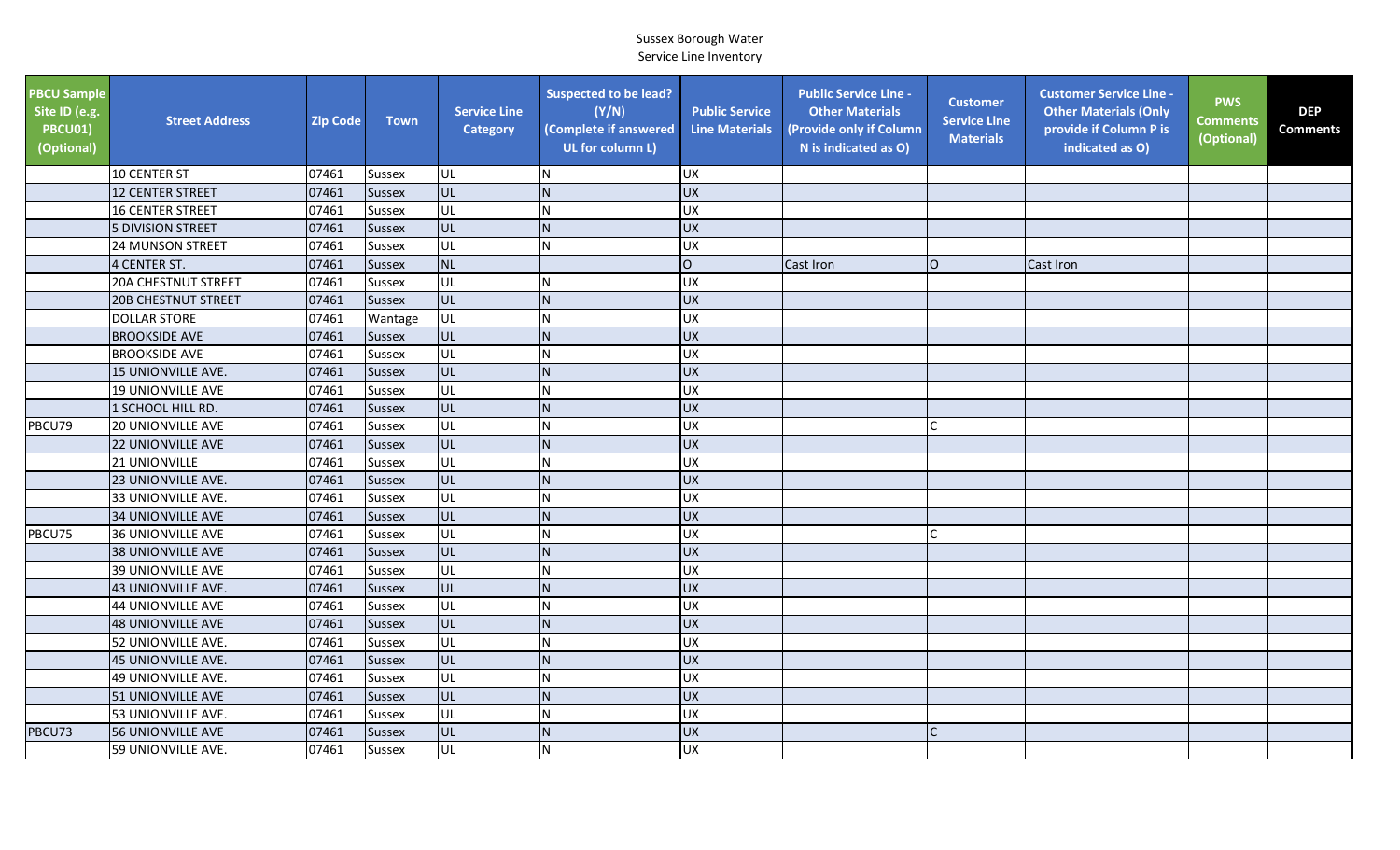| <b>PBCU Sample</b><br>Site ID (e.g.<br><b>PBCU01)</b><br>(Optional) | <b>Street Address</b>    | <b>Zip Code</b> | <b>Town</b>   | <b>Service Line</b><br><b>Category</b> | <b>Suspected to be lead?</b><br>(Y/N)<br>(Complete if answered<br>UL for column L) | <b>Public Service</b><br><b>Line Materials</b> | <b>Public Service Line -</b><br><b>Other Materials</b><br>(Provide only if Column<br>N is indicated as O) | <b>Customer</b><br><b>Service Line</b><br><b>Materials</b> | <b>Customer Service Line -</b><br><b>Other Materials (Only</b><br>provide if Column P is<br>indicated as O) | <b>PWS</b><br><b>Comments</b><br>(Optional) | <b>DEP</b><br><b>Comments</b> |
|---------------------------------------------------------------------|--------------------------|-----------------|---------------|----------------------------------------|------------------------------------------------------------------------------------|------------------------------------------------|-----------------------------------------------------------------------------------------------------------|------------------------------------------------------------|-------------------------------------------------------------------------------------------------------------|---------------------------------------------|-------------------------------|
|                                                                     | <b>60 UNIONVILLE AVE</b> | 07461           | Sussex        | UL                                     | IN.                                                                                | <b>UX</b>                                      |                                                                                                           |                                                            |                                                                                                             |                                             |                               |
|                                                                     | <b>61 UNIONVILLE AVE</b> | 07461           | Sussex        | UL                                     | N                                                                                  | UX                                             |                                                                                                           |                                                            |                                                                                                             |                                             |                               |
|                                                                     | <b>71 UNIONVILLE AVE</b> | 07461           | Sussex        | UL                                     | N                                                                                  | <b>UX</b>                                      |                                                                                                           |                                                            |                                                                                                             |                                             |                               |
|                                                                     | <b>74 UNIONVILLE AVE</b> | 07461           | Sussex        | UL                                     | ${\sf N}$                                                                          | UX                                             |                                                                                                           |                                                            |                                                                                                             |                                             |                               |
|                                                                     | 75 UNIONVILLE AVE.       | 07461           | Sussex        | UL                                     | N                                                                                  | UX                                             |                                                                                                           |                                                            |                                                                                                             |                                             |                               |
|                                                                     | 76 UNIONVILLE AVE.       | 07461           | Sussex        | UL                                     | N                                                                                  | UX                                             |                                                                                                           |                                                            |                                                                                                             |                                             |                               |
|                                                                     | <b>78 UNIONVILLE AVE</b> | 07461           | <b>Sussex</b> | UL                                     | N                                                                                  | <b>UX</b>                                      |                                                                                                           |                                                            |                                                                                                             |                                             |                               |
|                                                                     | 84 UNIONVILLE AVE        | 07461           | Sussex        | UL                                     | N                                                                                  | UX                                             |                                                                                                           |                                                            |                                                                                                             |                                             |                               |
|                                                                     | 85-87 UNIONVILLE AV      | 07461           | <b>Sussex</b> | UL                                     | N                                                                                  | UX                                             |                                                                                                           |                                                            |                                                                                                             |                                             |                               |
| PBCU42                                                              | <b>86 UNIONVILLE AVE</b> | 07461           | <b>Sussex</b> | UL                                     | $\mathsf{N}$                                                                       | UX                                             |                                                                                                           | $\mathsf{C}$                                               |                                                                                                             |                                             |                               |
|                                                                     | <b>3 CHURCH ST</b>       | 07461           | <b>Sussex</b> | UL                                     | N                                                                                  | <b>UX</b>                                      |                                                                                                           |                                                            |                                                                                                             |                                             |                               |
|                                                                     | <b>7 CHURCH ST</b>       | 07461           | <b>Sussex</b> | UL                                     | $\mathsf{N}$                                                                       | UX                                             |                                                                                                           |                                                            |                                                                                                             |                                             |                               |
|                                                                     | 10-12 CHURCH STREET      | 07461           | Sussex        | UL                                     | $\mathsf{N}$                                                                       | UX                                             |                                                                                                           |                                                            |                                                                                                             |                                             |                               |
|                                                                     | 14-16 CHURCH ST          | 07461           | Sussex        | UL                                     | N                                                                                  | <b>ND</b>                                      |                                                                                                           |                                                            |                                                                                                             |                                             |                               |
|                                                                     | <b>1A VALLEY ROAD</b>    | 07461           | <b>Sussex</b> | UL                                     | IN.                                                                                | <b>UX</b>                                      |                                                                                                           |                                                            |                                                                                                             |                                             |                               |
|                                                                     | 18 CHURCH ST             | 07461           | <b>Sussex</b> | UL                                     | N                                                                                  | UX                                             |                                                                                                           |                                                            |                                                                                                             |                                             |                               |
|                                                                     | <b>19 CHURCH STREET</b>  | 07461           | <b>Sussex</b> | <b>UL</b>                              | I <sub>N</sub>                                                                     | UX                                             |                                                                                                           |                                                            |                                                                                                             |                                             |                               |
|                                                                     | 1 MAIN STREET            | 07461           | Sussex        | UL                                     | IN.                                                                                | $\overline{UX}$                                |                                                                                                           |                                                            |                                                                                                             |                                             |                               |
|                                                                     | 2 MAIN ST.               | 07461           | Sussex        | <b>UL</b>                              | I <sub>N</sub>                                                                     | <b>UX</b>                                      |                                                                                                           |                                                            |                                                                                                             |                                             |                               |
|                                                                     | <b>4 MAIN ST</b>         | 07461           | Sussex        | UL                                     | IN.                                                                                | <b>UX</b>                                      |                                                                                                           |                                                            |                                                                                                             |                                             |                               |
| PBCU87                                                              | <b>6-8 MAIN STREET</b>   | 07461           | <b>Sussex</b> | UL                                     | I <sub>N</sub>                                                                     | UX                                             |                                                                                                           |                                                            |                                                                                                             |                                             |                               |
|                                                                     | 9 MAIN ST                | 07461           | Sussex        | UL                                     | IN.                                                                                | X                                              |                                                                                                           |                                                            |                                                                                                             |                                             |                               |
|                                                                     | 10 MAIN STREET           | 07461           | <b>Sussex</b> | UL                                     | IN.                                                                                | <b>UX</b>                                      |                                                                                                           |                                                            |                                                                                                             |                                             |                               |
|                                                                     | <b>16 MAIN STREET</b>    | 07461           | Sussex        | UL                                     | N                                                                                  | UX                                             |                                                                                                           |                                                            |                                                                                                             |                                             |                               |
|                                                                     | 15-17 MAIN ST            | 07461           | <b>Sussex</b> | UL                                     | N                                                                                  | <b>UX</b>                                      |                                                                                                           |                                                            |                                                                                                             |                                             |                               |
|                                                                     | 19-21 MAIN STREET        | 07461           | Sussex        | UL                                     | $\mathsf{N}$                                                                       | UX                                             |                                                                                                           |                                                            |                                                                                                             |                                             |                               |
|                                                                     | 20 MAIN ST               | 07461           | <b>Sussex</b> | UL                                     | $\overline{N}$                                                                     | <b>UX</b>                                      |                                                                                                           |                                                            |                                                                                                             |                                             |                               |
|                                                                     | 23-27 MAIN STREET        | 07461           | <b>Sussex</b> | UL                                     | N                                                                                  | UX                                             |                                                                                                           |                                                            |                                                                                                             |                                             |                               |
|                                                                     | <b>BROOKSIDE AVE.</b>    | 07461           | <b>Sussex</b> | UL                                     | N                                                                                  | UX                                             |                                                                                                           |                                                            |                                                                                                             |                                             |                               |
|                                                                     | 28 MAIN STREET           | 07461           | Sussex        | UL                                     | N                                                                                  | UX                                             |                                                                                                           |                                                            |                                                                                                             |                                             |                               |
|                                                                     | 30-32 MAIN ST            | 07461           | <b>Sussex</b> | UL                                     | N                                                                                  | UX                                             |                                                                                                           |                                                            |                                                                                                             |                                             |                               |
|                                                                     | <b>31 MAIN STREET</b>    | 07461           | Sussex        | UL                                     | N                                                                                  | UX                                             |                                                                                                           |                                                            |                                                                                                             |                                             |                               |
|                                                                     | <b>38 MAIN STREET</b>    | 07461           | Sussex        | UL                                     | N                                                                                  | UX                                             |                                                                                                           |                                                            |                                                                                                             |                                             |                               |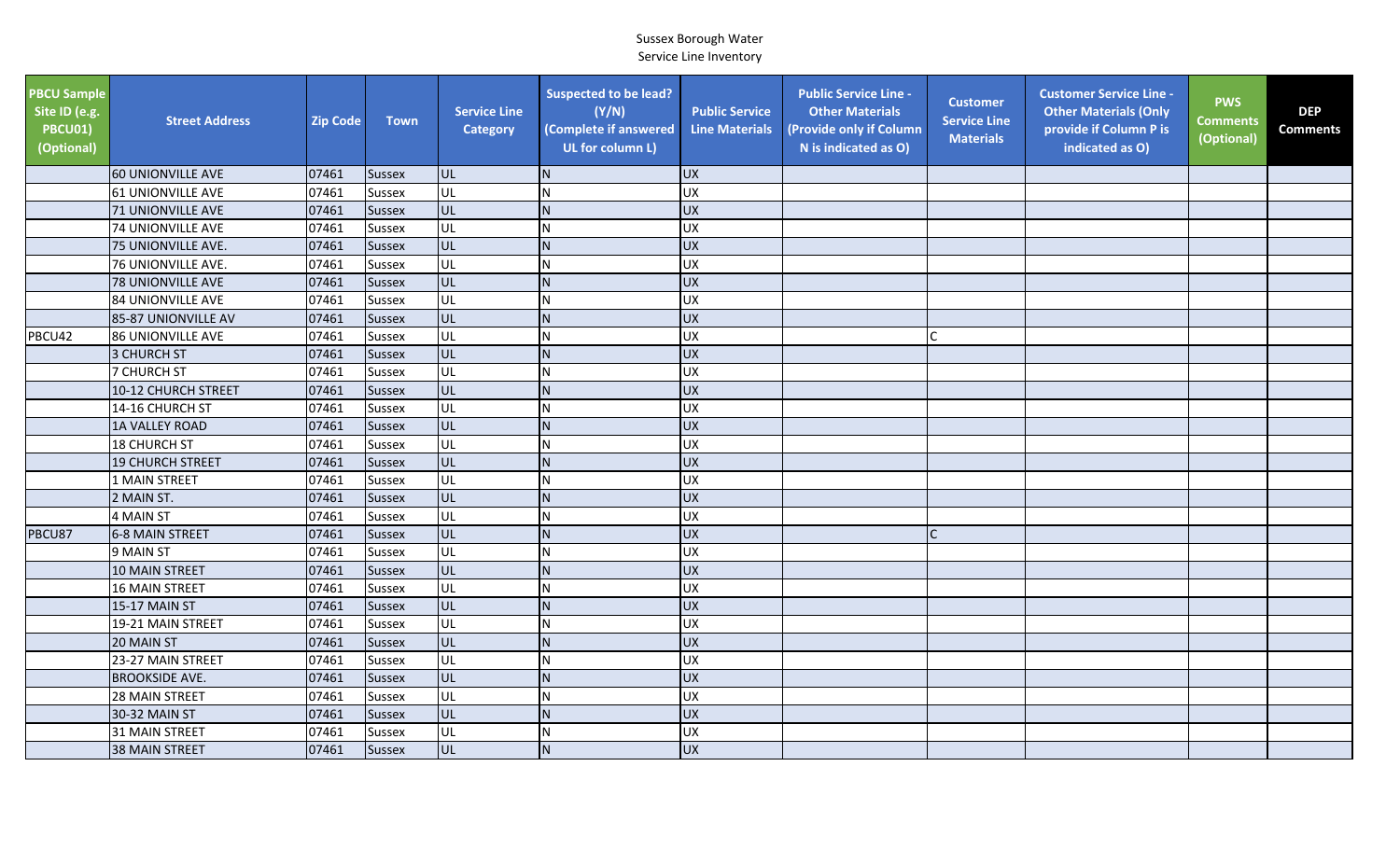| <b>PBCU Sample</b><br>Site ID (e.g.<br><b>PBCU01)</b><br>(Optional) | <b>Street Address</b>     | <b>Zip Code</b> | <b>Town</b>   | <b>Service Line</b><br><b>Category</b> | <b>Suspected to be lead?</b><br>(Y/N)<br>(Complete if answered<br>UL for column L) | <b>Public Service</b><br><b>Line Materials</b> | <b>Public Service Line -</b><br><b>Other Materials</b><br>(Provide only if Column<br>N is indicated as O) | <b>Customer</b><br><b>Service Line</b><br><b>Materials</b> | <b>Customer Service Line -</b><br><b>Other Materials (Only</b><br>provide if Column P is<br>indicated as O) | <b>PWS</b><br><b>Comments</b><br>(Optional) | <b>DEP</b><br><b>Comments</b> |
|---------------------------------------------------------------------|---------------------------|-----------------|---------------|----------------------------------------|------------------------------------------------------------------------------------|------------------------------------------------|-----------------------------------------------------------------------------------------------------------|------------------------------------------------------------|-------------------------------------------------------------------------------------------------------------|---------------------------------------------|-------------------------------|
|                                                                     | <b>35 MAIN STREET</b>     | 07461           | Sussex        | UL                                     | N                                                                                  | UX                                             |                                                                                                           |                                                            |                                                                                                             |                                             |                               |
|                                                                     | 37 MAIN                   | 07461           | <b>Sussex</b> | UL                                     | ${\sf N}$                                                                          | <b>UX</b>                                      |                                                                                                           |                                                            |                                                                                                             |                                             |                               |
|                                                                     | 42 MAIN ST                | 07461           | Sussex        | UL                                     | ${\sf N}$                                                                          | <b>UX</b>                                      |                                                                                                           |                                                            |                                                                                                             |                                             |                               |
|                                                                     | 45 MAIN                   | 07461           | <b>Sussex</b> | UL                                     | N                                                                                  | <b>UX</b>                                      |                                                                                                           |                                                            |                                                                                                             |                                             |                               |
|                                                                     | <b>49 MAIN STREET</b>     | 07461           | Sussex        | UL                                     | ${\sf N}$                                                                          | <b>UX</b>                                      |                                                                                                           |                                                            |                                                                                                             |                                             |                               |
|                                                                     | 51-53 MAIN ST             | 07461           | <b>Sussex</b> | UL                                     | ${\sf N}$                                                                          | <b>UX</b>                                      |                                                                                                           |                                                            |                                                                                                             |                                             |                               |
|                                                                     | <b>52 MAIN STREET</b>     | 07461           | Sussex        | UL                                     | ${\sf N}$                                                                          | <b>UX</b>                                      |                                                                                                           |                                                            |                                                                                                             |                                             |                               |
|                                                                     | 55-59 MAIN STREET         | 07461           | <b>Sussex</b> | UL                                     | $\mathsf{N}$                                                                       | <b>UX</b>                                      |                                                                                                           |                                                            |                                                                                                             |                                             |                               |
|                                                                     | <b>54 MAIN STREET</b>     | 07461           | Sussex        | UL                                     | ${\sf N}$                                                                          | UX                                             |                                                                                                           |                                                            |                                                                                                             |                                             |                               |
|                                                                     | 63 MAIN ST.               | 07461           | <b>Sussex</b> | UL                                     | ${\sf N}$                                                                          | <b>UX</b>                                      |                                                                                                           |                                                            |                                                                                                             |                                             |                               |
|                                                                     | <b>67 MAIN STREET</b>     | 07461           | <b>Sussex</b> | UL                                     | ${\sf N}$                                                                          | UX                                             |                                                                                                           |                                                            |                                                                                                             |                                             |                               |
|                                                                     | 71-73 MAIN                | 07461           | <b>Sussex</b> | UL                                     | $\mathsf{N}$                                                                       | <b>UX</b>                                      |                                                                                                           |                                                            |                                                                                                             |                                             |                               |
|                                                                     | <b>82 FOUNTAIN SQUARE</b> | 07461           | Sussex        | UL                                     | ${\sf N}$                                                                          | <b>UX</b>                                      |                                                                                                           |                                                            |                                                                                                             |                                             |                               |
|                                                                     | <b>75 MAIN STREET</b>     | 07461           | <b>Sussex</b> | UL                                     | ${\sf N}$                                                                          | UX                                             |                                                                                                           |                                                            |                                                                                                             |                                             |                               |
|                                                                     | 81 MAIN STREET            | 07461           | Sussex        | UL                                     | ${\sf N}$                                                                          | <b>UX</b>                                      |                                                                                                           |                                                            |                                                                                                             |                                             |                               |
|                                                                     | <b>76 FOUNTAIN SQUARE</b> | 07461           | <b>Sussex</b> | UL                                     | N <sub>1</sub>                                                                     | <b>UX</b>                                      |                                                                                                           |                                                            |                                                                                                             |                                             |                               |
|                                                                     | <b>78 FOUNTAIN SQ</b>     | 07461           | Sussex        | UL                                     | N                                                                                  | UX                                             |                                                                                                           |                                                            |                                                                                                             |                                             |                               |
|                                                                     | 85-87 MAIN ST             | 07461           | Sussex        | UL                                     | ${\sf N}$                                                                          | <b>UX</b>                                      |                                                                                                           |                                                            |                                                                                                             |                                             |                               |
|                                                                     | <b>86 MAIN STREET</b>     | 07461           | Sussex        | UL                                     | ${\sf N}$                                                                          | <b>UX</b>                                      |                                                                                                           |                                                            |                                                                                                             |                                             |                               |
|                                                                     | 89-91 MAIN ST             | 07461           | <b>Sussex</b> | UL                                     | ${\sf N}$                                                                          | <b>UX</b>                                      |                                                                                                           |                                                            |                                                                                                             |                                             |                               |
|                                                                     | 93 MAIN STREET            | 07461           | Sussex        | UL                                     | N                                                                                  | <b>UX</b>                                      |                                                                                                           |                                                            |                                                                                                             |                                             |                               |
|                                                                     | 99-103 MAIN STREET        | 07461           | <b>Sussex</b> | UL                                     | ${\sf N}$                                                                          | <b>UX</b>                                      |                                                                                                           |                                                            |                                                                                                             |                                             |                               |
|                                                                     | 100 MAIN STREET           | 07461           | Sussex        | UL                                     | ${\sf N}$                                                                          | <b>UX</b>                                      |                                                                                                           |                                                            |                                                                                                             |                                             |                               |
| PBCU44                                                              | 104 MAIN STREET           | 07461           | <b>Sussex</b> | UL                                     | ${\sf N}$                                                                          | <b>UX</b>                                      |                                                                                                           |                                                            |                                                                                                             |                                             |                               |
| PBCU33                                                              | 108 MAIN STREET           | 07461           | <b>Sussex</b> | UL                                     | ${\sf N}$                                                                          | <b>UX</b>                                      |                                                                                                           |                                                            |                                                                                                             |                                             |                               |
|                                                                     | 112 MAIN STREET           | 07461           | <b>Sussex</b> | UL                                     | ${\sf N}$                                                                          | <b>UX</b>                                      |                                                                                                           |                                                            |                                                                                                             |                                             |                               |
| PBCU34                                                              | 118-120 MAIN ST           | 07461           | Sussex        | UL                                     | ${\sf N}$                                                                          | UX                                             |                                                                                                           |                                                            |                                                                                                             |                                             |                               |
|                                                                     | 121 MAIN STREET           | 07461           | <b>Sussex</b> | UL                                     | N                                                                                  | <b>UX</b>                                      |                                                                                                           |                                                            |                                                                                                             |                                             |                               |
| PBCU37                                                              | 124 MAIN STREET           | 07461           | Sussex        | UL                                     | ${\sf N}$                                                                          | UX                                             |                                                                                                           |                                                            |                                                                                                             |                                             |                               |
|                                                                     | 126 MAIN STREET           | 07461           | <b>Sussex</b> | UL                                     | N                                                                                  | <b>UX</b>                                      |                                                                                                           |                                                            |                                                                                                             |                                             |                               |
| PBCU88                                                              | 128 MAIN STREET           | 07461           | Sussex        | UL                                     | ${\sf N}$                                                                          | UX                                             |                                                                                                           |                                                            |                                                                                                             |                                             |                               |
|                                                                     | <b>1 BANK STREET</b>      | 07461           | <b>Sussex</b> | UL                                     | ${\sf N}$                                                                          | <b>UX</b>                                      |                                                                                                           |                                                            |                                                                                                             |                                             |                               |
|                                                                     | <b>9 BANK STREET</b>      | 07461           | <b>Sussex</b> | UL                                     | ${\sf N}$                                                                          | <b>UX</b>                                      |                                                                                                           |                                                            |                                                                                                             |                                             |                               |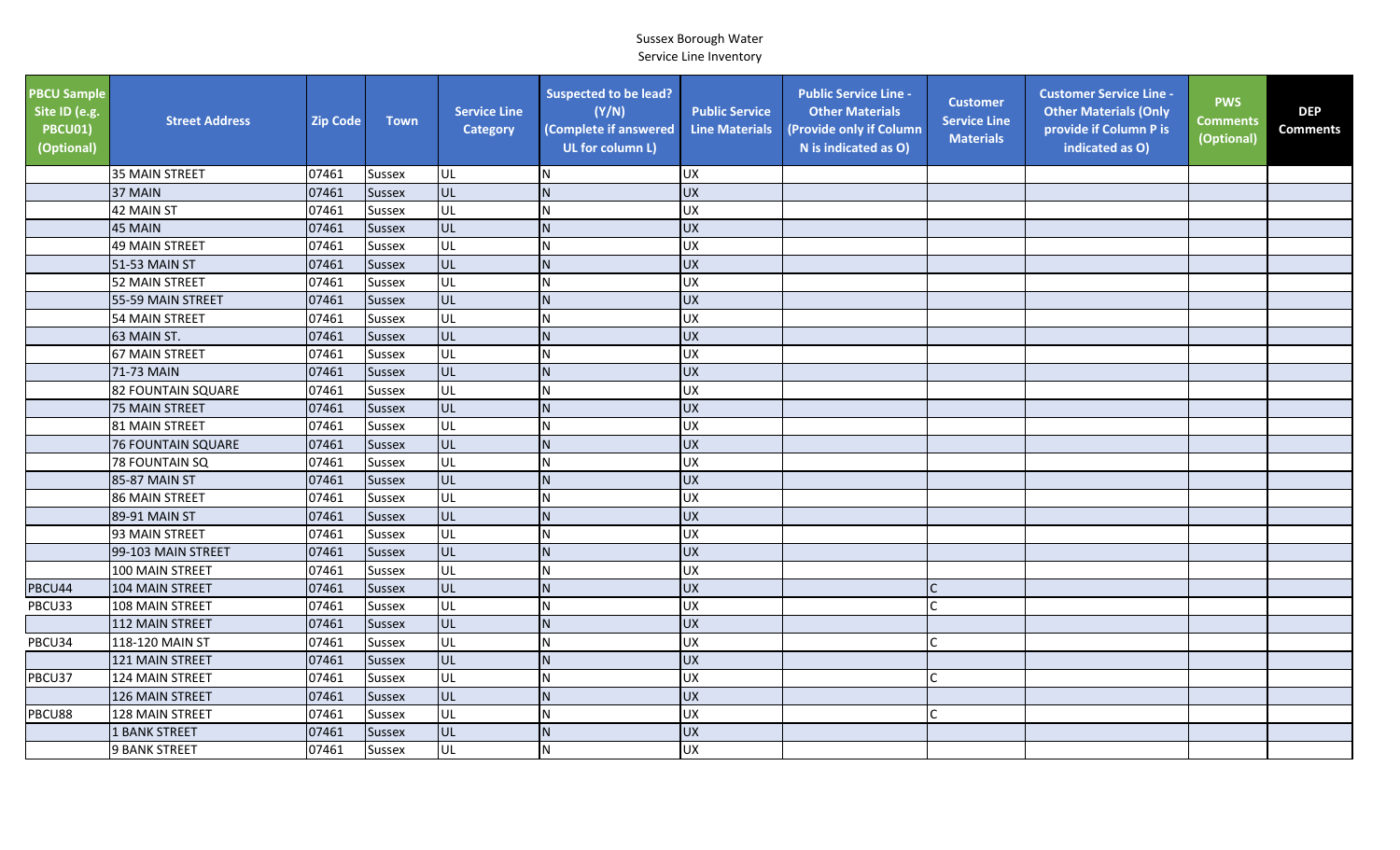| <b>PBCU Sample</b><br>Site ID (e.g.<br><b>PBCU01)</b><br>(Optional) | <b>Street Address</b>   | <b>Zip Code</b> | <b>Town</b>   | <b>Service Line</b><br><b>Category</b> | <b>Suspected to be lead?</b><br>(Y/N)<br>(Complete if answered<br>UL for column L) | <b>Public Service</b><br><b>Line Materials</b> | <b>Public Service Line -</b><br><b>Other Materials</b><br>(Provide only if Column<br>N is indicated as O) | <b>Customer</b><br><b>Service Line</b><br><b>Materials</b> | <b>Customer Service Line -</b><br><b>Other Materials (Only</b><br>provide if Column P is<br>indicated as O) | <b>PWS</b><br><b>Comments</b><br>(Optional) | <b>DEP</b><br><b>Comments</b> |
|---------------------------------------------------------------------|-------------------------|-----------------|---------------|----------------------------------------|------------------------------------------------------------------------------------|------------------------------------------------|-----------------------------------------------------------------------------------------------------------|------------------------------------------------------------|-------------------------------------------------------------------------------------------------------------|---------------------------------------------|-------------------------------|
| PBCU89                                                              | 11-13 BANK STREET       | 07461           | <b>Sussex</b> | UL                                     | N                                                                                  | <b>UX</b>                                      |                                                                                                           | C.                                                         |                                                                                                             |                                             |                               |
|                                                                     | <b>14 BANK STREET</b>   | 07461           | <b>Sussex</b> | UL                                     | ${\sf N}$                                                                          | UX                                             |                                                                                                           |                                                            |                                                                                                             |                                             |                               |
|                                                                     | 21 BANK STREET          | 07461           | <b>Sussex</b> | UL                                     | ${\sf N}$                                                                          | UX                                             |                                                                                                           |                                                            |                                                                                                             |                                             |                               |
|                                                                     | 15 BANK ST.             | 07461           | Sussex        | UL                                     | ${\sf N}$                                                                          | UX                                             |                                                                                                           |                                                            |                                                                                                             |                                             |                               |
|                                                                     | 17 BANK ST.             | 07461           | <b>Sussex</b> | UL                                     | ${\sf N}$                                                                          | <b>UX</b>                                      |                                                                                                           |                                                            |                                                                                                             |                                             |                               |
|                                                                     | 24 BANK STREET          | 07461           | Sussex        | UL                                     | ${\sf N}$                                                                          | UX                                             |                                                                                                           |                                                            |                                                                                                             |                                             |                               |
|                                                                     | <b>25 BANK STREET</b>   | 07461           | <b>Sussex</b> | UL                                     | N                                                                                  | <b>UX</b>                                      |                                                                                                           |                                                            |                                                                                                             |                                             |                               |
|                                                                     | 27 BANK STREET          | 07461           | Sussex        | UL                                     | ${\sf N}$                                                                          | <b>UX</b>                                      |                                                                                                           |                                                            |                                                                                                             |                                             |                               |
|                                                                     | <b>31 BANK STREET</b>   | 07461           | <b>Sussex</b> | UL                                     | ${\sf N}$                                                                          | <b>UX</b>                                      |                                                                                                           |                                                            |                                                                                                             |                                             |                               |
|                                                                     | 32 BANK STREET          | 07461           | Sussex        | UL                                     | ${\sf N}$                                                                          | <b>UX</b>                                      |                                                                                                           |                                                            |                                                                                                             |                                             |                               |
|                                                                     | <b>34 BANK STREET</b>   | 07461           | <b>Sussex</b> | UL                                     | ${\sf N}$                                                                          | <b>UX</b>                                      |                                                                                                           |                                                            |                                                                                                             |                                             |                               |
|                                                                     | <b>35 BANK STREET</b>   | 07461           | Sussex        | UL                                     | ${\sf N}$                                                                          | <b>UX</b>                                      |                                                                                                           |                                                            |                                                                                                             |                                             |                               |
|                                                                     | <b>36 BANK STREET</b>   | 07461           | <b>Sussex</b> | UL                                     | ${\sf N}$                                                                          | <b>UX</b>                                      |                                                                                                           |                                                            |                                                                                                             |                                             |                               |
|                                                                     | <b>38 BANK STREET</b>   | 07461           | Sussex        | UL                                     | ${\sf N}$                                                                          | <b>UX</b>                                      |                                                                                                           |                                                            |                                                                                                             |                                             |                               |
|                                                                     | <b>39 BANK STREET</b>   | 07461           | <b>Sussex</b> | UL                                     | ${\sf N}$                                                                          | <b>UX</b>                                      |                                                                                                           |                                                            |                                                                                                             |                                             |                               |
|                                                                     | <b>40 BANK STREET</b>   | 07461           | Sussex        | UL                                     | ${\sf N}$                                                                          | UX                                             |                                                                                                           |                                                            |                                                                                                             |                                             |                               |
|                                                                     | <b>42 BANK STREET</b>   | 07461           | <b>Sussex</b> | UL                                     | N                                                                                  | <b>UX</b>                                      |                                                                                                           |                                                            |                                                                                                             |                                             |                               |
|                                                                     | <b>43 BANK STREET</b>   | 07461           | Sussex        | UL                                     | N                                                                                  | UX                                             |                                                                                                           |                                                            |                                                                                                             |                                             |                               |
|                                                                     | <b>44 BANK STREET</b>   | 07461           | Sussex        | UL                                     | $\mathsf{N}$                                                                       | <b>UX</b>                                      |                                                                                                           |                                                            |                                                                                                             |                                             |                               |
| PBCU61                                                              | <b>47 BANK STREET</b>   | 07461           | Sussex        | UL                                     | ${\sf N}$                                                                          | UX                                             |                                                                                                           |                                                            |                                                                                                             |                                             |                               |
|                                                                     | <b>49 BANK STREET</b>   | 07461           | <b>Sussex</b> | UL                                     | ${\sf N}$                                                                          | <b>UX</b>                                      |                                                                                                           |                                                            |                                                                                                             |                                             |                               |
| PBCU45                                                              | 53 BANK STREET          | 07461           | Sussex        | UL                                     | ${\sf N}$                                                                          | <b>UX</b>                                      |                                                                                                           |                                                            |                                                                                                             |                                             |                               |
|                                                                     | <b>55 BANK STREET</b>   | 07461           | <b>Sussex</b> | UL                                     | ${\sf N}$                                                                          | <b>UX</b>                                      |                                                                                                           |                                                            |                                                                                                             |                                             |                               |
|                                                                     | 2 CLOVE AVE.            | 07461           | Sussex        | UL                                     | ${\sf N}$                                                                          | <b>UX</b>                                      |                                                                                                           |                                                            |                                                                                                             |                                             |                               |
| PBCU49                                                              | 3-5 CLOVE AVENUE        | 07461           | <b>Sussex</b> | UL                                     | ${\sf N}$                                                                          | <b>UX</b>                                      |                                                                                                           |                                                            |                                                                                                             |                                             |                               |
|                                                                     | <b>4 CLOVE AVENUE</b>   | 07461           | Sussex        | UL                                     | ${\sf N}$                                                                          | <b>UX</b>                                      |                                                                                                           |                                                            |                                                                                                             |                                             |                               |
|                                                                     | <b>6-8 CLOVE AVENUE</b> | 07461           | <b>Sussex</b> | UL                                     | ${\sf N}$                                                                          | <b>UX</b>                                      |                                                                                                           |                                                            |                                                                                                             |                                             |                               |
|                                                                     | <b>10 CLOVE AVENUE</b>  | 07461           | Sussex        | UL                                     | ${\sf N}$                                                                          | <b>UX</b>                                      |                                                                                                           |                                                            |                                                                                                             |                                             |                               |
|                                                                     | 12-14 CLOVE AVENUE      | 07461           | <b>Sussex</b> | UL                                     | ${\sf N}$                                                                          | <b>UX</b>                                      |                                                                                                           |                                                            |                                                                                                             |                                             |                               |
|                                                                     | <b>16 CLOVE AVENUE</b>  | 07461           | Sussex        | UL                                     | ${\sf N}$                                                                          | <b>UX</b>                                      |                                                                                                           |                                                            |                                                                                                             |                                             |                               |
|                                                                     | <b>17 CLOVE AVENUE</b>  | 07461           | <b>Sussex</b> | UL                                     | ${\sf N}$                                                                          | <b>UX</b>                                      |                                                                                                           |                                                            |                                                                                                             |                                             |                               |
|                                                                     | <b>18 CLOVE AVENUE</b>  | 07461           | Sussex        | UL                                     | ${\sf N}$                                                                          | <b>UX</b>                                      |                                                                                                           |                                                            |                                                                                                             |                                             |                               |
|                                                                     | <b>19 CLOVE AVENUE</b>  | 07461           | <b>Sussex</b> | UL                                     | ${\sf N}$                                                                          | <b>UX</b>                                      |                                                                                                           |                                                            |                                                                                                             |                                             |                               |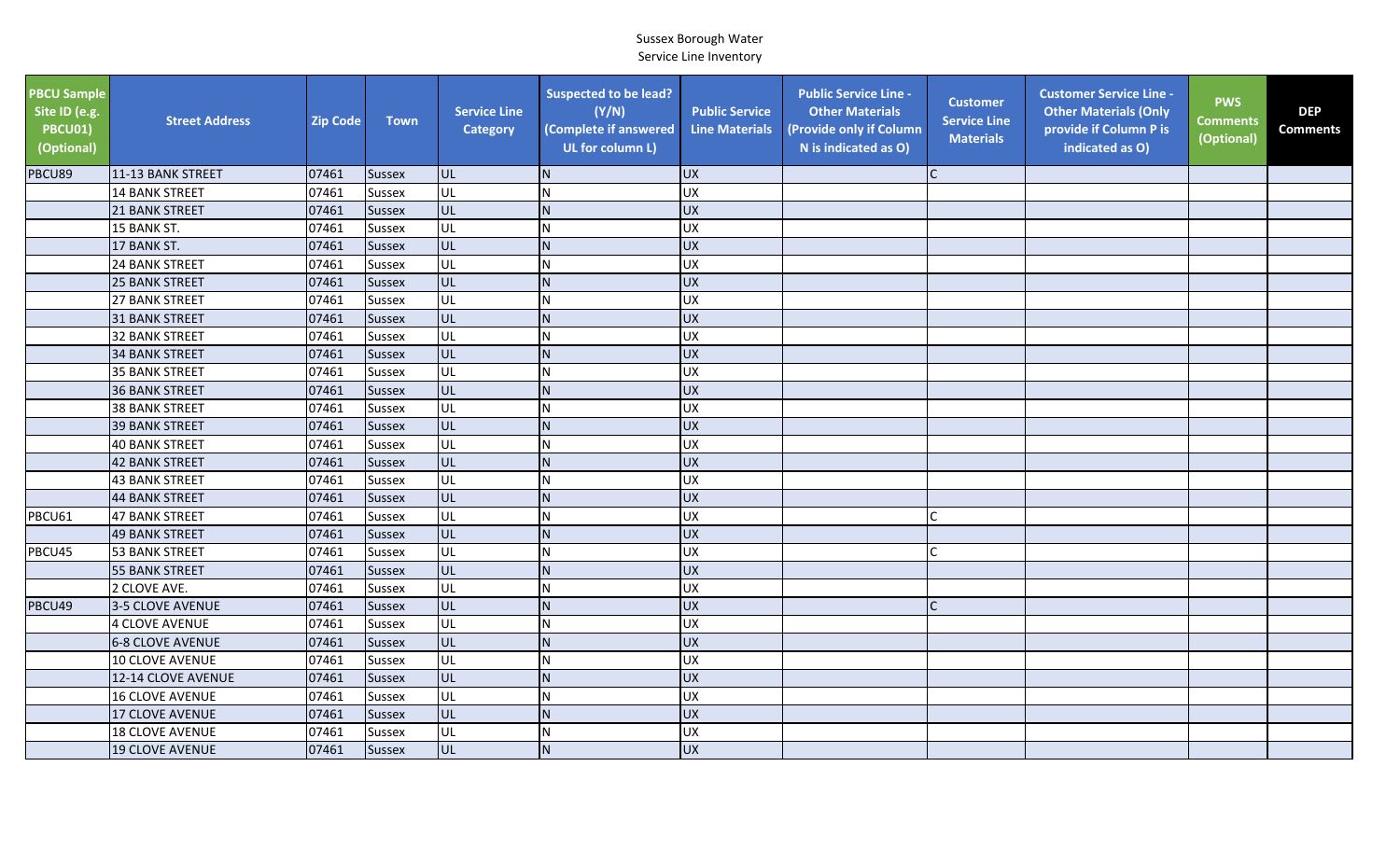| <b>PBCU Sample</b><br>Site ID (e.g.<br><b>PBCU01)</b><br>(Optional) | <b>Street Address</b>     | <b>Zip Code</b> | <b>Town</b>   | <b>Service Line</b><br><b>Category</b> | <b>Suspected to be lead?</b><br>(Y/N)<br>(Complete if answered<br>UL for column L) | <b>Public Service</b><br><b>Line Materials</b> | <b>Public Service Line -</b><br><b>Other Materials</b><br>(Provide only if Column<br>N is indicated as O) | <b>Customer</b><br><b>Service Line</b><br><b>Materials</b> | <b>Customer Service Line -</b><br><b>Other Materials (Only</b><br>provide if Column P is<br>indicated as O) | <b>PWS</b><br>Comments<br>(Optional) | <b>DEP</b><br><b>Comments</b> |
|---------------------------------------------------------------------|---------------------------|-----------------|---------------|----------------------------------------|------------------------------------------------------------------------------------|------------------------------------------------|-----------------------------------------------------------------------------------------------------------|------------------------------------------------------------|-------------------------------------------------------------------------------------------------------------|--------------------------------------|-------------------------------|
| PBCU85                                                              | 20 - 22 CLOVE AVENUE      | 07461           | <b>Sussex</b> | UL                                     | N                                                                                  | <b>UX</b>                                      |                                                                                                           | lc                                                         |                                                                                                             |                                      |                               |
|                                                                     | <b>21 CLOVE AVENUE</b>    | 07461           | <b>Sussex</b> | UL                                     | <b>N</b>                                                                           | UX                                             |                                                                                                           |                                                            |                                                                                                             |                                      |                               |
|                                                                     | 23 CLOVE AVENUE           | 07461           | <b>Sussex</b> | UL                                     | IN.                                                                                | UX                                             |                                                                                                           |                                                            |                                                                                                             |                                      |                               |
|                                                                     | <b>25 CLOVE AVENUE</b>    | 07461           | <b>Sussex</b> | UL                                     |                                                                                    | <b>UX</b>                                      |                                                                                                           |                                                            |                                                                                                             |                                      |                               |
|                                                                     | <b>27 CLOVE AVENUE</b>    | 07461           | <b>Sussex</b> | UL                                     | N                                                                                  | UX                                             |                                                                                                           |                                                            |                                                                                                             |                                      |                               |
| PBCU90                                                              | <b>28 CLOVE AVENUE</b>    | 07461           | <b>Sussex</b> | UL                                     | I <sub>N</sub>                                                                     | UX                                             |                                                                                                           |                                                            |                                                                                                             |                                      |                               |
|                                                                     | 29 CLOVE AVE              | 07461           | <b>Sussex</b> | UL                                     | N                                                                                  | UX                                             |                                                                                                           |                                                            |                                                                                                             |                                      |                               |
|                                                                     | <b>30 CLOVE AVENUE</b>    | 07461           | <b>Sussex</b> | UL                                     | ΙN                                                                                 | <b>UX</b>                                      |                                                                                                           |                                                            |                                                                                                             |                                      |                               |
|                                                                     | <b>32 CLOVE AVENUE</b>    | 07461           | Sussex        | UL                                     | İΝ                                                                                 | UX                                             |                                                                                                           |                                                            |                                                                                                             |                                      |                               |
|                                                                     | <b>34 CLOVE AVENUE</b>    | 07461           | <b>Sussex</b> | UL                                     | <b>N</b>                                                                           | UX                                             |                                                                                                           |                                                            |                                                                                                             |                                      |                               |
|                                                                     | <b>35 CLOVE AVENUE</b>    | 07461           | <b>Sussex</b> | UL                                     | <b>N</b>                                                                           | UX                                             |                                                                                                           |                                                            |                                                                                                             |                                      |                               |
|                                                                     | <b>41 CLOVE AVENUE</b>    | 07461           | <b>Sussex</b> | UL                                     | N                                                                                  | UX                                             |                                                                                                           |                                                            |                                                                                                             |                                      |                               |
| PBCU76                                                              | <b>42 CLOVE AVENUE</b>    | 07461           | <b>Sussex</b> | UL                                     | <b>N</b>                                                                           | UX                                             |                                                                                                           | IC                                                         |                                                                                                             |                                      |                               |
|                                                                     | <b>43 CLOVE AVENUE</b>    | 07461           | <b>Sussex</b> | UL                                     | N                                                                                  | UX                                             |                                                                                                           |                                                            |                                                                                                             |                                      |                               |
|                                                                     | 10 HILL STREET            | 07461           | <b>Sussex</b> | UL                                     | N                                                                                  | UX                                             |                                                                                                           |                                                            |                                                                                                             |                                      |                               |
|                                                                     | <b>18 HILL STREET</b>     | 07461           | <b>Sussex</b> | UL                                     | N                                                                                  | <b>UX</b>                                      |                                                                                                           |                                                            |                                                                                                             |                                      |                               |
| PBCU91                                                              | 19 HILL STREET            | 07461           | Sussex        | UL                                     | N                                                                                  | UX                                             |                                                                                                           |                                                            |                                                                                                             |                                      |                               |
| PBCU41                                                              | <b>25 HIGHLAND AVENUE</b> | 07461           | <b>Sussex</b> | UL                                     | IN.                                                                                | UX                                             |                                                                                                           |                                                            |                                                                                                             |                                      |                               |
|                                                                     | 28 HIGHLAND AVENUE        | 07461           | Sussex        | UL                                     | N                                                                                  | UX                                             |                                                                                                           |                                                            |                                                                                                             |                                      |                               |
|                                                                     | <b>36 HIGHLAND AVENUE</b> | 07461           | <b>Sussex</b> | UL                                     | İΝ                                                                                 | <b>UX</b>                                      |                                                                                                           |                                                            |                                                                                                             |                                      |                               |
|                                                                     | <b>41 HIGHLAND AVENUE</b> | 07461           | <b>Sussex</b> | UL                                     | IN.                                                                                | UX                                             |                                                                                                           |                                                            |                                                                                                             |                                      |                               |
|                                                                     | 42A HIGHLAND AVENUE       | 07461           | <b>Sussex</b> | UL                                     | I <sub>N</sub>                                                                     | UX                                             |                                                                                                           |                                                            |                                                                                                             |                                      |                               |
|                                                                     | 42B HIGHLAND AVE.         | 07461           | <b>Sussex</b> | UL                                     | IN.                                                                                | UX                                             |                                                                                                           |                                                            |                                                                                                             |                                      |                               |
|                                                                     | <b>45 HIGHLAND AVENUE</b> | 07461           | <b>Sussex</b> | UL                                     | I <sub>N</sub>                                                                     | UX                                             |                                                                                                           |                                                            |                                                                                                             |                                      |                               |
|                                                                     | <b>53 HIGHLAND AVENUE</b> | 07461           | <b>Sussex</b> | UL                                     | N                                                                                  | UX                                             |                                                                                                           |                                                            |                                                                                                             |                                      |                               |
|                                                                     | <b>8 NEWTON AVENUE</b>    | 07461           | <b>Sussex</b> | UL                                     | <b>N</b>                                                                           | UX                                             |                                                                                                           |                                                            |                                                                                                             |                                      |                               |
|                                                                     | 10-12 NEWTON AVENUE       | 07461           | <b>Sussex</b> | UL                                     | N                                                                                  | UX                                             |                                                                                                           |                                                            |                                                                                                             |                                      |                               |
|                                                                     | <b>14 NEWTON AVENUE</b>   | 07461           | <b>Sussex</b> | UL                                     | <b>N</b>                                                                           | <b>UX</b>                                      |                                                                                                           |                                                            |                                                                                                             |                                      |                               |
|                                                                     | <b>16 NEWTON AVENUE</b>   | 07461           | <b>Sussex</b> | UL                                     | N                                                                                  | UX                                             |                                                                                                           |                                                            |                                                                                                             |                                      |                               |
|                                                                     | <b>20 NEWTON AVENUE</b>   | 07461           | <b>Sussex</b> | UL                                     |                                                                                    | UX                                             |                                                                                                           |                                                            |                                                                                                             |                                      |                               |
|                                                                     | <b>34 NEWTON AVENUE</b>   | 07461           | <b>Sussex</b> | UL                                     | N                                                                                  | UX                                             |                                                                                                           |                                                            |                                                                                                             |                                      |                               |
|                                                                     | 8 LOOMIS AVE.             | 07461           | <b>Sussex</b> | UL                                     | <b>N</b>                                                                           | <b>UX</b>                                      |                                                                                                           |                                                            |                                                                                                             |                                      |                               |
| PBCU86                                                              | <b>38 NEWTON AVENUE</b>   | 07461           | <b>Sussex</b> | UL                                     | IN.                                                                                | UX                                             |                                                                                                           |                                                            |                                                                                                             |                                      |                               |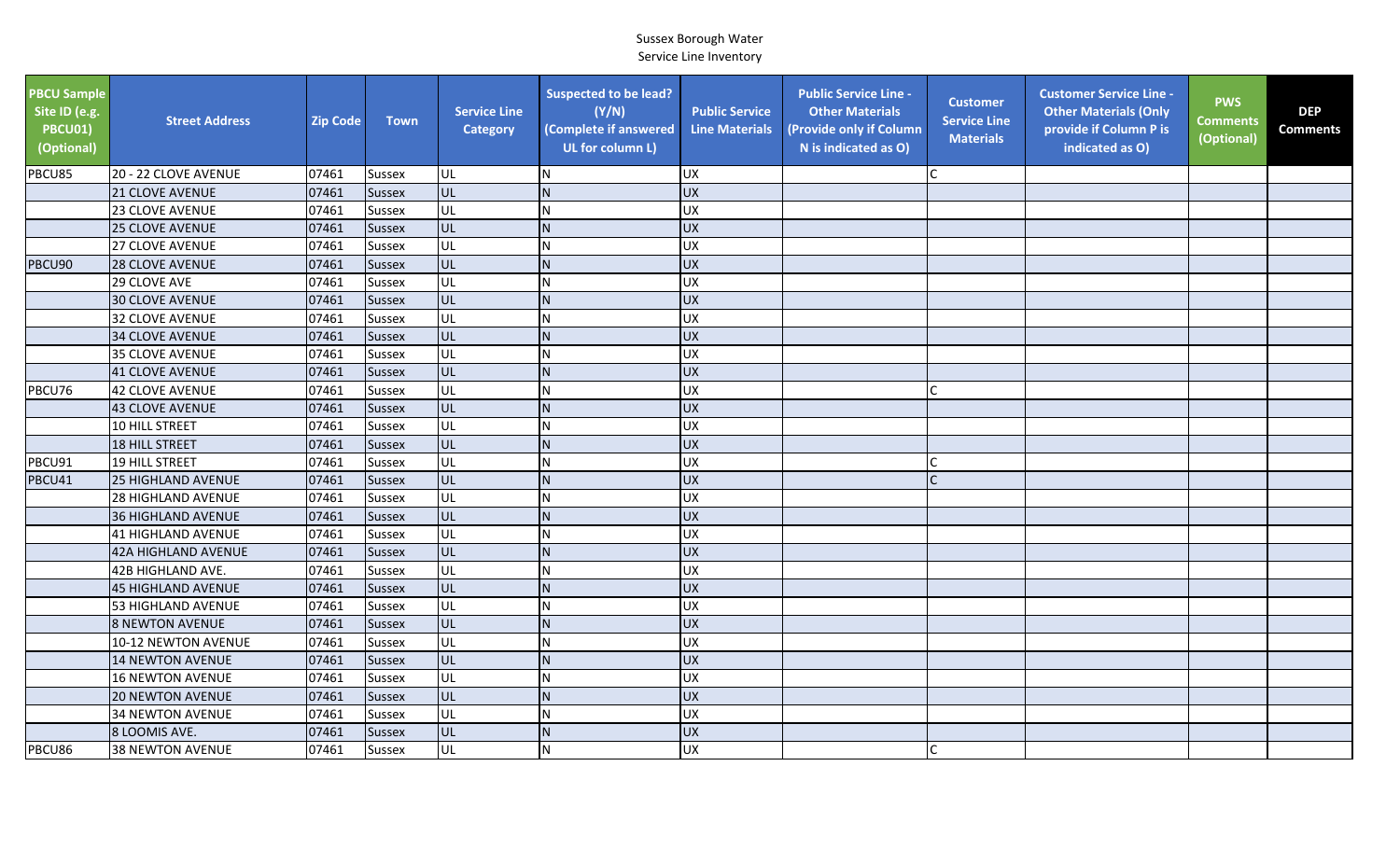| <b>PBCU Sample</b><br>Site ID (e.g.<br><b>PBCU01)</b><br>(Optional) | <b>Street Address</b>      | <b>Zip Code</b> | <b>Town</b>   | <b>Service Line</b><br><b>Category</b> | <b>Suspected to be lead?</b><br>(Y/N)<br>(Complete if answered<br>UL for column L) | <b>Public Service</b><br><b>Line Materials</b> | <b>Public Service Line -</b><br><b>Other Materials</b><br>(Provide only if Column<br>N is indicated as O) | <b>Customer</b><br><b>Service Line</b><br><b>Materials</b> | <b>Customer Service Line -</b><br><b>Other Materials (Only</b><br>provide if Column P is<br>indicated as O) | <b>PWS</b><br>Comments<br>(Optional) | <b>DEP</b><br><b>Comments</b> |
|---------------------------------------------------------------------|----------------------------|-----------------|---------------|----------------------------------------|------------------------------------------------------------------------------------|------------------------------------------------|-----------------------------------------------------------------------------------------------------------|------------------------------------------------------------|-------------------------------------------------------------------------------------------------------------|--------------------------------------|-------------------------------|
|                                                                     | <b>44 NEWTON AVENUE</b>    | 07461           | <b>Sussex</b> | UL                                     | İΝ                                                                                 | <b>UX</b>                                      |                                                                                                           |                                                            |                                                                                                             |                                      |                               |
| PBCU83                                                              | <b>48 NEWTON AVENUE</b>    | 07461           | <b>Sussex</b> | UL                                     | N                                                                                  | UX                                             |                                                                                                           |                                                            |                                                                                                             |                                      |                               |
| PBCU14                                                              | <b>52 NEWTON AVENUE</b>    | 07461           | <b>Sussex</b> | UL                                     | <b>N</b>                                                                           | UX                                             |                                                                                                           |                                                            |                                                                                                             |                                      |                               |
|                                                                     | <b>55 NEWTON AVENUE</b>    | 07461           | <b>Sussex</b> | UL                                     | N                                                                                  | UX                                             |                                                                                                           |                                                            |                                                                                                             |                                      |                               |
|                                                                     | <b>56 NEWTON AVENUE</b>    | 07461           | <b>Sussex</b> | UL                                     | ΙN                                                                                 | <b>UX</b>                                      |                                                                                                           |                                                            |                                                                                                             |                                      |                               |
|                                                                     | <b>58 NEWTON AVENUE</b>    | 07461           | <b>Sussex</b> | UL                                     | N                                                                                  | UX                                             |                                                                                                           |                                                            |                                                                                                             |                                      |                               |
|                                                                     | <b>62 NEWTON AVE</b>       | 07461           | <b>Sussex</b> | UL                                     | <b>N</b>                                                                           | <b>UX</b>                                      |                                                                                                           |                                                            |                                                                                                             |                                      |                               |
|                                                                     | <b>65 NEWTON AVENUE</b>    | 07461           | <b>Sussex</b> | UL                                     | <b>N</b>                                                                           | UX                                             |                                                                                                           |                                                            |                                                                                                             |                                      |                               |
|                                                                     | <b>66 NEWTON AVENUE</b>    | 07461           | <b>Sussex</b> | UL                                     | I <sub>N</sub>                                                                     | UX                                             |                                                                                                           |                                                            |                                                                                                             |                                      |                               |
|                                                                     | <b>69 NEWTON AVENUE</b>    | 07461           | <b>Sussex</b> | UL                                     | N                                                                                  | UX                                             |                                                                                                           |                                                            |                                                                                                             |                                      |                               |
|                                                                     | <b>70 NEWTON AVENUE</b>    | 07461           | <b>Sussex</b> | UL                                     | <b>N</b>                                                                           | <b>UX</b>                                      |                                                                                                           |                                                            |                                                                                                             |                                      |                               |
|                                                                     | <b>72 NEWTON AVENUE</b>    | 07461           | <b>Sussex</b> | UL                                     | <b>N</b>                                                                           | UX                                             |                                                                                                           |                                                            |                                                                                                             |                                      |                               |
| PBCU84                                                              | <b>78 NEWTON AVENUE</b>    | 07461           | <b>Sussex</b> | UL                                     | N                                                                                  | UX                                             |                                                                                                           | IC                                                         |                                                                                                             |                                      |                               |
|                                                                     | <b>82 NEWTON AVENUE</b>    | 07461           | <b>Sussex</b> | UL                                     | N                                                                                  | UX                                             |                                                                                                           |                                                            |                                                                                                             |                                      |                               |
|                                                                     | <b>83 NEWTON AVENUE</b>    | 07461           | <b>Sussex</b> | UL                                     | <b>N</b>                                                                           | <b>UX</b>                                      |                                                                                                           |                                                            |                                                                                                             |                                      |                               |
|                                                                     | <b>84 NEWTON AVENUE</b>    | 07461           | <b>Sussex</b> | UL                                     | N                                                                                  | UX                                             |                                                                                                           |                                                            |                                                                                                             |                                      |                               |
|                                                                     | <b>85 NEWTON AVENUE</b>    | 07461           | <b>Sussex</b> | UL                                     | IN.                                                                                | <b>UX</b>                                      |                                                                                                           |                                                            |                                                                                                             |                                      |                               |
|                                                                     | <b>86 NEWTON AVENUE</b>    | 07461           | Sussex        | UL                                     | İΝ                                                                                 | UX                                             |                                                                                                           |                                                            |                                                                                                             |                                      |                               |
|                                                                     | <b>87 NEWTON AVENUE</b>    | 07461           | Sussex        | UL                                     | I <sub>N</sub>                                                                     | <b>UX</b>                                      |                                                                                                           |                                                            |                                                                                                             |                                      |                               |
|                                                                     | <b>88 NEWTON AVENUE</b>    | 07461           | Sussex        | UL                                     | IN.                                                                                | UX                                             |                                                                                                           |                                                            |                                                                                                             |                                      |                               |
|                                                                     | 91 NEWTON AVENUE           | 07461           | <b>Sussex</b> | UL                                     | I <sub>N</sub>                                                                     | <b>UX</b>                                      |                                                                                                           |                                                            |                                                                                                             |                                      |                               |
|                                                                     | 92 NEWTON AVENUE           | 07461           | Sussex        | UL                                     | IN.                                                                                | UX                                             |                                                                                                           |                                                            |                                                                                                             |                                      |                               |
|                                                                     | 93 NEWTON AVENUE           | 07461           | <b>Sussex</b> | UL                                     | İΝ                                                                                 | <b>UX</b>                                      |                                                                                                           |                                                            |                                                                                                             |                                      |                               |
|                                                                     | 94 NEWTON AVENUE           | 07461           | <b>Sussex</b> | UL                                     | N                                                                                  | UX                                             |                                                                                                           |                                                            |                                                                                                             |                                      |                               |
|                                                                     | <b>96 NEWTON AVENUE</b>    | 07461           | <b>Sussex</b> | UL                                     | <b>N</b>                                                                           | <b>UX</b>                                      |                                                                                                           |                                                            |                                                                                                             |                                      |                               |
|                                                                     | 25 ELIZABETH AVE.          | 07461           | <b>Sussex</b> | UL                                     | IN.                                                                                | UX                                             |                                                                                                           |                                                            |                                                                                                             |                                      |                               |
|                                                                     | <b>39 LAKESHORE DRIVE</b>  | 07461           | <b>Sussex</b> | UL                                     |                                                                                    | <b>UX</b>                                      |                                                                                                           |                                                            |                                                                                                             |                                      |                               |
|                                                                     | <b>45 LAKESHORE DRIVE</b>  | 07461           | <b>Sussex</b> | UL                                     | <b>N</b>                                                                           | UX                                             |                                                                                                           |                                                            |                                                                                                             |                                      |                               |
|                                                                     | <b>47 LAKESHORE DRIVE</b>  | 07461           | <b>Sussex</b> | UL                                     | <b>N</b>                                                                           | UX                                             |                                                                                                           |                                                            |                                                                                                             |                                      |                               |
|                                                                     | <b>51 LAKESHORE DRIVE</b>  | 07461           | Sussex        | UL                                     | N                                                                                  | UX                                             |                                                                                                           |                                                            |                                                                                                             |                                      |                               |
|                                                                     | <b>52 LAKESHORE DRIVE</b>  | 07461           | <b>Sussex</b> | UL                                     |                                                                                    | <b>UX</b>                                      |                                                                                                           |                                                            |                                                                                                             |                                      |                               |
|                                                                     | <b>55 LAKE SHORE DRIVE</b> | 07461           | <b>Sussex</b> | UL                                     | IN.                                                                                | UX                                             |                                                                                                           |                                                            |                                                                                                             |                                      |                               |
|                                                                     | 1 LARCH AVENUE             | 07461           | <b>Sussex</b> | UL                                     | I <sub>N</sub>                                                                     | <b>UX</b>                                      |                                                                                                           |                                                            |                                                                                                             |                                      |                               |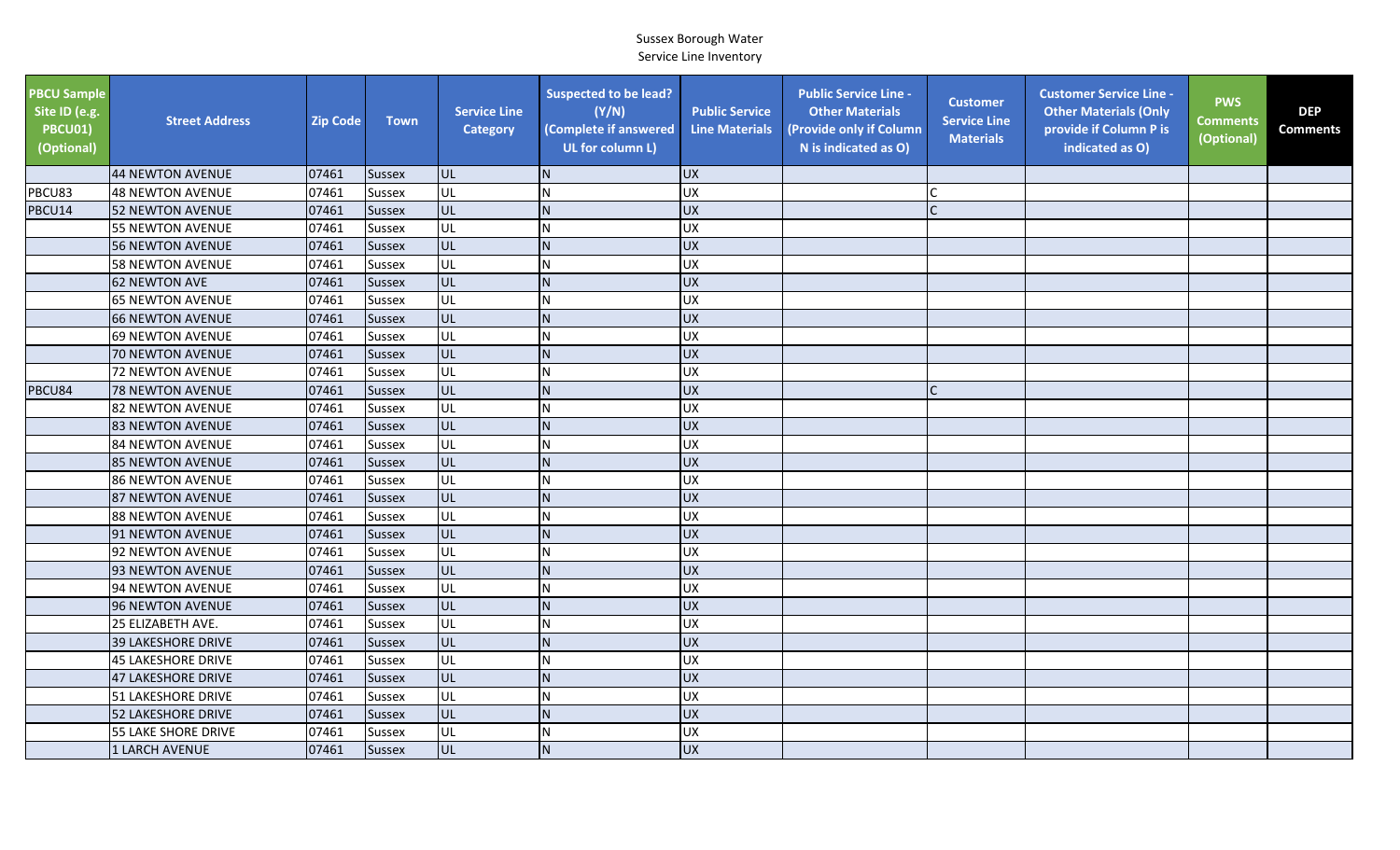| <b>PBCU Sample</b><br>Site ID (e.g.<br><b>PBCU01)</b><br>(Optional) | <b>Street Address</b>   | <b>Zip Code</b> | <b>Town</b>   | <b>Service Line</b><br><b>Category</b> | <b>Suspected to be lead?</b><br>(Y/N)<br>(Complete if answered<br>UL for column L) | <b>Public Service</b><br><b>Line Materials</b> | <b>Public Service Line -</b><br><b>Other Materials</b><br>(Provide only if Column<br>N is indicated as O) | <b>Customer</b><br><b>Service Line</b><br><b>Materials</b> | <b>Customer Service Line -</b><br><b>Other Materials (Only</b><br>provide if Column P is<br>indicated as O) | <b>PWS</b><br>Comments<br>(Optional) | <b>DEP</b><br><b>Comments</b> |
|---------------------------------------------------------------------|-------------------------|-----------------|---------------|----------------------------------------|------------------------------------------------------------------------------------|------------------------------------------------|-----------------------------------------------------------------------------------------------------------|------------------------------------------------------------|-------------------------------------------------------------------------------------------------------------|--------------------------------------|-------------------------------|
|                                                                     | 7 LARCH AVENUE          | 07461           | <b>Sussex</b> | UL                                     | ΙN                                                                                 | <b>UX</b>                                      |                                                                                                           |                                                            |                                                                                                             |                                      |                               |
| PBCU57                                                              | 9 LARCH AVE             | 07461           | <b>Sussex</b> | UL                                     | <b>N</b>                                                                           | UX                                             |                                                                                                           | lC.                                                        |                                                                                                             |                                      |                               |
|                                                                     | 11 LARCH AVENUE         | 07461           | <b>Sussex</b> | UL                                     | IN.                                                                                | UX                                             |                                                                                                           |                                                            |                                                                                                             |                                      |                               |
|                                                                     | <b>15 LARCH AVENUE</b>  | 07461           | <b>Sussex</b> | UL                                     |                                                                                    | <b>UX</b>                                      |                                                                                                           |                                                            |                                                                                                             |                                      |                               |
|                                                                     | <b>7 SPRUCE AVENUE</b>  | 07461           | Sussex        | UL                                     | ${\sf N}$                                                                          | UX                                             |                                                                                                           |                                                            |                                                                                                             |                                      |                               |
|                                                                     | <b>9 SPRUCE AVENUE</b>  | 07461           | <b>Sussex</b> | UL                                     | <b>N</b>                                                                           | <b>UX</b>                                      |                                                                                                           |                                                            |                                                                                                             |                                      |                               |
|                                                                     | <b>13 SPRUCE AVENUE</b> | 07461           | <b>Sussex</b> | UL                                     | $\mathsf{N}$                                                                       | UX                                             |                                                                                                           |                                                            |                                                                                                             |                                      |                               |
|                                                                     | <b>15 SPRUCE AVENUE</b> | 07461           | <b>Sussex</b> | UL                                     | <b>N</b>                                                                           | UX                                             |                                                                                                           |                                                            |                                                                                                             |                                      |                               |
|                                                                     | <b>17 SPRUCE AVENUE</b> | 07461           | Sussex        | UL                                     | N                                                                                  | UX                                             |                                                                                                           |                                                            |                                                                                                             |                                      |                               |
| PBCU50                                                              | 20 SPRUCE AVE.          | 07461           | <b>Sussex</b> | UL                                     | <b>N</b>                                                                           | UX                                             |                                                                                                           |                                                            |                                                                                                             |                                      |                               |
|                                                                     | 21 SPRUCE AVENUE        | 07461           | <b>Sussex</b> | UL                                     | N                                                                                  | UX                                             |                                                                                                           |                                                            |                                                                                                             |                                      |                               |
|                                                                     | 11 CEDAR AVE.           | 07461           | <b>Sussex</b> | UL                                     | N                                                                                  | UX                                             |                                                                                                           |                                                            |                                                                                                             |                                      |                               |
|                                                                     | 17 CEDAR AVENUE         | 07461           | <b>Sussex</b> | UL                                     | IN.                                                                                | UX                                             |                                                                                                           |                                                            |                                                                                                             |                                      |                               |
|                                                                     | <b>9 CEDAR AVENUE</b>   | 07461           | <b>Sussex</b> | UL                                     | N                                                                                  | UX                                             |                                                                                                           |                                                            |                                                                                                             |                                      |                               |
|                                                                     | 2 JUNIPER ST.           | 07461           | Sussex        | UL                                     | N                                                                                  | UX                                             |                                                                                                           |                                                            |                                                                                                             |                                      |                               |
|                                                                     | <b>5 HOLLY STREET</b>   | 07461           | <b>Sussex</b> | UL                                     | N                                                                                  | <b>UX</b>                                      |                                                                                                           |                                                            |                                                                                                             |                                      |                               |
|                                                                     | <b>3 HOLLY STREET</b>   | 07461           | Sussex        | UL                                     | N                                                                                  | UX                                             |                                                                                                           |                                                            |                                                                                                             |                                      |                               |
|                                                                     | <b>6 LINDEN STREET</b>  | 07461           | <b>Sussex</b> | UL                                     | IN.                                                                                | UX                                             |                                                                                                           |                                                            |                                                                                                             |                                      |                               |
|                                                                     | 7 LINDEN STREET         | 07461           | Sussex        | UL                                     | N                                                                                  | UX                                             |                                                                                                           |                                                            |                                                                                                             |                                      |                               |
|                                                                     | <b>8 LINDEN STREET</b>  | 07461           | <b>Sussex</b> | UL                                     | İΝ                                                                                 | <b>UX</b>                                      |                                                                                                           |                                                            |                                                                                                             |                                      |                               |
|                                                                     | 11 LINDEN STREET        | 07461           | Sussex        | UL                                     | IN.                                                                                | UX                                             |                                                                                                           |                                                            |                                                                                                             |                                      |                               |
| PBCU56                                                              | <b>15 LINDEN STREET</b> | 07461           | <b>Sussex</b> | UL                                     | IN.                                                                                | UX                                             |                                                                                                           |                                                            |                                                                                                             |                                      |                               |
|                                                                     | <b>5 SUSSEX COURT</b>   | 07461           | Sussex        | UL                                     | N                                                                                  | UX                                             |                                                                                                           |                                                            |                                                                                                             |                                      |                               |
|                                                                     | 11 WILLOW STREET        | 07461           | <b>Sussex</b> | UL                                     | N                                                                                  | UX                                             |                                                                                                           |                                                            |                                                                                                             |                                      |                               |
|                                                                     | 12 WILLOW STREET        | 07461           | <b>Sussex</b> | UL                                     | N                                                                                  | UX                                             |                                                                                                           |                                                            |                                                                                                             |                                      |                               |
|                                                                     | 15 WILLOW STREET        | 07461           | <b>Sussex</b> | UL                                     |                                                                                    | UX                                             |                                                                                                           |                                                            |                                                                                                             |                                      |                               |
|                                                                     | 16 WILLOW STREET        | 07461           | Sussex        | UL                                     |                                                                                    | UX                                             |                                                                                                           |                                                            |                                                                                                             |                                      |                               |
|                                                                     | 17 WILLOW STREET        | 07461           | <b>Sussex</b> | UL                                     | <b>N</b>                                                                           | UX                                             |                                                                                                           |                                                            |                                                                                                             |                                      |                               |
|                                                                     | <b>22 LAKEVIEW TERR</b> | 07461           | <b>Sussex</b> | UL                                     | N                                                                                  | <b>UX</b>                                      |                                                                                                           |                                                            |                                                                                                             |                                      |                               |
|                                                                     | <b>18 WILLOW STREET</b> | 07461           | <b>Sussex</b> | UL                                     |                                                                                    | UX                                             |                                                                                                           |                                                            |                                                                                                             |                                      |                               |
|                                                                     | 19 WILLOW STREET        | 07461           | Sussex        | UL                                     | N                                                                                  | UX                                             |                                                                                                           |                                                            |                                                                                                             |                                      |                               |
|                                                                     | 19 LINDEN ST            | 07461           | <b>Sussex</b> | UL                                     | <b>N</b>                                                                           | <b>UX</b>                                      |                                                                                                           |                                                            |                                                                                                             |                                      |                               |
|                                                                     | 20 WILLOW STREET        | 07461           | <b>Sussex</b> | UL                                     | IN.                                                                                | UX                                             |                                                                                                           |                                                            |                                                                                                             |                                      |                               |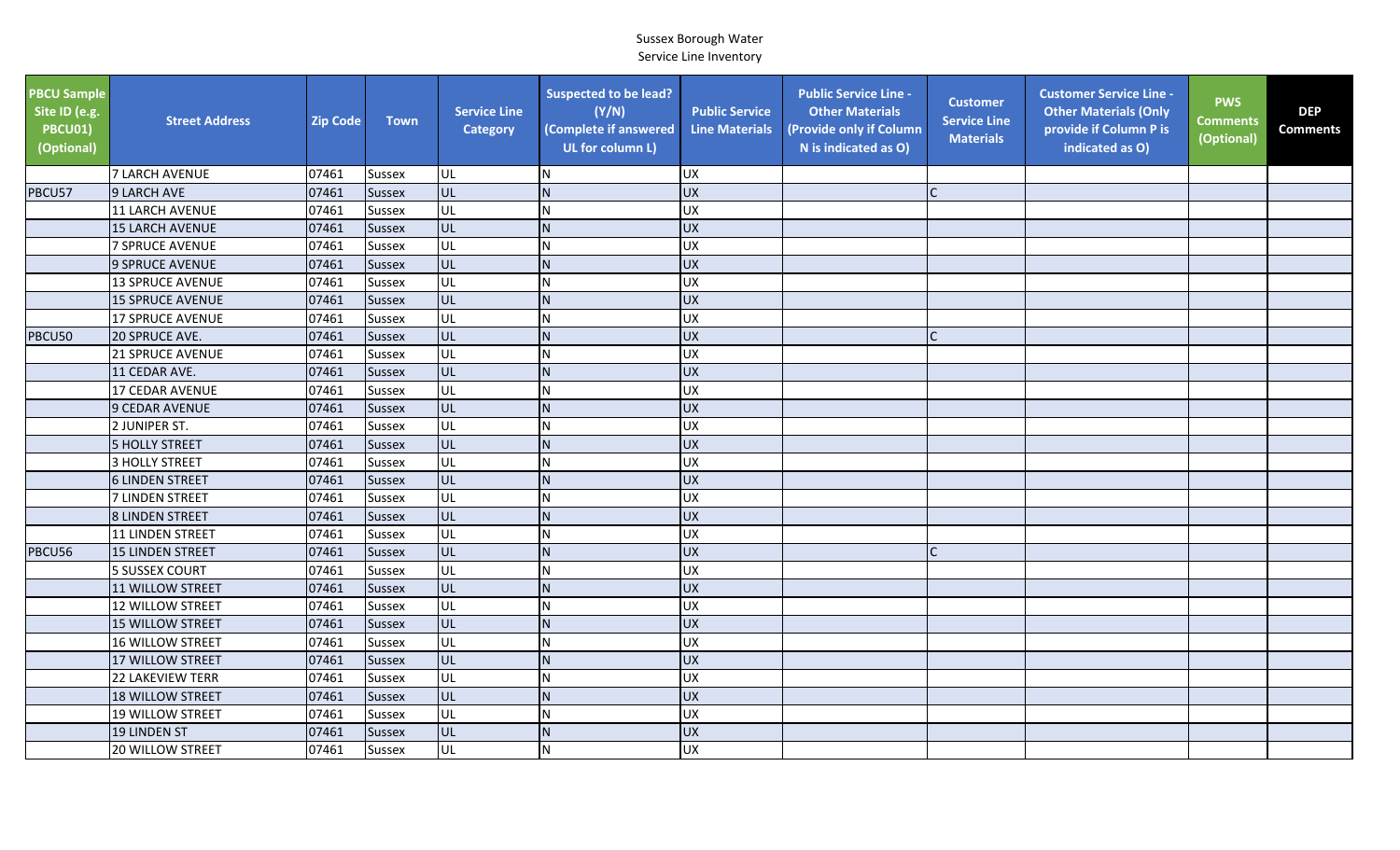| <b>PBCU Sample</b><br>Site ID (e.g.<br><b>PBCU01)</b><br>(Optional) | <b>Street Address</b>      | <b>Zip Code</b> | <b>Town</b>   | <b>Service Line</b><br><b>Category</b> | <b>Suspected to be lead?</b><br>(Y/N)<br>(Complete if answered<br>UL for column L) | <b>Public Service</b><br><b>Line Materials</b> | <b>Public Service Line -</b><br><b>Other Materials</b><br>(Provide only if Column<br>N is indicated as O) | <b>Customer</b><br><b>Service Line</b><br><b>Materials</b> | <b>Customer Service Line -</b><br><b>Other Materials (Only</b><br>provide if Column P is<br>indicated as O) | <b>PWS</b><br>Comments<br>(Optional) | <b>DEP</b><br><b>Comments</b> |
|---------------------------------------------------------------------|----------------------------|-----------------|---------------|----------------------------------------|------------------------------------------------------------------------------------|------------------------------------------------|-----------------------------------------------------------------------------------------------------------|------------------------------------------------------------|-------------------------------------------------------------------------------------------------------------|--------------------------------------|-------------------------------|
|                                                                     | 21 WILLOW STREET           | 07461           | Sussex        | UL                                     | IN.                                                                                | <b>UX</b>                                      |                                                                                                           |                                                            |                                                                                                             |                                      |                               |
|                                                                     | 22 WILLOW STREET           | 07461           | Sussex        | UL                                     | N                                                                                  | UX                                             |                                                                                                           |                                                            |                                                                                                             |                                      |                               |
|                                                                     | 23 WILLOW STREET           | 07461           | Sussex        | UL                                     | N                                                                                  | <b>UX</b>                                      |                                                                                                           |                                                            |                                                                                                             |                                      |                               |
|                                                                     | 24 WILLOW STREET           | 07461           | Sussex        | UL                                     | ${\sf N}$                                                                          | UX                                             |                                                                                                           |                                                            |                                                                                                             |                                      |                               |
|                                                                     | 25 WILLOW STREET           | 07461           | Sussex        | UL                                     | N                                                                                  | UX                                             |                                                                                                           |                                                            |                                                                                                             |                                      |                               |
|                                                                     | 26 WILLOW STREET           | 07461           | Sussex        | UL                                     | N                                                                                  | UX                                             |                                                                                                           |                                                            |                                                                                                             |                                      |                               |
|                                                                     | 27 WILLOW STREET           | 07461           | <b>Sussex</b> | UL                                     | N                                                                                  | <b>UX</b>                                      |                                                                                                           |                                                            |                                                                                                             |                                      |                               |
| PBCU53                                                              | 32 WILLOW STREET           | 07461           | Sussex        | UL                                     | N                                                                                  | UX                                             |                                                                                                           | I٢                                                         |                                                                                                             |                                      |                               |
|                                                                     | <b>34 WILLOW STREET</b>    | 07461           | <b>Sussex</b> | UL                                     | N                                                                                  | UX                                             |                                                                                                           |                                                            |                                                                                                             |                                      |                               |
|                                                                     | <b>8 OVERLOOK DRIVE</b>    | 07461           | <b>Sussex</b> | UL                                     | $\mathsf{N}$                                                                       | UX                                             |                                                                                                           |                                                            |                                                                                                             |                                      |                               |
|                                                                     | <b>10 OVERLOOK DRIVE</b>   | 07461           | <b>Sussex</b> | UL                                     | N                                                                                  | <b>UX</b>                                      |                                                                                                           |                                                            |                                                                                                             |                                      |                               |
|                                                                     | 11 OVERLOOK                | 07461           | <b>Sussex</b> | UL                                     | N                                                                                  | UX                                             |                                                                                                           |                                                            |                                                                                                             |                                      |                               |
|                                                                     | <b>13 OVERLOOK DRIVE</b>   | 07461           | Sussex        | UL                                     | $\mathsf{N}$                                                                       | UX                                             |                                                                                                           |                                                            |                                                                                                             |                                      |                               |
|                                                                     | <b>14 OVERLOOK DRIVE</b>   | 07461           | Sussex        | UL                                     | $\mathsf{N}$                                                                       | UX                                             |                                                                                                           |                                                            |                                                                                                             |                                      |                               |
|                                                                     | 15 OVERLOOK DR             | 07461           | <b>Sussex</b> | UL                                     | N <sub>1</sub>                                                                     | <b>UX</b>                                      |                                                                                                           |                                                            |                                                                                                             |                                      |                               |
|                                                                     | <b>2 OVERLOOK DRIVE</b>    | 07461           | <b>Sussex</b> | UL                                     | N                                                                                  | UX                                             |                                                                                                           |                                                            |                                                                                                             |                                      |                               |
|                                                                     | <b>5 OVERLOOK DRIVE</b>    | 07461           | <b>Sussex</b> | <b>UL</b>                              | I <sub>N</sub>                                                                     | UX                                             |                                                                                                           |                                                            |                                                                                                             |                                      |                               |
|                                                                     | <b>30 LAKEVIEW</b>         | 07461           | Sussex        | UL                                     | IN.                                                                                | UX                                             |                                                                                                           |                                                            |                                                                                                             |                                      |                               |
|                                                                     | <b>32 LAKEVIEW TERRACE</b> | 07461           | Sussex        | <b>UL</b>                              | I <sub>N</sub>                                                                     | <b>UX</b>                                      |                                                                                                           |                                                            |                                                                                                             |                                      |                               |
|                                                                     | 2 ROY COURT                | 07461           | Sussex        | UL                                     | IN.                                                                                | <b>UX</b>                                      |                                                                                                           |                                                            |                                                                                                             |                                      |                               |
| PBCU52                                                              | <b>5 ROY COURT</b>         | 07461           | <b>Sussex</b> | UL                                     | I <sub>N</sub>                                                                     | UX                                             |                                                                                                           |                                                            |                                                                                                             |                                      |                               |
|                                                                     | 7 ROY COURT                | 07461           | Sussex        | UL                                     | IN.                                                                                | X                                              |                                                                                                           |                                                            |                                                                                                             |                                      |                               |
|                                                                     | 9 ROY COURT                | 07461           | <b>Sussex</b> | UL                                     | IN.                                                                                | <b>UX</b>                                      |                                                                                                           |                                                            |                                                                                                             |                                      |                               |
|                                                                     | 11 ROY COURT               | 07461           | Sussex        | UL                                     | N                                                                                  | UX                                             |                                                                                                           |                                                            |                                                                                                             |                                      |                               |
|                                                                     | <b>13 ROY COURT</b>        | 07461           | <b>Sussex</b> | UL                                     | N                                                                                  | <b>UX</b>                                      |                                                                                                           |                                                            |                                                                                                             |                                      |                               |
|                                                                     | <b>15 ROY COURT</b>        | 07461           | Sussex        | UL                                     | N                                                                                  | UX                                             |                                                                                                           |                                                            |                                                                                                             |                                      |                               |
|                                                                     | <b>1 VALLEY ROAD</b>       | 07461           | <b>Sussex</b> | UL                                     | N                                                                                  | <b>UX</b>                                      |                                                                                                           |                                                            |                                                                                                             |                                      |                               |
|                                                                     | 2 VALLEY ROAD              | 07461           | <b>Sussex</b> | UL                                     | N                                                                                  | UX                                             |                                                                                                           |                                                            |                                                                                                             |                                      |                               |
|                                                                     | <b>24 VALLEY ROAD</b>      | 07461           | <b>Sussex</b> | UL                                     | N                                                                                  | UX                                             |                                                                                                           |                                                            |                                                                                                             |                                      |                               |
|                                                                     | 1 ROY COURT                | 07461           | Sussex        | UL                                     | N                                                                                  | UX                                             |                                                                                                           |                                                            |                                                                                                             |                                      |                               |
| PBCU70                                                              | <b>3 VALLEY ROAD</b>       | 07461           | <b>Sussex</b> | UL                                     | N                                                                                  | UX                                             |                                                                                                           |                                                            |                                                                                                             |                                      |                               |
|                                                                     | 13 VALLEY RD.              | 07461           | Sussex        | UL                                     | N                                                                                  | UX                                             |                                                                                                           |                                                            |                                                                                                             |                                      |                               |
|                                                                     | <b>15 VALLEY ROAD</b>      | 07461           | Sussex        | UL                                     | N <sub>1</sub>                                                                     | UX                                             |                                                                                                           |                                                            |                                                                                                             |                                      |                               |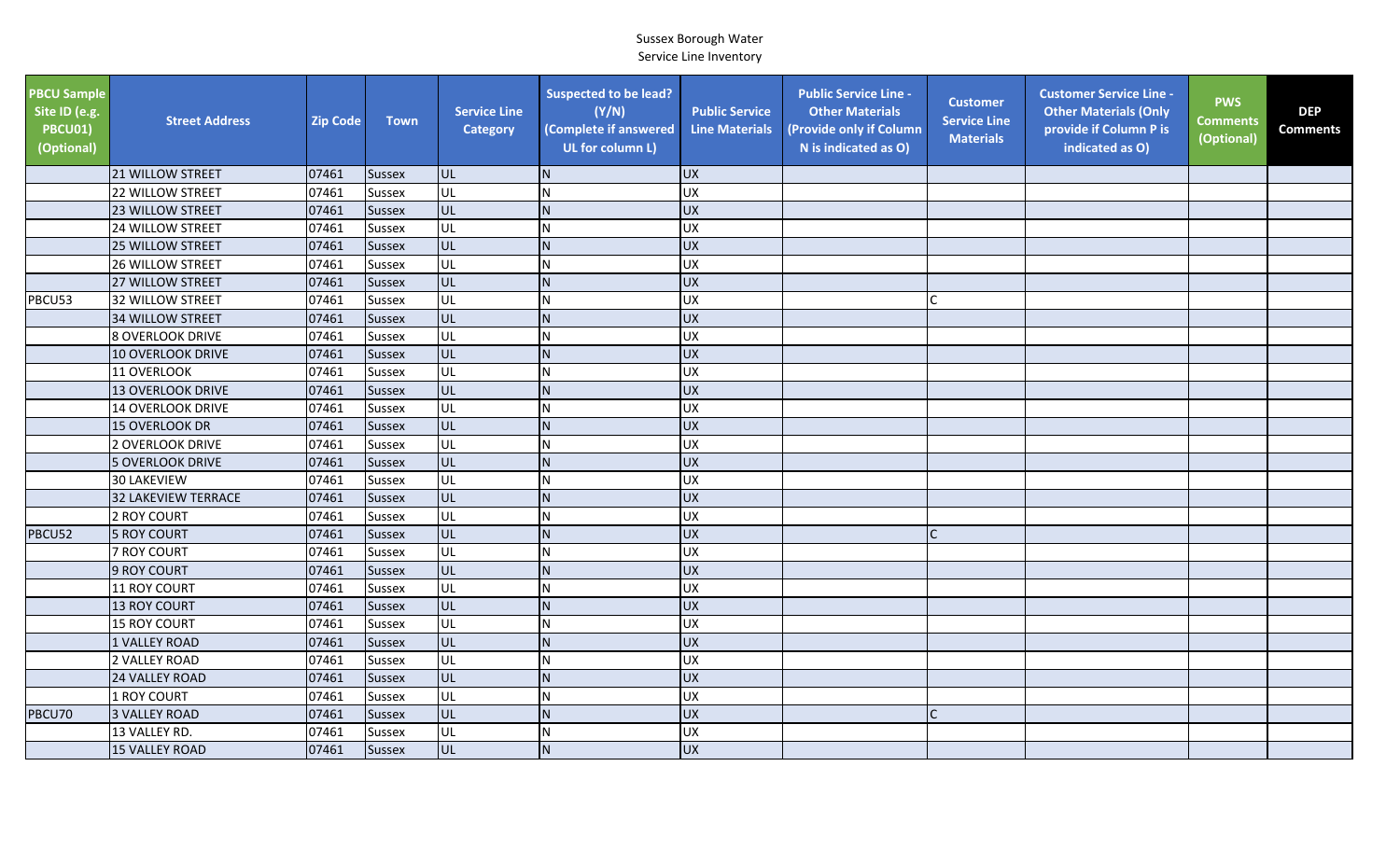| <b>PBCU Sample</b><br>Site ID (e.g.<br><b>PBCU01)</b><br>(Optional) | <b>Street Address</b>      | <b>Zip Code</b> | <b>Town</b>   | <b>Service Line</b><br><b>Category</b> | <b>Suspected to be lead?</b><br>(Y/N)<br>(Complete if answered<br>UL for column L) | <b>Public Service</b><br><b>Line Materials</b> | <b>Public Service Line -</b><br><b>Other Materials</b><br>(Provide only if Column<br>N is indicated as O) | <b>Customer</b><br><b>Service Line</b><br><b>Materials</b> | <b>Customer Service Line -</b><br><b>Other Materials (Only</b><br>provide if Column P is<br>indicated as O) | <b>PWS</b><br>Comments<br>(Optional) | <b>DEP</b><br><b>Comments</b> |
|---------------------------------------------------------------------|----------------------------|-----------------|---------------|----------------------------------------|------------------------------------------------------------------------------------|------------------------------------------------|-----------------------------------------------------------------------------------------------------------|------------------------------------------------------------|-------------------------------------------------------------------------------------------------------------|--------------------------------------|-------------------------------|
|                                                                     | <b>6 VALLEY ROAD</b>       | 07461           | Sussex        | UL                                     | IN.                                                                                | <b>UX</b>                                      |                                                                                                           |                                                            |                                                                                                             |                                      |                               |
| PBCU71                                                              | <b>8 VALLEY ROAD</b>       | 07461           | <b>Sussex</b> | UL                                     | N                                                                                  | $\overline{UX}$                                |                                                                                                           | $\overline{C}$                                             |                                                                                                             |                                      |                               |
|                                                                     | 9 LAKEVIEW TERR.           | 07461           | Sussex        | UL                                     | N                                                                                  | UX                                             |                                                                                                           |                                                            |                                                                                                             |                                      |                               |
|                                                                     | 12 LAKEVIEW TERR.          | 07461           | <b>Sussex</b> | UL                                     | N                                                                                  | <b>UX</b>                                      |                                                                                                           |                                                            |                                                                                                             |                                      |                               |
|                                                                     | <b>14 VALLEY ROAD</b>      | 07461           | <b>Sussex</b> | UL                                     | N                                                                                  | UX                                             |                                                                                                           |                                                            |                                                                                                             |                                      |                               |
|                                                                     | 2 LAKEVIEW TERR            | 07461           | <b>Sussex</b> | UL                                     | N                                                                                  | <b>UX</b>                                      |                                                                                                           |                                                            |                                                                                                             |                                      |                               |
|                                                                     | <b>4 LAKEVIEW TERR</b>     | 07461           | Sussex        | UL                                     | N                                                                                  | UX                                             |                                                                                                           |                                                            |                                                                                                             |                                      |                               |
|                                                                     | <b>6 LAKEVIEW TERR.</b>    | 07461           | <b>Sussex</b> | UL                                     | N                                                                                  | UX                                             |                                                                                                           |                                                            |                                                                                                             |                                      |                               |
|                                                                     | <b>8 LAKEVIEW TERR.</b>    | 07461           | Sussex        | UL                                     | N                                                                                  | UX                                             |                                                                                                           |                                                            |                                                                                                             |                                      |                               |
|                                                                     | <b>10 LAKEVIEW TERRACE</b> | 07461           | Sussex        | UL                                     | N                                                                                  | <b>UX</b>                                      |                                                                                                           |                                                            |                                                                                                             |                                      |                               |
|                                                                     | <b>14 LAKEVIEW TERR</b>    | 07461           | <b>Sussex</b> | UL                                     | N.                                                                                 | UX                                             |                                                                                                           |                                                            |                                                                                                             |                                      |                               |
|                                                                     | 16 LAKEVIEW TERR.          | 07461           | <b>Sussex</b> | UL                                     | N <sub>1</sub>                                                                     | <b>UX</b>                                      |                                                                                                           |                                                            |                                                                                                             |                                      |                               |
|                                                                     | 18 LAKEVIEW TERR.          | 07461           | Sussex        | UL                                     | N                                                                                  | UX                                             |                                                                                                           |                                                            |                                                                                                             |                                      |                               |
|                                                                     | <b>20 LAKEVIEW TERR</b>    | 07461           | <b>Sussex</b> | UL                                     | N <sub>1</sub>                                                                     | <b>UX</b>                                      |                                                                                                           |                                                            |                                                                                                             |                                      |                               |
|                                                                     | 26 LAKEVIEW TERR.          | 07461           | <b>Sussex</b> | UL                                     | N                                                                                  | UX                                             |                                                                                                           |                                                            |                                                                                                             |                                      |                               |
|                                                                     | <b>12 VALLEY ROAD</b>      | 07461           | <b>Sussex</b> | UL                                     | N <sub>1</sub>                                                                     | UX                                             |                                                                                                           |                                                            |                                                                                                             |                                      |                               |
|                                                                     | <b>10 VALLEY ROAD</b>      | 07461           | Sussex        | UL                                     | N                                                                                  | <b>UX</b>                                      |                                                                                                           |                                                            |                                                                                                             |                                      |                               |
|                                                                     | <b>4 VALLEY ROAD</b>       | 07461           | Sussex        | <b>UL</b>                              | N <sub>1</sub>                                                                     | UX                                             |                                                                                                           |                                                            |                                                                                                             |                                      |                               |
|                                                                     | 1 LAKEVIEW TERR.           | 07461           | Sussex        | UL                                     | N                                                                                  | UX                                             |                                                                                                           |                                                            |                                                                                                             |                                      |                               |
|                                                                     | 3 LAKEVIEW TERR.           | 07461           | <b>Sussex</b> | <b>UL</b>                              | I <sub>N</sub>                                                                     | UX                                             |                                                                                                           |                                                            |                                                                                                             |                                      |                               |
|                                                                     | <b>5 LAKEVIEW TERR.</b>    | 07461           | <b>Sussex</b> | UL                                     | IN.                                                                                | UX                                             |                                                                                                           |                                                            |                                                                                                             |                                      |                               |
|                                                                     | <b>7 LAKEVIEW TERR</b>     | 07461           | <b>Sussex</b> | UL                                     | I <sub>N</sub>                                                                     | UX                                             |                                                                                                           |                                                            |                                                                                                             |                                      |                               |
|                                                                     | 11 LAKEVIEW TERR.          | 07461           | Sussex        | UL                                     | N.                                                                                 | <b>UX</b>                                      |                                                                                                           |                                                            |                                                                                                             |                                      |                               |
|                                                                     | 13 LAKEVIEW TERR.          | 07461           | <b>Sussex</b> | UL                                     | I <sub>N</sub>                                                                     | <b>UX</b>                                      |                                                                                                           |                                                            |                                                                                                             |                                      |                               |
|                                                                     | 15 LAKEVIEW TERR.          | 07461           | Sussex        | UL                                     | N                                                                                  | UX                                             |                                                                                                           |                                                            |                                                                                                             |                                      |                               |
|                                                                     | 17 LAKEVIEW TERR.          | 07461           | <b>Sussex</b> | UL                                     | N                                                                                  | <b>UX</b>                                      |                                                                                                           |                                                            |                                                                                                             |                                      |                               |
|                                                                     | 19 LAKEVIEW TERR.          | 07461           | <b>Sussex</b> | UL                                     | $\mathsf{N}$                                                                       | UX                                             |                                                                                                           |                                                            |                                                                                                             |                                      |                               |
|                                                                     | 21 LAKEVIEW TERR.          | 07461           | <b>Sussex</b> | UL                                     | <b>N</b>                                                                           | <b>UX</b>                                      |                                                                                                           |                                                            |                                                                                                             |                                      |                               |
|                                                                     | 23 LAKEVIEW TERR.          | 07461           | Sussex        | UL                                     | $\overline{\mathsf{N}}$                                                            | UX                                             |                                                                                                           |                                                            |                                                                                                             |                                      |                               |
|                                                                     | <b>25 LAKEVIEW TERR.</b>   | 07461           | <b>Sussex</b> | UL                                     | <b>N</b>                                                                           | UX                                             |                                                                                                           |                                                            |                                                                                                             |                                      |                               |
|                                                                     | <b>27 LAKEVIEW TERRACE</b> | 07461           | Sussex        | UL                                     | N                                                                                  | UX                                             |                                                                                                           |                                                            |                                                                                                             |                                      |                               |
|                                                                     | <b>29 LAKEVIEW TERR.</b>   | 07461           | <b>Sussex</b> | UL                                     | <b>N</b>                                                                           | UX                                             |                                                                                                           |                                                            |                                                                                                             |                                      |                               |
|                                                                     | 31 LAKEVIEW TERR.          | 07461           | Sussex        | UL                                     | N                                                                                  | UX                                             |                                                                                                           |                                                            |                                                                                                             |                                      |                               |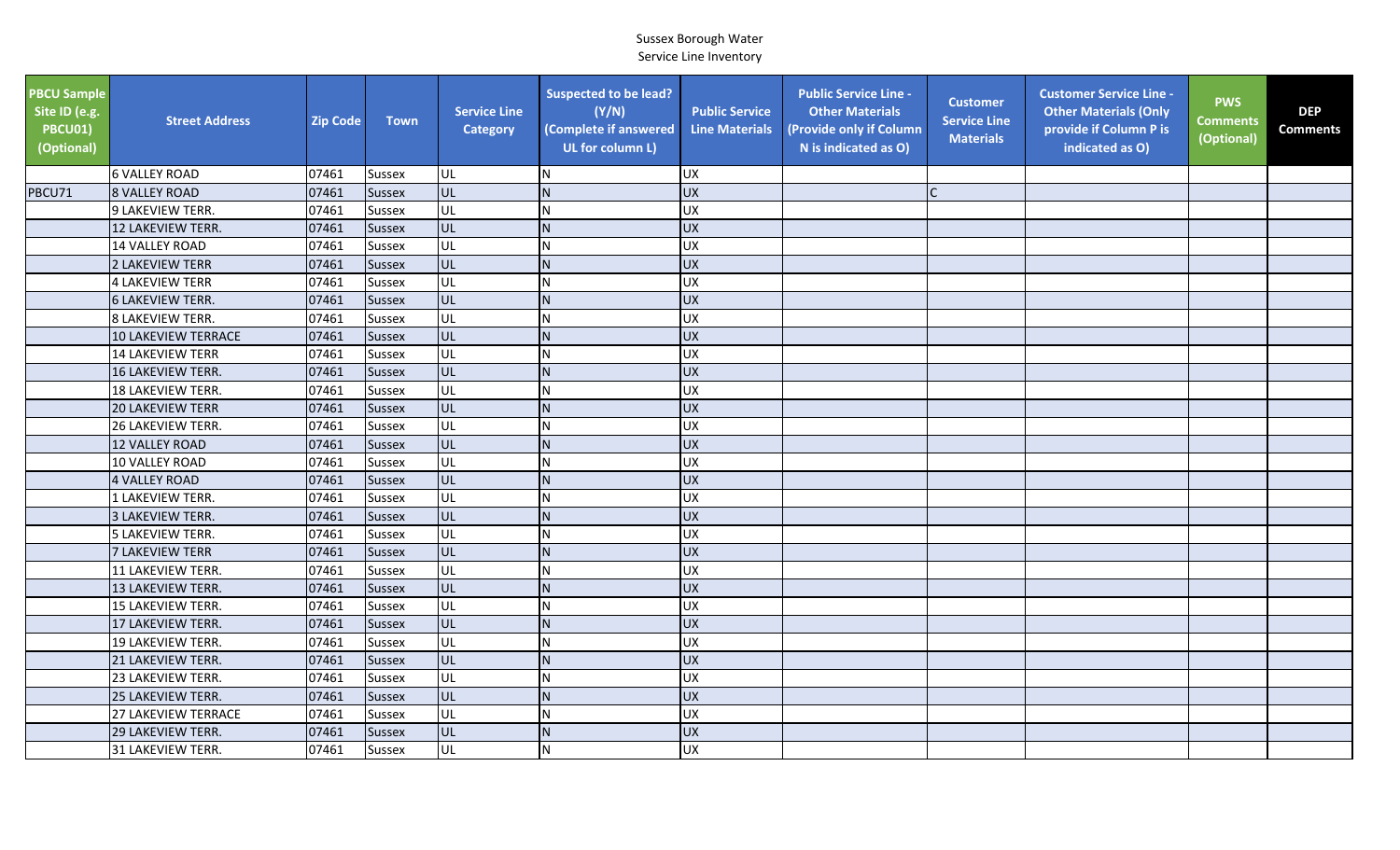| <b>PBCU Sample</b><br>Site ID (e.g.<br><b>PBCU01)</b><br>(Optional) | <b>Street Address</b>      | <b>Zip Code</b> | <b>Town</b>   | <b>Service Line</b><br><b>Category</b> | <b>Suspected to be lead?</b><br>(Y/N)<br>(Complete if answered<br>UL for column L) | <b>Public Service</b><br><b>Line Materials</b> | <b>Public Service Line -</b><br><b>Other Materials</b><br>(Provide only if Column<br>N is indicated as O) | <b>Customer</b><br><b>Service Line</b><br><b>Materials</b> | <b>Customer Service Line -</b><br><b>Other Materials (Only</b><br>provide if Column P is<br>indicated as O) | <b>PWS</b><br>Comments<br>(Optional) | <b>DEP</b><br><b>Comments</b> |
|---------------------------------------------------------------------|----------------------------|-----------------|---------------|----------------------------------------|------------------------------------------------------------------------------------|------------------------------------------------|-----------------------------------------------------------------------------------------------------------|------------------------------------------------------------|-------------------------------------------------------------------------------------------------------------|--------------------------------------|-------------------------------|
|                                                                     | 33 LAKEVIEW TERR.          | 07461           | Sussex        | UL                                     | IN.                                                                                | <b>UX</b>                                      |                                                                                                           |                                                            |                                                                                                             |                                      |                               |
|                                                                     | <b>35 LAKEVIEW TERRACE</b> | 07461           | Sussex        | UL                                     | N                                                                                  | UX                                             |                                                                                                           |                                                            |                                                                                                             |                                      |                               |
|                                                                     | 37 LAKEVIEW TERR.          | 07461           | <b>Sussex</b> | UL                                     | N                                                                                  | <b>UX</b>                                      |                                                                                                           |                                                            |                                                                                                             |                                      |                               |
|                                                                     | 39 LAKEVIEW TERR.          | 07461           | <b>Sussex</b> | UL                                     | N                                                                                  | UX                                             |                                                                                                           |                                                            |                                                                                                             |                                      |                               |
|                                                                     | 41 LAKEVIEW TERR.          | 07461           | Sussex        | UL                                     | N                                                                                  | <b>UX</b>                                      |                                                                                                           |                                                            |                                                                                                             |                                      |                               |
|                                                                     | <b>43 LAKEVIEW TERR</b>    | 07461           | Sussex        | UL                                     | $\mathsf{N}$                                                                       | UX                                             |                                                                                                           |                                                            |                                                                                                             |                                      |                               |
|                                                                     | <b>45 LAKEVIEW TERR</b>    | 07461           | <b>Sussex</b> | UL                                     | $\mathsf{N}$                                                                       | <b>UX</b>                                      |                                                                                                           |                                                            |                                                                                                             |                                      |                               |
|                                                                     | 47 LAKEVIEW TERR.          | 07461           | <b>Sussex</b> | UL                                     | N                                                                                  | UX                                             |                                                                                                           |                                                            |                                                                                                             |                                      |                               |
|                                                                     | <b>49 LAKEVIEW TERR</b>    | 07461           | <b>Sussex</b> | UL                                     | $\overline{N}$                                                                     | <b>UX</b>                                      |                                                                                                           |                                                            |                                                                                                             |                                      |                               |
|                                                                     | <b>51 LAKEVIEW TERR</b>    | 07461           | Sussex        | UL                                     | N                                                                                  | <b>UX</b>                                      |                                                                                                           |                                                            |                                                                                                             |                                      |                               |
|                                                                     | 53 LAKEVIEW TERR.          | 07461           | Sussex        | UL                                     | N                                                                                  | <b>UX</b>                                      |                                                                                                           |                                                            |                                                                                                             |                                      |                               |
|                                                                     | 1 FIRST ST.                | 07461           | <b>Sussex</b> | UL                                     | N                                                                                  | UX                                             |                                                                                                           |                                                            |                                                                                                             |                                      |                               |
|                                                                     | <b>7 FIRST ST</b>          | 07461           | <b>Sussex</b> | UL                                     | N <sub>1</sub>                                                                     | <b>UX</b>                                      |                                                                                                           |                                                            |                                                                                                             |                                      |                               |
|                                                                     | 9 FIRST ST.                | 07461           | Sussex        | UL                                     | N                                                                                  | <b>XD</b>                                      |                                                                                                           |                                                            |                                                                                                             |                                      |                               |
|                                                                     | 4 FIRST ST.                | 07461           | <b>Sussex</b> | UL                                     | N <sub>1</sub>                                                                     | <b>UX</b>                                      |                                                                                                           |                                                            |                                                                                                             |                                      |                               |
|                                                                     | <b>19 FIRST ST</b>         | 07461           | Sussex        | UL                                     | N.                                                                                 | <b>ND</b>                                      |                                                                                                           |                                                            |                                                                                                             |                                      |                               |
|                                                                     | 1 SECOND STREET            | 07461           | Sussex        | UL                                     | I <sub>N</sub>                                                                     | UX                                             |                                                                                                           |                                                            |                                                                                                             |                                      |                               |
|                                                                     | <b>5 SECOND STREET</b>     | 07461           | Sussex        | UL                                     | IN.                                                                                | UX                                             |                                                                                                           |                                                            |                                                                                                             |                                      |                               |
|                                                                     | 24 SECOND STREET           | 07461           | <b>Sussex</b> | <b>UL</b>                              | I <sub>N</sub>                                                                     | <b>UX</b>                                      |                                                                                                           |                                                            |                                                                                                             |                                      |                               |
|                                                                     | 25 SECOND STREET           | 07461           | Sussex        | UL                                     | IN.                                                                                | <b>ND</b>                                      |                                                                                                           |                                                            |                                                                                                             |                                      |                               |
|                                                                     | 25A SECOND ST.             | 07461           | <b>Sussex</b> | UL                                     | I <sub>N</sub>                                                                     | UX                                             |                                                                                                           |                                                            |                                                                                                             |                                      |                               |
|                                                                     | 33 SECOND STREET           | 07461           | Sussex        | UL                                     | IN.                                                                                | <b>ND</b>                                      |                                                                                                           |                                                            |                                                                                                             |                                      |                               |
|                                                                     | <b>38 SECOND STREET</b>    | 07461           | Sussex        | UL                                     | I <sub>N</sub>                                                                     | <b>UX</b>                                      |                                                                                                           |                                                            |                                                                                                             |                                      |                               |
|                                                                     | 1 THIRD ST.                | 07461           | Sussex        | UL                                     | N                                                                                  | UX                                             |                                                                                                           |                                                            |                                                                                                             |                                      |                               |
| PBCU55                                                              | 4 THIRD STREET             | 07461           | <b>Sussex</b> | UL                                     | N <sub>1</sub>                                                                     | <b>UX</b>                                      |                                                                                                           | IC                                                         |                                                                                                             |                                      |                               |
|                                                                     | <b>19 THIRD STREET</b>     | 07461           | Sussex        | UL                                     | ${\sf N}$                                                                          | UX                                             |                                                                                                           |                                                            |                                                                                                             |                                      |                               |
|                                                                     | 20 THIRD STREET            | 07461           | <b>Sussex</b> | UL                                     | N                                                                                  | <b>UX</b>                                      |                                                                                                           |                                                            |                                                                                                             |                                      |                               |
|                                                                     | 24 THIRD STREET            | 07461           | <b>Sussex</b> | UL                                     | N                                                                                  | UX                                             |                                                                                                           |                                                            |                                                                                                             |                                      |                               |
|                                                                     | 25 THIRD STREET            | 07461           | <b>Sussex</b> | UL                                     | N                                                                                  | lux                                            |                                                                                                           |                                                            |                                                                                                             |                                      |                               |
|                                                                     | <b>34 THIRD STREET</b>     | 07461           | Sussex        | UL                                     | IN.                                                                                | UX                                             |                                                                                                           |                                                            |                                                                                                             |                                      |                               |
|                                                                     | <b>37 THIRD STREET</b>     | 07461           | <b>Sussex</b> | UL                                     | N                                                                                  | UX                                             |                                                                                                           |                                                            |                                                                                                             |                                      |                               |
|                                                                     | 1 FOURTH STREET            | 07461           | Sussex        | UL                                     | N                                                                                  | UX                                             |                                                                                                           |                                                            |                                                                                                             |                                      |                               |
|                                                                     | 2 FOURTH STREET            | 07461           | Sussex        | UL                                     | N <sub>1</sub>                                                                     | UX                                             |                                                                                                           |                                                            |                                                                                                             |                                      |                               |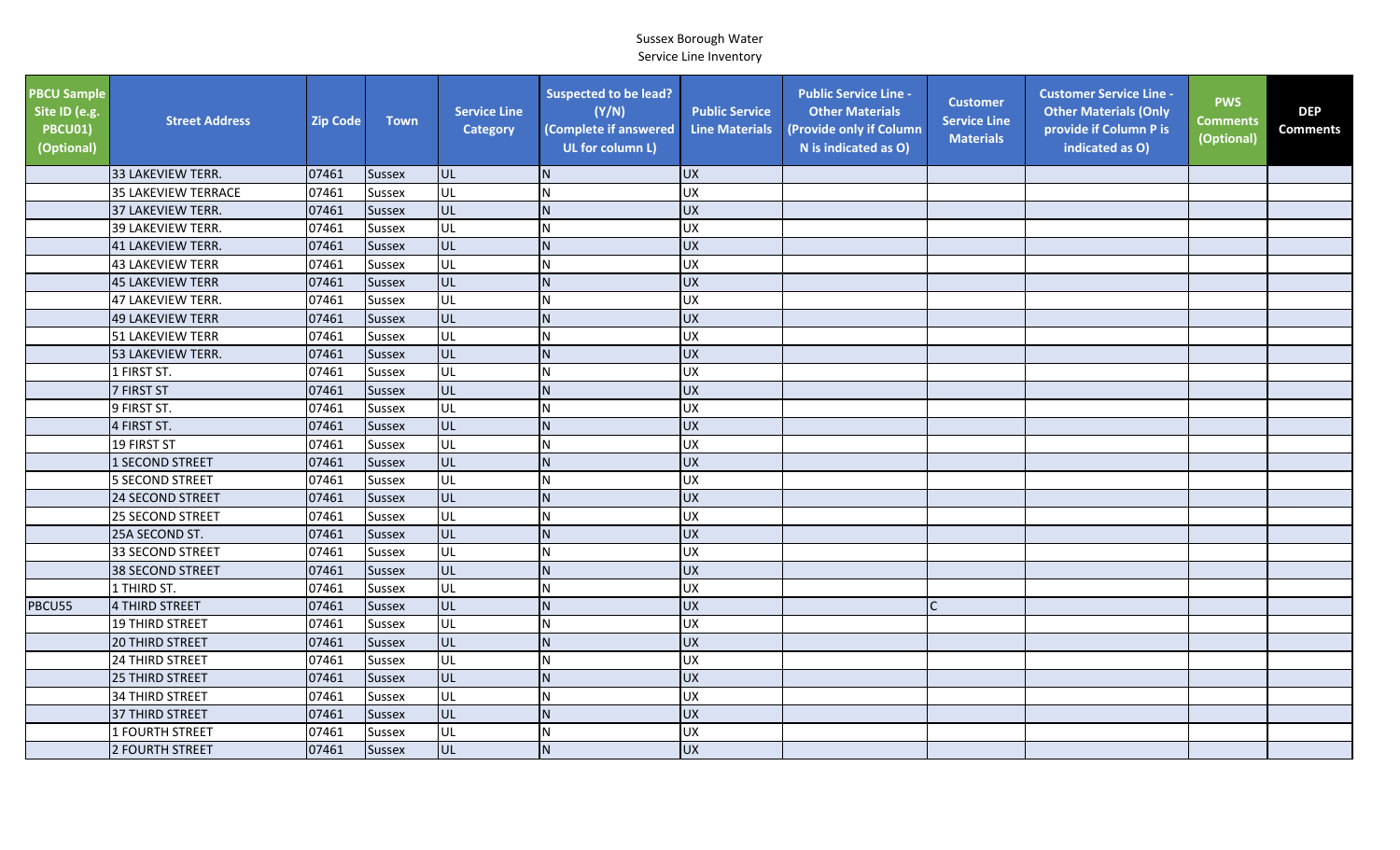| <b>PBCU Sample</b><br>Site ID (e.g.<br><b>PBCU01)</b><br>(Optional) | <b>Street Address</b>   | <b>Zip Code</b> | <b>Town</b>   | <b>Service Line</b><br><b>Category</b> | <b>Suspected to be lead?</b><br>(Y/N)<br>(Complete if answered<br>UL for column L) | <b>Public Service</b><br><b>Line Materials</b> | <b>Public Service Line -</b><br><b>Other Materials</b><br>(Provide only if Column<br>N is indicated as O) | <b>Customer</b><br><b>Service Line</b><br><b>Materials</b> | <b>Customer Service Line -</b><br><b>Other Materials (Only</b><br>provide if Column P is<br>indicated as O) | <b>PWS</b><br>Comments<br>(Optional) | <b>DEP</b><br><b>Comments</b> |
|---------------------------------------------------------------------|-------------------------|-----------------|---------------|----------------------------------------|------------------------------------------------------------------------------------|------------------------------------------------|-----------------------------------------------------------------------------------------------------------|------------------------------------------------------------|-------------------------------------------------------------------------------------------------------------|--------------------------------------|-------------------------------|
|                                                                     | <b>3 FOURTH STEET</b>   | 07461           | Sussex        | UL                                     | IN.                                                                                | <b>UX</b>                                      |                                                                                                           |                                                            |                                                                                                             |                                      |                               |
|                                                                     | <b>5 FOURTH STREET</b>  | 07461           | <b>Sussex</b> | UL                                     | N                                                                                  | <b>UX</b>                                      |                                                                                                           |                                                            |                                                                                                             |                                      |                               |
|                                                                     | <b>6 FOURTH STREET</b>  | 07461           | <b>Sussex</b> | UL                                     | N                                                                                  | UX                                             |                                                                                                           |                                                            |                                                                                                             |                                      |                               |
|                                                                     | <b>8 FOURTH STREET</b>  | 07461           | <b>Sussex</b> | UL                                     | N                                                                                  | <b>UX</b>                                      |                                                                                                           |                                                            |                                                                                                             |                                      |                               |
|                                                                     | <b>11 FOURTH STREET</b> | 07461           | Sussex        | UL                                     | N                                                                                  | UX                                             |                                                                                                           |                                                            |                                                                                                             |                                      |                               |
|                                                                     | <b>12 FOURTH STREET</b> | 07461           | <b>Sussex</b> | UL                                     | N                                                                                  | UX                                             |                                                                                                           |                                                            |                                                                                                             |                                      |                               |
|                                                                     | <b>14 FOURTH STREET</b> | 07461           | Sussex        | UL                                     | N                                                                                  | UX                                             |                                                                                                           |                                                            |                                                                                                             |                                      |                               |
|                                                                     | <b>15 FOURTH STREET</b> | 07461           | <b>Sussex</b> | UL                                     | N                                                                                  | <b>UX</b>                                      |                                                                                                           |                                                            |                                                                                                             |                                      |                               |
|                                                                     | <b>18 FOURTH STREET</b> | 07461           | Sussex        | UL                                     | N.                                                                                 | UX                                             |                                                                                                           |                                                            |                                                                                                             |                                      |                               |
|                                                                     | <b>20 FOURTH STREET</b> | 07461           | Sussex        | UL                                     | I <sub>N</sub>                                                                     | <b>UX</b>                                      |                                                                                                           |                                                            |                                                                                                             |                                      |                               |
|                                                                     | 22 FOURTH STREET        | 07461           | <b>Sussex</b> | UL                                     | N.                                                                                 | UX                                             |                                                                                                           |                                                            |                                                                                                             |                                      |                               |
|                                                                     | <b>5 GROVE STREET</b>   | 07461           | Sussex        | UL                                     | N <sub>1</sub>                                                                     | <b>UX</b>                                      |                                                                                                           |                                                            |                                                                                                             |                                      |                               |
|                                                                     | <b>3 GROVE STREET</b>   | 07461           | Sussex        | UL                                     | N.                                                                                 | X                                              |                                                                                                           |                                                            |                                                                                                             |                                      |                               |
|                                                                     | <b>7 GROVE STREET</b>   | 07461           | <b>Sussex</b> | UL                                     | N <sub>1</sub>                                                                     | <b>UX</b>                                      |                                                                                                           |                                                            |                                                                                                             |                                      |                               |
|                                                                     | <b>10 GROVE STREET</b>  | 07461           | Sussex        | UL                                     | N                                                                                  | UX                                             |                                                                                                           |                                                            |                                                                                                             |                                      |                               |
|                                                                     | 11 GROVE STREET         | 07461           | Sussex        | UL                                     | N <sub>1</sub>                                                                     | UX                                             |                                                                                                           |                                                            |                                                                                                             |                                      |                               |
|                                                                     | <b>12 GROVE STREET</b>  | 07461           | Sussex        | UL                                     | IN.                                                                                | UX                                             |                                                                                                           |                                                            |                                                                                                             |                                      |                               |
|                                                                     | <b>13 GROVE STREET</b>  | 07461           | <b>Sussex</b> | <b>UL</b>                              | I <sub>N</sub>                                                                     | <b>UX</b>                                      |                                                                                                           |                                                            |                                                                                                             |                                      |                               |
|                                                                     | <b>14 GROVE STREET</b>  | 07461           | Sussex        | UL                                     | N                                                                                  | UX                                             |                                                                                                           |                                                            |                                                                                                             |                                      |                               |
| PBCU51                                                              | <b>2A GROVE ST</b>      | 07461           | <b>Sussex</b> | UL                                     | I <sub>N</sub>                                                                     | UX                                             |                                                                                                           |                                                            |                                                                                                             |                                      |                               |
|                                                                     | <b>2B GROVE ST</b>      | 07461           | Sussex        | UL                                     | IN.                                                                                | <b>UX</b>                                      |                                                                                                           |                                                            |                                                                                                             |                                      |                               |
|                                                                     | <b>16 GROVE STREET</b>  | 07461           | <b>Sussex</b> | UL                                     | N <sub>1</sub>                                                                     | UX                                             |                                                                                                           |                                                            |                                                                                                             |                                      |                               |
|                                                                     | <b>17 GROVE STREET</b>  | 07461           | Sussex        | UL                                     | N                                                                                  | UX                                             |                                                                                                           |                                                            |                                                                                                             |                                      |                               |
|                                                                     | <b>18 GROVE STREET</b>  | 07461           | Sussex        | UL                                     | N                                                                                  | <b>UX</b>                                      |                                                                                                           |                                                            |                                                                                                             |                                      |                               |
|                                                                     | <b>19 GROVE STREET</b>  | 07461           | <b>Sussex</b> | UL                                     | N                                                                                  | UX                                             |                                                                                                           |                                                            |                                                                                                             |                                      |                               |
|                                                                     | <b>20 GROVE STREET</b>  | 07461           | <b>Sussex</b> | UL                                     | N                                                                                  | <b>UX</b>                                      |                                                                                                           |                                                            |                                                                                                             |                                      |                               |
|                                                                     | 1 BREEN DRIVE           | 07461           | Sussex        | UL                                     | N                                                                                  | UX                                             |                                                                                                           |                                                            |                                                                                                             |                                      |                               |
|                                                                     | 2 BREEN DRIVE           | 07461           | <b>Sussex</b> | UL                                     | N                                                                                  | <b>UX</b>                                      |                                                                                                           |                                                            |                                                                                                             |                                      |                               |
|                                                                     | 8 SYCAMORE ST.          | 07461           | Sussex        | UL                                     | N.                                                                                 | UX                                             |                                                                                                           |                                                            |                                                                                                             |                                      |                               |
|                                                                     | 20 WALNUT STREET        | 07461           | <b>Sussex</b> | <b>NL</b>                              |                                                                                    | lO.                                            | Cast Iron                                                                                                 | lO.                                                        | Cast Iron                                                                                                   |                                      |                               |
|                                                                     | 14 SYCAMORE ST.         | 07461           | Sussex        | UL                                     | N                                                                                  | UX                                             |                                                                                                           |                                                            |                                                                                                             |                                      |                               |
|                                                                     | <b>709 ROUTE 23</b>     | 07461           | Wantage       | UL                                     | N                                                                                  | <b>UX</b>                                      |                                                                                                           |                                                            |                                                                                                             |                                      |                               |
|                                                                     | 21 SYCAMORE ST.         | 07461           | Sussex        | UL                                     | N                                                                                  | <b>UX</b>                                      |                                                                                                           |                                                            |                                                                                                             |                                      |                               |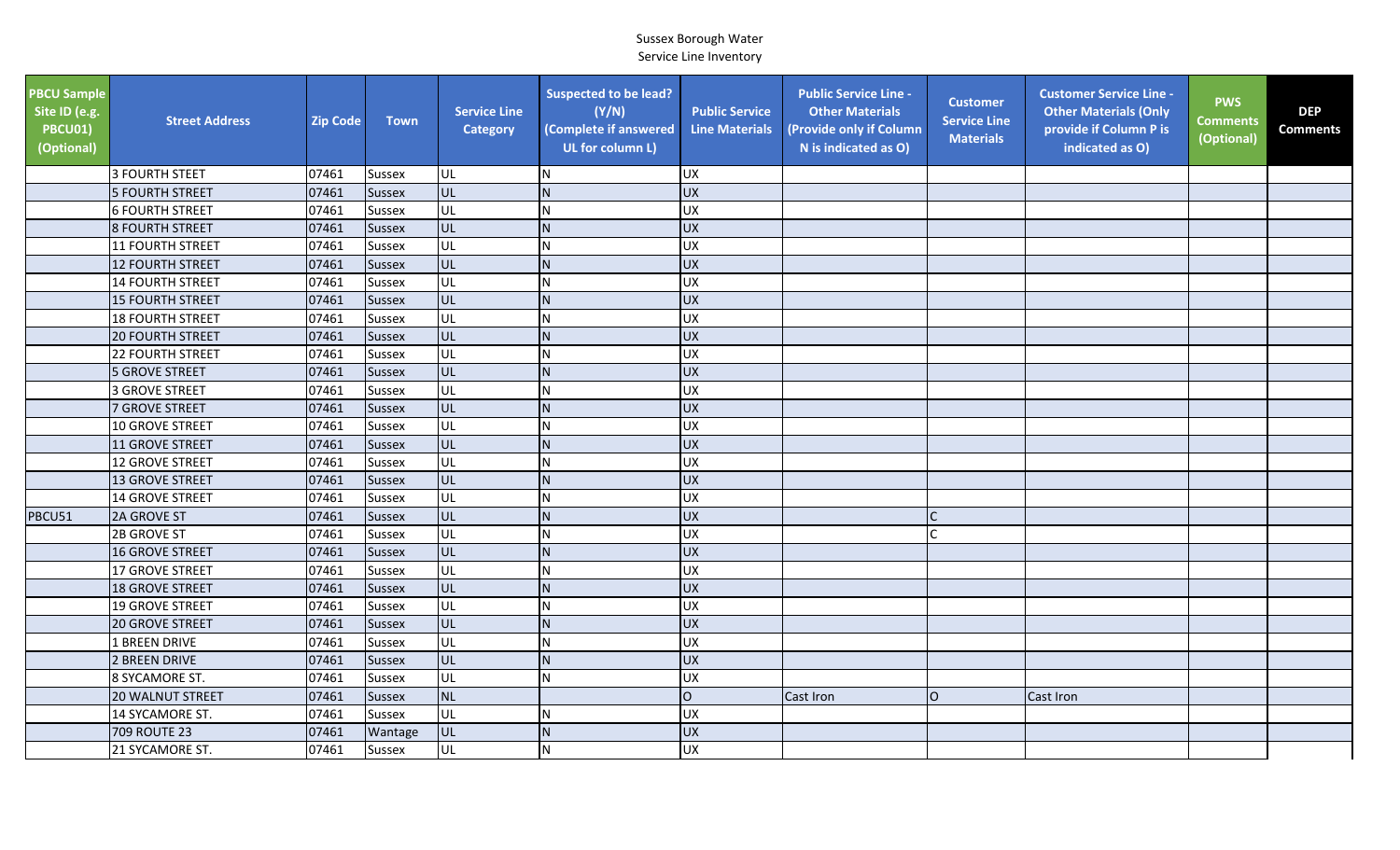| <b>PBCU Sample</b><br>Site ID (e.g.<br><b>PBCU01)</b><br>(Optional) | <b>Street Address</b>   | <b>Zip Code</b> | <b>Town</b>   | <b>Service Line</b><br><b>Category</b> | <b>Suspected to be lead?</b><br>(Y/N)<br>(Complete if answered<br>UL for column L) | <b>Public Service</b><br><b>Line Materials</b> | <b>Public Service Line -</b><br><b>Other Materials</b><br>(Provide only if Column<br>N is indicated as O) | <b>Customer</b><br><b>Service Line</b><br><b>Materials</b> | <b>Customer Service Line -</b><br><b>Other Materials (Only</b><br>provide if Column P is<br>indicated as O) | <b>PWS</b><br>Comments<br>(Optional) | <b>DEP</b><br><b>Comments</b> |
|---------------------------------------------------------------------|-------------------------|-----------------|---------------|----------------------------------------|------------------------------------------------------------------------------------|------------------------------------------------|-----------------------------------------------------------------------------------------------------------|------------------------------------------------------------|-------------------------------------------------------------------------------------------------------------|--------------------------------------|-------------------------------|
|                                                                     | 20 SYCAMORE ST.         | 07461           | Sussex        | UL                                     | IN.                                                                                | <b>UX</b>                                      |                                                                                                           |                                                            |                                                                                                             |                                      |                               |
|                                                                     | 20 SYCAMORE ST. APT     | 07461           | <b>Sussex</b> | UL                                     | N                                                                                  | UX                                             |                                                                                                           |                                                            |                                                                                                             |                                      |                               |
|                                                                     | 24 SYCAMORE ST.         | 07461           | <b>Sussex</b> | UL                                     | N                                                                                  | <b>UX</b>                                      |                                                                                                           |                                                            |                                                                                                             |                                      |                               |
|                                                                     | 28 SYCAMORE ST.         | 07461           | Sussex        | UL                                     | $\overline{\mathsf{N}}$                                                            | UX                                             |                                                                                                           |                                                            |                                                                                                             |                                      |                               |
|                                                                     | 1 WALNUT STREET         | 07461           | Sussex        | UL                                     | N                                                                                  | UX                                             |                                                                                                           |                                                            |                                                                                                             |                                      |                               |
|                                                                     | 2 WALNUT STREET         | 07461           | Sussex        | UL                                     | N                                                                                  | UX                                             |                                                                                                           |                                                            |                                                                                                             |                                      |                               |
|                                                                     | <b>3 WALNUT STREET</b>  | 07461           | <b>Sussex</b> | UL                                     | N                                                                                  | <b>UX</b>                                      |                                                                                                           |                                                            |                                                                                                             |                                      |                               |
|                                                                     | <b>6 WALNUT STREET</b>  | 07461           | Sussex        | UL                                     | N                                                                                  | UX                                             |                                                                                                           |                                                            |                                                                                                             |                                      |                               |
|                                                                     | 7 WALNUT STREET         | 07461           | <b>Sussex</b> | UL                                     | N <sub>1</sub>                                                                     | UX                                             |                                                                                                           |                                                            |                                                                                                             |                                      |                               |
|                                                                     | 8 WALNUT ST.            | 07461           | <b>Sussex</b> | UL                                     | N.                                                                                 | UX                                             |                                                                                                           |                                                            |                                                                                                             |                                      |                               |
|                                                                     | 9 WALNUT STREET         | 07461           | <b>Sussex</b> | UL                                     | N                                                                                  | <b>UX</b>                                      |                                                                                                           |                                                            |                                                                                                             |                                      |                               |
|                                                                     | 10 WALNUT ST APT.1      | 07461           | <b>Sussex</b> | UL                                     | N                                                                                  | UX                                             |                                                                                                           |                                                            |                                                                                                             |                                      |                               |
|                                                                     | 24 WALNUT STREET        | 07461           | Sussex        | UL                                     | N <sub>1</sub>                                                                     | UX                                             |                                                                                                           |                                                            |                                                                                                             |                                      |                               |
|                                                                     | 25 WALNUT STREET        | 07461           | <b>Sussex</b> | UL                                     | N                                                                                  | UX                                             |                                                                                                           |                                                            |                                                                                                             |                                      |                               |
|                                                                     | 27 WALNUT STREET        | 07461           | <b>Sussex</b> | UL                                     | IN.                                                                                | <b>UX</b>                                      |                                                                                                           |                                                            |                                                                                                             |                                      |                               |
|                                                                     | <b>29 WALNUT STREET</b> | 07461           | <b>Sussex</b> | UL                                     | N                                                                                  | UX                                             |                                                                                                           |                                                            |                                                                                                             |                                      |                               |
|                                                                     | <b>30 WALNUT STREET</b> | 07461           | <b>Sussex</b> | <b>UL</b>                              | IN.                                                                                | UX                                             |                                                                                                           |                                                            |                                                                                                             |                                      |                               |
| PBCU77                                                              | <b>34 WALNUT STREET</b> | 07461           | Sussex        | UL                                     | IN.                                                                                | UX                                             |                                                                                                           |                                                            |                                                                                                             |                                      |                               |
|                                                                     | <b>35 WALNUT STREET</b> | 07461           | Sussex        | <b>UL</b>                              | I <sub>N</sub>                                                                     | <b>UX</b>                                      |                                                                                                           |                                                            |                                                                                                             |                                      |                               |
|                                                                     | 37 WALNUT STREET        | 07461           | Sussex        | UL                                     | IN.                                                                                | <b>UX</b>                                      |                                                                                                           |                                                            |                                                                                                             |                                      |                               |
|                                                                     | 39 WALNUT ST            | 07461           | <b>Sussex</b> | UL                                     | I <sub>N</sub>                                                                     | UX                                             |                                                                                                           |                                                            |                                                                                                             |                                      |                               |
|                                                                     | 41 WALNUT STREET        | 07461           | Sussex        | UL                                     | IN.                                                                                | X                                              |                                                                                                           |                                                            |                                                                                                             |                                      |                               |
|                                                                     | 47 WALNUT STREET        | 07461           | <b>Sussex</b> | UL                                     | IN.                                                                                | <b>UX</b>                                      |                                                                                                           |                                                            |                                                                                                             |                                      |                               |
|                                                                     | 22 GROVE STREET         | 07461           | Sussex        | UL                                     | N                                                                                  | UX                                             |                                                                                                           |                                                            |                                                                                                             |                                      |                               |
|                                                                     | 1 CHESTNUT ST.          | 07461           | <b>Sussex</b> | UL                                     | <b>N</b>                                                                           | <b>UX</b>                                      |                                                                                                           |                                                            |                                                                                                             |                                      |                               |
|                                                                     | 3-5 CHESTNUT ST.        | 07461           | <b>Sussex</b> | UL                                     | N                                                                                  | UX                                             |                                                                                                           |                                                            |                                                                                                             |                                      |                               |
|                                                                     | <b>6 CHESTNUT ST.</b>   | 07461           | <b>Sussex</b> | UL                                     | N                                                                                  | <b>UX</b>                                      |                                                                                                           |                                                            |                                                                                                             |                                      |                               |
| PBCU94                                                              | 7 CHESTNUT ST.          | 07461           | <b>Sussex</b> | UL                                     | N                                                                                  | UX                                             |                                                                                                           |                                                            |                                                                                                             |                                      |                               |
|                                                                     | 9 CHESTNUT ST.          | 07461           | <b>Sussex</b> | UL                                     | N                                                                                  | UX                                             |                                                                                                           |                                                            |                                                                                                             |                                      |                               |
|                                                                     | 11 CHESTNUT ST.         | 07461           | <b>Sussex</b> | UL                                     | N                                                                                  | UX                                             |                                                                                                           |                                                            |                                                                                                             |                                      |                               |
| PBCU93                                                              | 15 CHESTNUT ST.         | 07461           | <b>Sussex</b> | UL                                     | N                                                                                  | UX                                             |                                                                                                           |                                                            |                                                                                                             |                                      |                               |
|                                                                     | 19 CHESTNUT ST.         | 07461           | Sussex        | UL                                     | N                                                                                  | UX                                             |                                                                                                           |                                                            |                                                                                                             |                                      |                               |
|                                                                     | 24 CHESTNUT (CONOVER    | 07461           | Sussex        | UL                                     | N <sub>1</sub>                                                                     | UX                                             |                                                                                                           |                                                            |                                                                                                             |                                      |                               |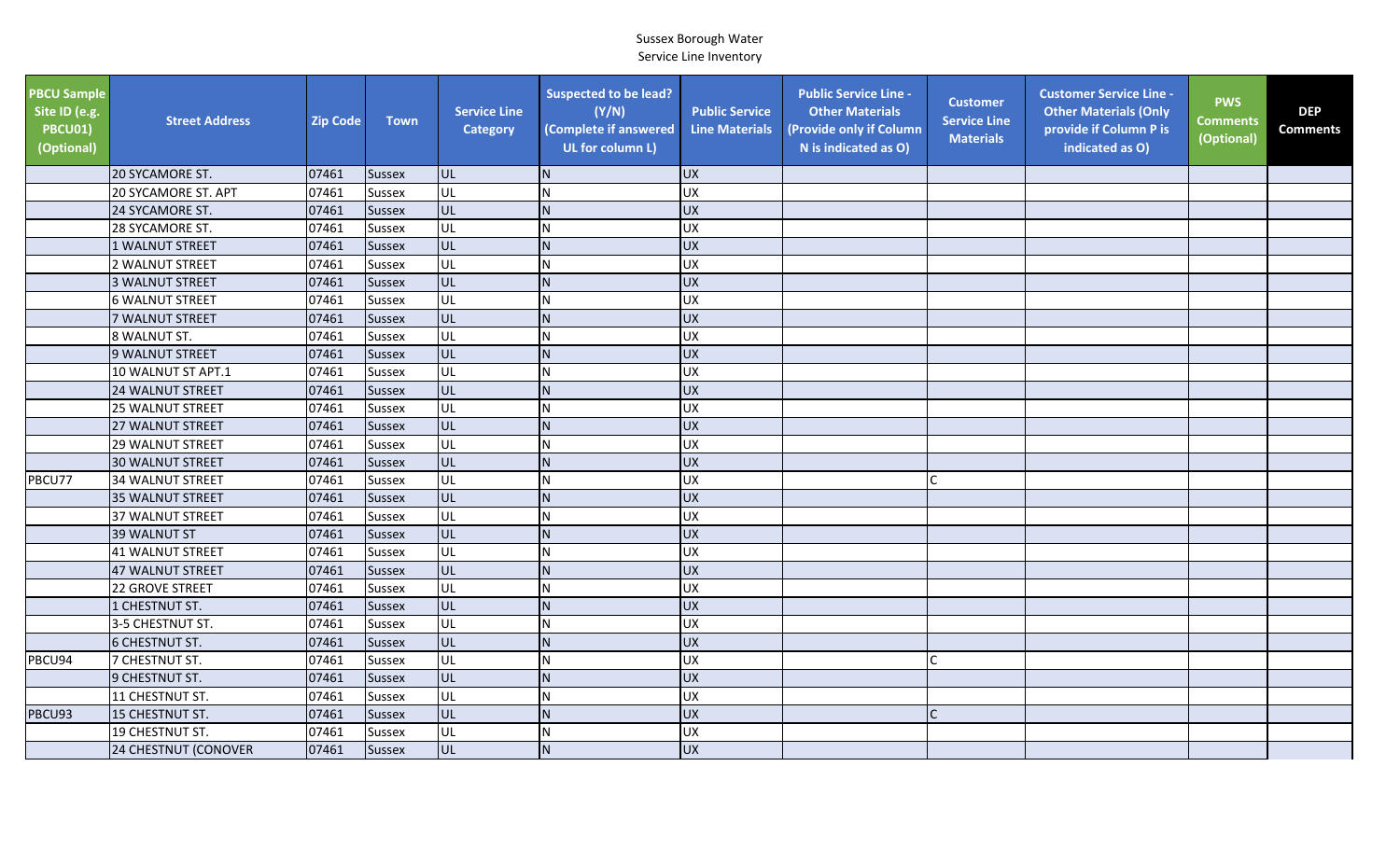| <b>PBCU Sample</b><br>Site ID (e.g.<br><b>PBCU01)</b><br>(Optional) | <b>Street Address</b>  | <b>Zip Code</b> | <b>Town</b>   | <b>Service Line</b><br><b>Category</b> | <b>Suspected to be lead?</b><br>(Y/N)<br>(Complete if answered<br>UL for column L) | <b>Public Service</b><br><b>Line Materials</b> | <b>Public Service Line -</b><br><b>Other Materials</b><br>(Provide only if Column<br>N is indicated as O) | <b>Customer</b><br><b>Service Line</b><br><b>Materials</b> | <b>Customer Service Line -</b><br><b>Other Materials (Only</b><br>provide if Column P is<br>indicated as O) | <b>PWS</b><br>Comments<br>(Optional) | <b>DEP</b><br><b>Comments</b> |
|---------------------------------------------------------------------|------------------------|-----------------|---------------|----------------------------------------|------------------------------------------------------------------------------------|------------------------------------------------|-----------------------------------------------------------------------------------------------------------|------------------------------------------------------------|-------------------------------------------------------------------------------------------------------------|--------------------------------------|-------------------------------|
|                                                                     | 22 CHESTNUT STREET     | 07461           | <b>Sussex</b> | UL                                     | N                                                                                  | <b>UX</b>                                      |                                                                                                           |                                                            |                                                                                                             |                                      |                               |
|                                                                     | 25 CHESTNUT STREET     | 07461           | <b>Sussex</b> | UL                                     | ${\sf N}$                                                                          | UX                                             |                                                                                                           |                                                            |                                                                                                             |                                      |                               |
|                                                                     | 27 CHESTNUT STREET     | 07461           | <b>Sussex</b> | UL                                     | ${\sf N}$                                                                          | <b>UX</b>                                      |                                                                                                           |                                                            |                                                                                                             |                                      |                               |
| PBCU59                                                              | 30 CHESTNUT ST.        | 07461           | <b>Sussex</b> | UL                                     | ${\sf N}$                                                                          | UX                                             |                                                                                                           |                                                            |                                                                                                             |                                      |                               |
|                                                                     | 32 CHESTNUT STREET     | 07461           | <b>Sussex</b> | UL                                     | N                                                                                  | <b>UX</b>                                      |                                                                                                           |                                                            |                                                                                                             |                                      |                               |
|                                                                     | 1 MAPLE AVENUE         | 07461           | <b>Sussex</b> | UL                                     | ${\sf N}$                                                                          | UX                                             |                                                                                                           |                                                            |                                                                                                             |                                      |                               |
|                                                                     | 2 MAPLE AVENUE         | 07461           | Sussex        | UL                                     | N                                                                                  | <b>UX</b>                                      |                                                                                                           |                                                            |                                                                                                             |                                      |                               |
|                                                                     | <b>5 MAPLE AVENUE</b>  | 07461           | <b>Sussex</b> | UL                                     | N                                                                                  | UX                                             |                                                                                                           |                                                            |                                                                                                             |                                      |                               |
|                                                                     | <b>6 MAPLE AVENUE</b>  | 07461           | Sussex        | UL                                     | ${\sf N}$                                                                          | <b>ND</b>                                      |                                                                                                           |                                                            |                                                                                                             |                                      |                               |
|                                                                     | 7 MAPLE AVENUE         | 07461           | <b>Sussex</b> | UL                                     | ${\sf N}$                                                                          | UX                                             |                                                                                                           |                                                            |                                                                                                             |                                      |                               |
|                                                                     | <b>8 MAPLE AVENUE</b>  | 07461           | Sussex        | UL                                     | ${\sf N}$                                                                          | <b>UX</b>                                      |                                                                                                           |                                                            |                                                                                                             |                                      |                               |
|                                                                     | 9 MAPLE AVENUE         | 07461           | <b>Sussex</b> | UL                                     | ${\sf N}$                                                                          | <b>UX</b>                                      |                                                                                                           |                                                            |                                                                                                             |                                      |                               |
| PBCU54                                                              | 10 MAPLE AVENUE        | 07461           | Sussex        | UL                                     | N                                                                                  | <b>XD</b>                                      |                                                                                                           | lC.                                                        |                                                                                                             |                                      |                               |
|                                                                     | 12 MAPLE AVENUE        | 07461           | <b>Sussex</b> | UL                                     | ${\sf N}$                                                                          | UX                                             |                                                                                                           |                                                            |                                                                                                             |                                      |                               |
|                                                                     | <b>15 MAPLE AVENUE</b> | 07461           | Sussex        | UL                                     | ${\sf N}$                                                                          | <b>UX</b>                                      |                                                                                                           |                                                            |                                                                                                             |                                      |                               |
|                                                                     | 17 MAPLE AVENUE        | 07461           | <b>Sussex</b> | UL                                     | ${\sf N}$                                                                          | <b>UX</b>                                      |                                                                                                           |                                                            |                                                                                                             |                                      |                               |
|                                                                     | <b>18 MAPLE AVENUE</b> | 07461           | Sussex        | UL                                     | N                                                                                  | <b>UX</b>                                      |                                                                                                           |                                                            |                                                                                                             |                                      |                               |
|                                                                     | 21 MAPLE AVENUE        | 07461           | <b>Sussex</b> | UL                                     | N                                                                                  | <b>UX</b>                                      |                                                                                                           |                                                            |                                                                                                             |                                      |                               |
|                                                                     | 22 MAPLE AVENUE        | 07461           | Sussex        | UL                                     | ${\sf N}$                                                                          | <b>UX</b>                                      |                                                                                                           |                                                            |                                                                                                             |                                      |                               |
|                                                                     | 23 MAPLE AVENUE        | 07461           | <b>Sussex</b> | UL                                     | ${\sf N}$                                                                          | <b>UX</b>                                      |                                                                                                           |                                                            |                                                                                                             |                                      |                               |
|                                                                     | 25 MAPLE AVENUE        | 07461           | Sussex        | UL                                     | $\mathsf N$                                                                        | <b>UX</b>                                      |                                                                                                           |                                                            |                                                                                                             |                                      |                               |
|                                                                     | <b>26 MAPLE AVENUE</b> | 07461           | <b>Sussex</b> | UL                                     | ${\sf N}$                                                                          | UX                                             |                                                                                                           |                                                            |                                                                                                             |                                      |                               |
|                                                                     | 27 MAPLE AVENUE        | 07461           | Sussex        | UL                                     | ${\sf N}$                                                                          | <b>UX</b>                                      |                                                                                                           |                                                            |                                                                                                             |                                      |                               |
|                                                                     | 29 MAPLE AVENUE        | 07461           | <b>Sussex</b> | UL                                     | ${\sf N}$                                                                          | UX                                             |                                                                                                           |                                                            |                                                                                                             |                                      |                               |
|                                                                     | <b>33 MAPLE AVENUE</b> | 07461           | Sussex        | $\overline{UL}$                        | ${\sf N}$                                                                          | X                                              |                                                                                                           |                                                            |                                                                                                             |                                      |                               |
|                                                                     | 2 LEY PLACE            | 07461           | <b>Sussex</b> | UL                                     | ${\sf N}$                                                                          | UX                                             |                                                                                                           |                                                            |                                                                                                             |                                      |                               |
|                                                                     | 4 LEY PLACE            | 07461           | Sussex        | UL                                     | ${\sf N}$                                                                          | <b>UX</b>                                      |                                                                                                           |                                                            |                                                                                                             |                                      |                               |
|                                                                     | <b>6 LEY PLACE</b>     | 07461           | <b>Sussex</b> | UL                                     | ${\sf N}$                                                                          | <b>UX</b>                                      |                                                                                                           |                                                            |                                                                                                             |                                      |                               |
|                                                                     | <b>8 LEY PLACE</b>     | 07461           | Sussex        | UL                                     | N                                                                                  | <b>ND</b>                                      |                                                                                                           |                                                            |                                                                                                             |                                      |                               |
|                                                                     | 10 LEY PLACE           | 07461           | <b>Sussex</b> | UL                                     | N                                                                                  | <b>UX</b>                                      |                                                                                                           |                                                            |                                                                                                             |                                      |                               |
| PBCU69                                                              | 9 GROVE STREET         | 07461           | Sussex        | UL                                     | N                                                                                  | <b>UX</b>                                      |                                                                                                           |                                                            |                                                                                                             |                                      |                               |
|                                                                     | <b>5 LEY PLACE</b>     | 07461           | <b>Sussex</b> | UL                                     | ${\sf N}$                                                                          | UX                                             |                                                                                                           |                                                            |                                                                                                             |                                      |                               |
|                                                                     | <b>4 BRINK ROAD</b>    | 07461           | Wantage       | UL                                     | ${\sf N}$                                                                          | <b>UX</b>                                      |                                                                                                           |                                                            |                                                                                                             |                                      |                               |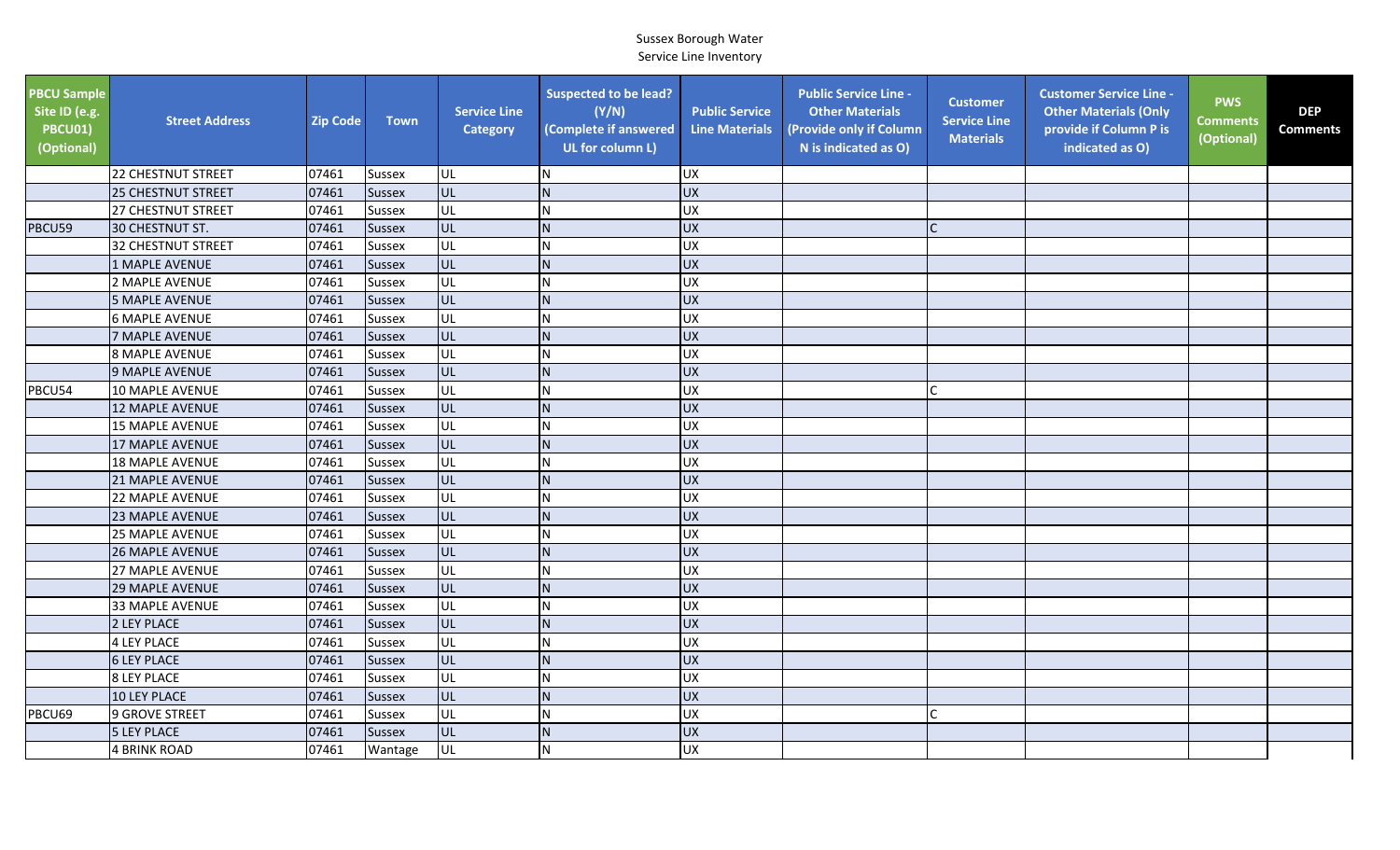| <b>PBCU Sample</b><br>Site ID (e.g.<br><b>PBCU01)</b><br>(Optional) | <b>Street Address</b> | <b>Zip Code</b> | <b>Town</b> | <b>Service Line</b><br><b>Category</b> | <b>Suspected to be lead?</b><br>(Y/N)<br>(Complete if answered<br>UL for column L) | <b>Public Service</b><br><b>Line Materials</b> | <b>Public Service Line -</b><br><b>Other Materials</b><br>(Provide only if Column<br>N is indicated as O) | <b>Customer</b><br><b>Service Line</b><br><b>Materials</b> | <b>Customer Service Line -</b><br><b>Other Materials (Only</b><br>provide if Column P is<br>indicated as O) | <b>PWS</b><br><b>Comments</b><br>(Optional) | <b>DEP</b><br><b>Comments</b> |
|---------------------------------------------------------------------|-----------------------|-----------------|-------------|----------------------------------------|------------------------------------------------------------------------------------|------------------------------------------------|-----------------------------------------------------------------------------------------------------------|------------------------------------------------------------|-------------------------------------------------------------------------------------------------------------|---------------------------------------------|-------------------------------|
|                                                                     | <b>5 BRINK ROAD</b>   | 07461           | Wantage     | UL                                     | <b>N</b>                                                                           | UX                                             |                                                                                                           |                                                            |                                                                                                             |                                             |                               |
|                                                                     | <b>1222 ROUTE 23</b>  | 07461           | Wantage     | UL                                     | $\mathsf{N}$                                                                       | UX                                             |                                                                                                           |                                                            |                                                                                                             |                                             |                               |
|                                                                     | 1212 ROUTE 23         | 07461           | Wantage     | UL                                     | $\mathsf{N}$                                                                       | <b>UX</b>                                      |                                                                                                           |                                                            |                                                                                                             |                                             |                               |
|                                                                     | 1210 ROUTE 23         | 07461           | Wantage     | UL                                     | $\mathsf{N}$                                                                       | UX                                             |                                                                                                           |                                                            |                                                                                                             |                                             |                               |
|                                                                     | ROUTE 23 PIRSCH       | 07461           | Wantage     | UL                                     | $\overline{\mathsf{N}}$                                                            | <b>UX</b>                                      |                                                                                                           |                                                            |                                                                                                             |                                             |                               |
|                                                                     | <b>1206 ROUTE 23</b>  | 07461           | Wantage     | UL                                     | N                                                                                  | UX                                             |                                                                                                           |                                                            |                                                                                                             |                                             |                               |
|                                                                     | <b>1207 ROUTE 23</b>  | 07461           | Wantage     | UL                                     | $\overline{\mathsf{N}}$                                                            | <b>UX</b>                                      |                                                                                                           |                                                            |                                                                                                             |                                             |                               |
|                                                                     | 1202 ROUTE 23         | 07461           | Wantage     | UL                                     | N                                                                                  | UX                                             |                                                                                                           |                                                            |                                                                                                             |                                             |                               |
|                                                                     | <b>1198 ROUTE 23</b>  | 07461           | Wantage     | UL                                     | $\mathsf{N}$                                                                       | UX                                             |                                                                                                           |                                                            |                                                                                                             |                                             |                               |
|                                                                     | 1199 ROUTE 23         | 07461           | Wantage     | UL                                     | $\mathsf{N}$                                                                       | UX                                             |                                                                                                           |                                                            |                                                                                                             |                                             |                               |
|                                                                     | 1196 ROUTE 23         | 07461           | Wantage     | UL                                     | $\mathsf{N}$                                                                       | <b>UX</b>                                      |                                                                                                           |                                                            |                                                                                                             |                                             |                               |
|                                                                     | 1194 ROUTE 23         | 07461           | Wantage     | UL                                     | $\mathsf{N}$                                                                       | UX                                             |                                                                                                           |                                                            |                                                                                                             |                                             |                               |
|                                                                     | 1191 ROUTE 23         | 07461           | Wantage     | UL                                     | N <sub>1</sub>                                                                     | <b>UX</b>                                      |                                                                                                           |                                                            |                                                                                                             |                                             |                               |
|                                                                     | 1187 ROUTE 23         | 07461           | Wantage     | UL                                     | $\mathsf{N}$                                                                       | UX                                             |                                                                                                           |                                                            |                                                                                                             |                                             |                               |
|                                                                     | 1176 ROUTE 23         | 07461           | Wantage     | UL                                     | $\mathsf{N}$                                                                       | <b>UX</b>                                      |                                                                                                           |                                                            |                                                                                                             |                                             |                               |
|                                                                     | 1172 ROUTE 23         | 07461           | Wantage     | UL                                     | $\mathsf{N}$                                                                       | UX                                             |                                                                                                           |                                                            |                                                                                                             |                                             |                               |
|                                                                     | <b>1170 ROUTE 23</b>  | 07461           | Wantage     | <b>UL</b>                              | N <sub>1</sub>                                                                     | UX                                             |                                                                                                           |                                                            |                                                                                                             |                                             |                               |
|                                                                     | 1167 ROUTE 23         | 07461           | Wantage     | UL                                     | $\mathsf{N}$                                                                       | UX                                             |                                                                                                           |                                                            |                                                                                                             |                                             |                               |
|                                                                     | 1160 ROUTE 23         | 07461           | Wantage     | UL                                     | N                                                                                  | <b>UX</b>                                      |                                                                                                           |                                                            |                                                                                                             |                                             |                               |
|                                                                     | 1154 ROUTE 23         | 07461           | Wantage     | UL                                     | N                                                                                  | UX                                             |                                                                                                           |                                                            |                                                                                                             |                                             |                               |
| PBCU82                                                              | 22 RAMSEY ROAD        | 07461           | Wantage     | UL                                     | N <sub>1</sub>                                                                     | <b>UX</b>                                      |                                                                                                           |                                                            |                                                                                                             |                                             |                               |
| PBCU74                                                              | 24 RAMSEY ROAD        | 07461           | Wantage     | UL                                     | N                                                                                  | X                                              |                                                                                                           |                                                            |                                                                                                             |                                             |                               |
|                                                                     | <b>30 RAMSEY ROAD</b> | 07461           | Wantage     | UL                                     | N                                                                                  | UX                                             |                                                                                                           |                                                            |                                                                                                             |                                             |                               |
|                                                                     | 1097 ROUTE 23         | 07461           | Wantage     | UL                                     | N                                                                                  | <b>UX</b>                                      |                                                                                                           |                                                            |                                                                                                             |                                             |                               |
|                                                                     | <b>978 ROUTE 23</b>   | 07461           | Wantage     | UL                                     | N <sub>1</sub>                                                                     | UX                                             |                                                                                                           |                                                            |                                                                                                             |                                             |                               |
|                                                                     | <b>958 ROUTE 23</b>   | 07461           | Wantage     | UL                                     | N                                                                                  | UX                                             |                                                                                                           |                                                            |                                                                                                             |                                             |                               |
|                                                                     | <b>958 ROUTE 23</b>   | 07461           | Wantage     | UL                                     | N                                                                                  | UX                                             |                                                                                                           |                                                            |                                                                                                             |                                             |                               |
|                                                                     | <b>960 ROUTE 23</b>   | 07461           | Wantage     | UL                                     | N                                                                                  | UX                                             |                                                                                                           |                                                            |                                                                                                             |                                             |                               |
|                                                                     | <b>954 ROUTE 23</b>   | 07461           | Wantage     | UL                                     | N                                                                                  | <b>UX</b>                                      |                                                                                                           |                                                            |                                                                                                             |                                             |                               |
|                                                                     | <b>950 ROUTE 23</b>   | 07461           | Wantage     | UL                                     | N                                                                                  | UX                                             |                                                                                                           |                                                            |                                                                                                             |                                             |                               |
|                                                                     | <b>946 ROUTE 23</b>   | 07461           | Wantage     | UL                                     | N                                                                                  | <b>UX</b>                                      |                                                                                                           |                                                            |                                                                                                             |                                             |                               |
|                                                                     | 934 ROUTE 23          | 07461           | Wantage     | UL                                     | $\mathsf{N}$                                                                       | UX                                             |                                                                                                           |                                                            |                                                                                                             |                                             |                               |
|                                                                     | <b>923 ROUTE 23</b>   | 07461           | Wantage     | UL                                     | $\mathsf{N}$                                                                       | UX                                             |                                                                                                           |                                                            |                                                                                                             |                                             |                               |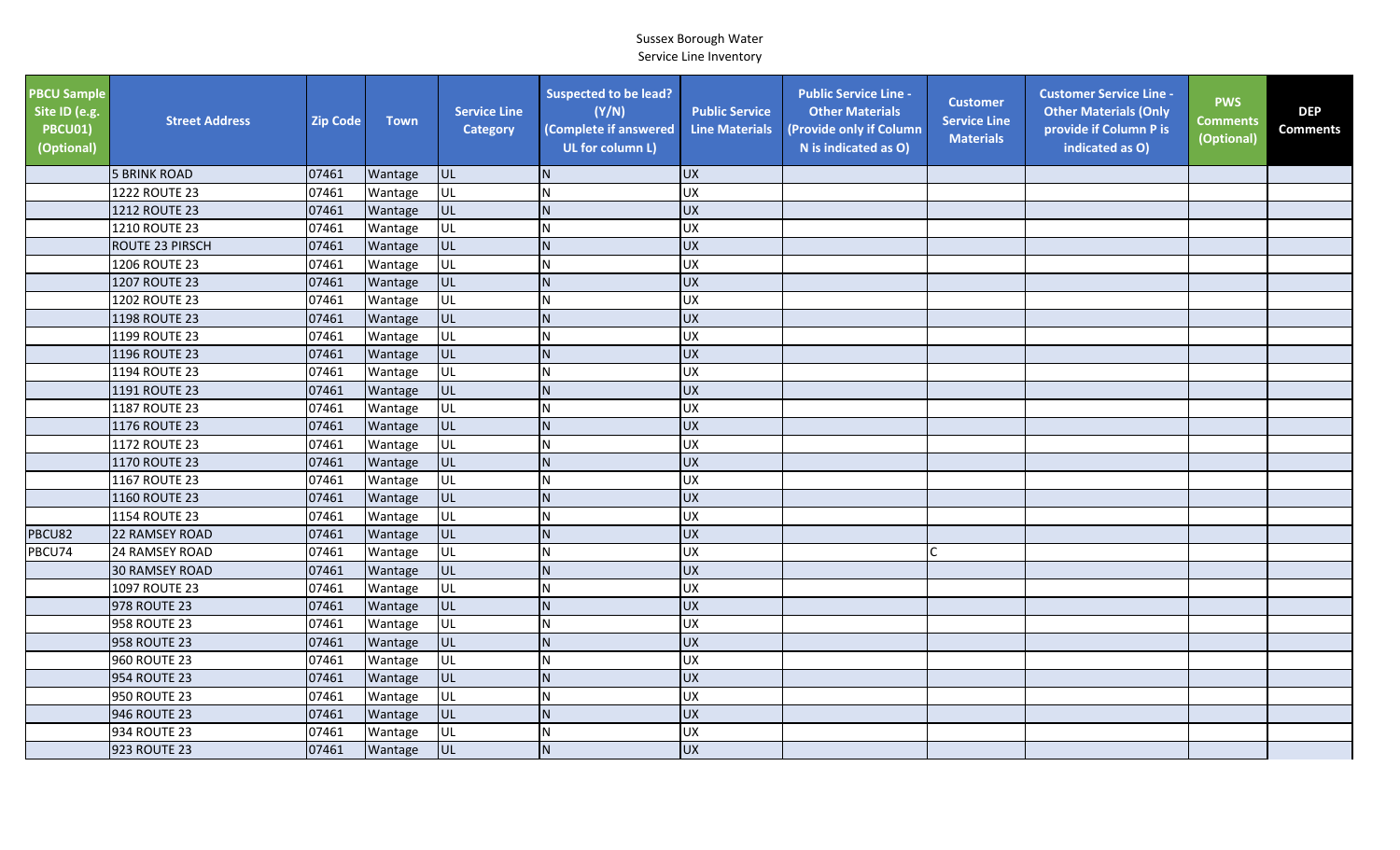| <b>PBCU Sample</b><br>Site ID (e.g.<br><b>PBCU01)</b><br>(Optional) | <b>Street Address</b>   | <b>Zip Code</b> | <b>Town</b> | <b>Service Line</b><br><b>Category</b> | <b>Suspected to be lead?</b><br>(Y/N)<br>(Complete if answered<br>UL for column L) | <b>Public Service</b><br><b>Line Materials</b> | <b>Public Service Line -</b><br><b>Other Materials</b><br>(Provide only if Column<br>N is indicated as O) | <b>Customer</b><br><b>Service Line</b><br><b>Materials</b> | <b>Customer Service Line -</b><br><b>Other Materials (Only</b><br>provide if Column P is<br>indicated as O) | <b>PWS</b><br><b>Comments</b><br>(Optional) | <b>DEP</b><br><b>Comments</b> |
|---------------------------------------------------------------------|-------------------------|-----------------|-------------|----------------------------------------|------------------------------------------------------------------------------------|------------------------------------------------|-----------------------------------------------------------------------------------------------------------|------------------------------------------------------------|-------------------------------------------------------------------------------------------------------------|---------------------------------------------|-------------------------------|
|                                                                     | ROUTE 23                | 07461           | Wantage     | UL                                     | IN.                                                                                | <b>UX</b>                                      |                                                                                                           |                                                            |                                                                                                             |                                             |                               |
|                                                                     | <b>915 ROUTE 23</b>     | 07461           | Wantage     | UL                                     | $\mathsf{N}$                                                                       | <b>UX</b>                                      |                                                                                                           |                                                            |                                                                                                             |                                             |                               |
|                                                                     | <b>888 ROUTE 23</b>     | 07461           | Wantage     | UL                                     | $\mathsf{N}$                                                                       | UX                                             |                                                                                                           |                                                            |                                                                                                             |                                             |                               |
|                                                                     | <b>888 ROUTE 23</b>     | 07461           | Wantage     | UL                                     | N                                                                                  | <b>UX</b>                                      |                                                                                                           |                                                            |                                                                                                             |                                             |                               |
|                                                                     | <b>900 ROUTE 23</b>     | 07461           | Wantage     | UL                                     | $\mathsf{N}$                                                                       | UX                                             |                                                                                                           |                                                            |                                                                                                             |                                             |                               |
|                                                                     | 850 ROUTE 23            | 07461           | Wantage     | <b>NL</b>                              |                                                                                    | O                                              | Cast Iron                                                                                                 | lo.                                                        | Cast Iron                                                                                                   |                                             |                               |
|                                                                     | 9 SHERMAN RIDGE RD      | 07461           | Wantage     | UL                                     | N                                                                                  | UX                                             |                                                                                                           |                                                            |                                                                                                             |                                             |                               |
|                                                                     | <b>28 SMITH ROAD</b>    | 07461           | Wantage     | UL                                     | N                                                                                  | <b>UX</b>                                      |                                                                                                           |                                                            |                                                                                                             |                                             |                               |
|                                                                     | 26 SMITH ROAD           | 07461           | Wantage     | UL                                     | $\mathsf{N}$                                                                       | UX                                             |                                                                                                           |                                                            |                                                                                                             |                                             |                               |
|                                                                     | <b>65 LOWE ROAD</b>     | 07461           | Wantage     | UL                                     | $\mathsf{N}$                                                                       | <b>UX</b>                                      |                                                                                                           |                                                            |                                                                                                             |                                             |                               |
| PBCU68                                                              | 54 LOWE ROAD            | 07461           | Wantage     | UL                                     | $\mathsf{N}$                                                                       | UX                                             |                                                                                                           |                                                            |                                                                                                             |                                             |                               |
|                                                                     | <b>52 LOWE ROAD</b>     | 07461           | Wantage     | UL                                     | N                                                                                  | <b>UX</b>                                      |                                                                                                           |                                                            |                                                                                                             |                                             |                               |
|                                                                     | 48 LOWE RD.             | 07461           | Wantage     | UL                                     | N                                                                                  | UX                                             |                                                                                                           |                                                            |                                                                                                             |                                             |                               |
|                                                                     | <b>815 ROUTE 23</b>     | 07461           | Wantage     | <b>NL</b>                              |                                                                                    | lO.                                            | Cast Iron                                                                                                 | O                                                          | Cast Iron                                                                                                   |                                             |                               |
|                                                                     | <b>769 ROUTE 23</b>     | 07461           | Wantage     | UL                                     | $\mathsf{N}$                                                                       | UX                                             |                                                                                                           |                                                            |                                                                                                             |                                             |                               |
|                                                                     | ROUTE 23                | 07461           | Wantage     | UL                                     | N                                                                                  | <b>UX</b>                                      |                                                                                                           |                                                            |                                                                                                             |                                             |                               |
|                                                                     | <b>767 ROUTE 23</b>     | 07461           | Wantage     | UL                                     | N                                                                                  | <b>UX</b>                                      |                                                                                                           |                                                            |                                                                                                             |                                             |                               |
|                                                                     | 765 RTE 23 C WANTAGE    | 07461           | Wantage     | <b>UL</b>                              | N                                                                                  | UX                                             |                                                                                                           |                                                            |                                                                                                             |                                             |                               |
|                                                                     | 765 ROUTE 23 APT. 1     | 07461           | Wantage     | UL                                     | N                                                                                  | UX                                             |                                                                                                           |                                                            |                                                                                                             |                                             |                               |
|                                                                     | 765 ROUTE 23 APT. 2     | 07461           | Wantage     | UL                                     | N                                                                                  | UX                                             |                                                                                                           |                                                            |                                                                                                             |                                             |                               |
|                                                                     | <b>763 ROUTE 23</b>     | 07461           | Wantage     | UL                                     | N                                                                                  | UX                                             |                                                                                                           |                                                            |                                                                                                             |                                             |                               |
|                                                                     | <b>761 ROUTE 23</b>     | 07461           | Wantage     | UL                                     | N                                                                                  | UX                                             |                                                                                                           |                                                            |                                                                                                             |                                             |                               |
|                                                                     | <b>BACK OF RED MILL</b> | 07461           | Wantage     | UL                                     | N                                                                                  | <b>UX</b>                                      |                                                                                                           |                                                            |                                                                                                             |                                             |                               |
|                                                                     | <b>766 ROUTE 23</b>     | 07461           | Wantage     | UL                                     | N                                                                                  | UX                                             |                                                                                                           |                                                            |                                                                                                             |                                             |                               |
|                                                                     | <b>764 ROUTE 23</b>     | 07461           | Wantage     | UL                                     | $\mathsf{N}$                                                                       | $\overline{UX}$                                |                                                                                                           |                                                            |                                                                                                             |                                             |                               |
|                                                                     | <b>743 ROUTE 23</b>     | 07461           | Wantage     | UL                                     | N                                                                                  | <b>UX</b>                                      |                                                                                                           |                                                            |                                                                                                             |                                             |                               |
|                                                                     | <b>740 ROUTE 23</b>     | 07461           | Wantage     | UL                                     | ${\sf N}$                                                                          | UX                                             |                                                                                                           |                                                            |                                                                                                             |                                             |                               |
|                                                                     | <b>728 ROUTE 23</b>     | 07461           | Wantage     | UL                                     | $\overline{\mathsf{N}}$                                                            | <b>UX</b>                                      |                                                                                                           |                                                            |                                                                                                             |                                             |                               |
|                                                                     | 1 LIBERTYVILLE RD       | 07461           | Wantage     | UL                                     | N                                                                                  | UX                                             |                                                                                                           |                                                            |                                                                                                             |                                             |                               |
|                                                                     | <b>734 ROUTE 23</b>     | 07461           | Wantage     | UL                                     | N                                                                                  | <b>UX</b>                                      |                                                                                                           |                                                            |                                                                                                             |                                             |                               |
|                                                                     | <b>722 ROUTE 23</b>     | 07461           | Wantage     | UL                                     | N                                                                                  | UX                                             |                                                                                                           |                                                            |                                                                                                             |                                             |                               |
|                                                                     | <b>721 ROUTE 23</b>     | 07461           | Wantage     | UL                                     | $\overline{\mathsf{N}}$                                                            | <b>UX</b>                                      |                                                                                                           |                                                            |                                                                                                             |                                             |                               |
|                                                                     | 11 TORRELL ROAD         | 07461           | Wantage     | UL                                     | $\mathsf{N}$                                                                       | <b>UX</b>                                      |                                                                                                           |                                                            |                                                                                                             |                                             |                               |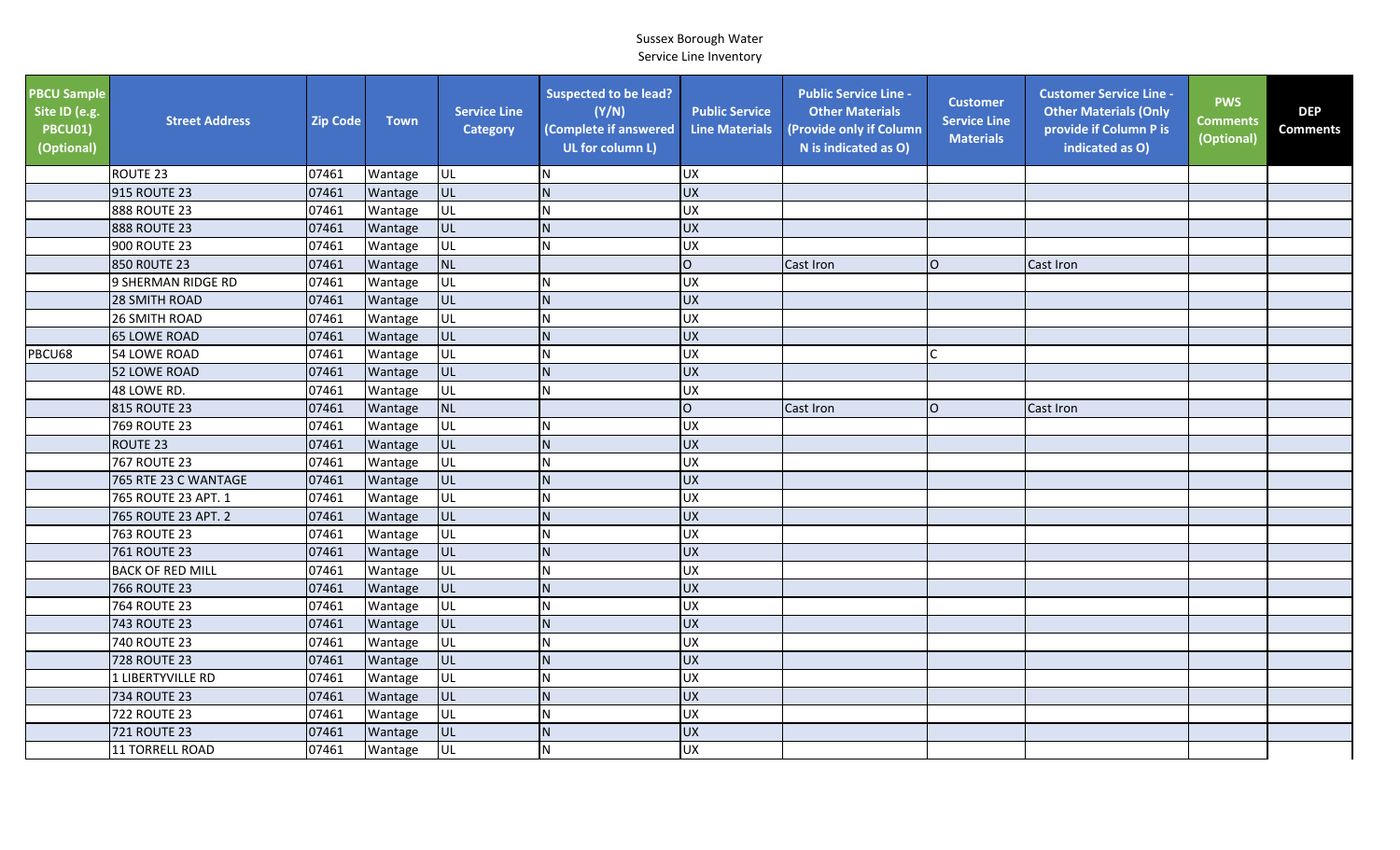| <b>PBCU Sample</b><br>Site ID (e.g.<br><b>PBCU01)</b><br>(Optional) | <b>Street Address</b>   | <b>Zip Code</b> | <b>Town</b> | <b>Service Line</b><br><b>Category</b> | <b>Suspected to be lead?</b><br>(Y/N)<br>(Complete if answered<br>UL for column L) | <b>Public Service</b><br><b>Line Materials</b> | <b>Public Service Line -</b><br><b>Other Materials</b><br>(Provide only if Column<br>N is indicated as O) | <b>Customer</b><br><b>Service Line</b><br><b>Materials</b> | <b>Customer Service Line -</b><br><b>Other Materials (Only</b><br>provide if Column P is<br>indicated as O) | <b>PWS</b><br><b>Comments</b><br>(Optional) | <b>DEP</b><br><b>Comments</b> |
|---------------------------------------------------------------------|-------------------------|-----------------|-------------|----------------------------------------|------------------------------------------------------------------------------------|------------------------------------------------|-----------------------------------------------------------------------------------------------------------|------------------------------------------------------------|-------------------------------------------------------------------------------------------------------------|---------------------------------------------|-------------------------------|
|                                                                     | 15 TOREL RD.            | 07461           | Wantage     | <b>UL</b>                              | <b>N</b>                                                                           | <b>UX</b>                                      |                                                                                                           |                                                            |                                                                                                             |                                             |                               |
|                                                                     | <b>19 TOREL ROAD</b>    | 07461           | Wantage     | UL                                     | IN.                                                                                | UX                                             |                                                                                                           |                                                            |                                                                                                             |                                             |                               |
|                                                                     | 446 ROUTE 23            | 07461           | Wantage     | UL                                     | N                                                                                  | <b>UX</b>                                      |                                                                                                           |                                                            |                                                                                                             |                                             |                               |
|                                                                     | 461 ROUTE 23            | 07461           | Wantage     | UL                                     | N                                                                                  | UX                                             |                                                                                                           |                                                            |                                                                                                             |                                             |                               |
|                                                                     | <b>438 ROUTE 23</b>     | 07461           | Wantage     | <b>UL</b>                              | N                                                                                  | <b>UX</b>                                      |                                                                                                           |                                                            |                                                                                                             |                                             |                               |
|                                                                     | ACME/BANK               | 07461           | Wantage     | UL                                     | $\mathsf{N}$                                                                       | UX                                             |                                                                                                           |                                                            |                                                                                                             |                                             |                               |
|                                                                     | P.O./CLEAN/CHIN/PIZ/    | 07461           | Wantage     | <b>UL</b>                              | <b>N</b>                                                                           | UX                                             |                                                                                                           |                                                            |                                                                                                             |                                             |                               |
|                                                                     | 4 LOWER UNIONVILL       | 07461           | Wantage     | UL                                     | N                                                                                  | UX                                             |                                                                                                           |                                                            |                                                                                                             |                                             |                               |
|                                                                     | 11 OLD ROUTE 23         | 07461           | Wantage     | UL                                     | İΝ                                                                                 | UX                                             |                                                                                                           |                                                            |                                                                                                             |                                             |                               |
|                                                                     | <b>409 ROUTE 23</b>     | 07461           | Wantage     | UL                                     | N                                                                                  | UX                                             |                                                                                                           |                                                            |                                                                                                             |                                             |                               |
|                                                                     | 1214 ROUTE 23           | 07461           | Wantage     | UL                                     | N                                                                                  | <b>UX</b>                                      |                                                                                                           |                                                            |                                                                                                             |                                             |                               |
|                                                                     | <b>2 ROUTE 284</b>      | 07461           | Wantage     | UL                                     | N                                                                                  | UX                                             |                                                                                                           |                                                            |                                                                                                             |                                             |                               |
|                                                                     | 1 ROUTE 284             | 07461           | Wantage     | UL                                     | N                                                                                  | $\overline{UX}$                                |                                                                                                           |                                                            |                                                                                                             |                                             |                               |
|                                                                     | 4 ROUTE 284             | 07461           | Wantage     | UL                                     | N                                                                                  | UX                                             |                                                                                                           |                                                            |                                                                                                             |                                             |                               |
|                                                                     | 3 ROUTE 284             | 07461           | Wantage     | UL                                     | N                                                                                  | <b>UX</b>                                      |                                                                                                           |                                                            |                                                                                                             |                                             |                               |
|                                                                     | ROUTE 284               | 07461           | Wantage     | UL                                     | N                                                                                  | UX                                             |                                                                                                           |                                                            |                                                                                                             |                                             |                               |
|                                                                     | 6 STATE RT. 284         | 07461           | Wantage     | UL                                     | IN.                                                                                | <b>UX</b>                                      |                                                                                                           |                                                            |                                                                                                             |                                             |                               |
|                                                                     | 45 CLOVE/700 RT 23      | 07461           | Wantage     | UL                                     | N                                                                                  | UX                                             |                                                                                                           |                                                            |                                                                                                             |                                             |                               |
|                                                                     | <b>701 ROUTE 23</b>     | 07461           | Wantage     | UL                                     | IN.                                                                                | <b>UX</b>                                      |                                                                                                           |                                                            |                                                                                                             |                                             |                               |
|                                                                     | <b>704 ROUTE 23</b>     | 07461           | Wantage     | UL                                     | IN.                                                                                | UX                                             |                                                                                                           |                                                            |                                                                                                             |                                             |                               |
|                                                                     | <b>703 ROUTE 23</b>     | 07461           | Wantage     | UL                                     | I <sub>N</sub>                                                                     | <b>UX</b>                                      |                                                                                                           |                                                            |                                                                                                             |                                             |                               |
|                                                                     | <b>708 ROUTE 23</b>     | 07461           | Wantage     | UL                                     | IN.                                                                                | UX                                             |                                                                                                           |                                                            |                                                                                                             |                                             |                               |
|                                                                     | 56 CLOVE                | 07461           | Wantage     | UL                                     | I <sub>N</sub>                                                                     | UX                                             |                                                                                                           |                                                            |                                                                                                             |                                             |                               |
| PBCU72                                                              | <b>58 CLOVE AVENUE</b>  | 07461           | Wantage     | UL                                     | IN.                                                                                | <b>UX</b>                                      |                                                                                                           |                                                            |                                                                                                             |                                             |                               |
|                                                                     | <b>712 ROUTE 23</b>     | 07461           | Wantage     | UL                                     | I <sub>N</sub>                                                                     | UX                                             |                                                                                                           |                                                            |                                                                                                             |                                             |                               |
|                                                                     | <b>716 ROUTE 23</b>     | 07461           | Wantage     | UL                                     | N                                                                                  | UX                                             |                                                                                                           |                                                            |                                                                                                             |                                             |                               |
|                                                                     | 66 CLOVE AVENUE/711     | 07461           | Wantage     | UL                                     | N                                                                                  | <b>UX</b>                                      |                                                                                                           |                                                            |                                                                                                             |                                             |                               |
|                                                                     | <b>720 ROUTE 23</b>     | 07461           | Wantage     | UL                                     | N                                                                                  | UX                                             |                                                                                                           |                                                            |                                                                                                             |                                             |                               |
|                                                                     | <b>715 ROUTE 23</b>     | 07461           | Wantage     | UL                                     |                                                                                    | <b>UX</b>                                      |                                                                                                           |                                                            |                                                                                                             |                                             |                               |
|                                                                     | <b>717 ROUTE 23</b>     | 07461           | Wantage     | UL                                     | N                                                                                  | UX                                             |                                                                                                           |                                                            |                                                                                                             |                                             |                               |
|                                                                     | 99 NEWTON AVENUE        | 07461           | Wantage     | UL                                     | ΙN                                                                                 | UX                                             |                                                                                                           |                                                            |                                                                                                             |                                             |                               |
|                                                                     | <b>95 NEWTON AVENUE</b> | 07461           | Wantage     | UL                                     | N                                                                                  | UX                                             |                                                                                                           |                                                            |                                                                                                             |                                             |                               |
|                                                                     | 100 NEWTON AVENUE       | 07461           | Wantage     | UL                                     | I <sub>N</sub>                                                                     | <b>UX</b>                                      |                                                                                                           |                                                            |                                                                                                             |                                             |                               |